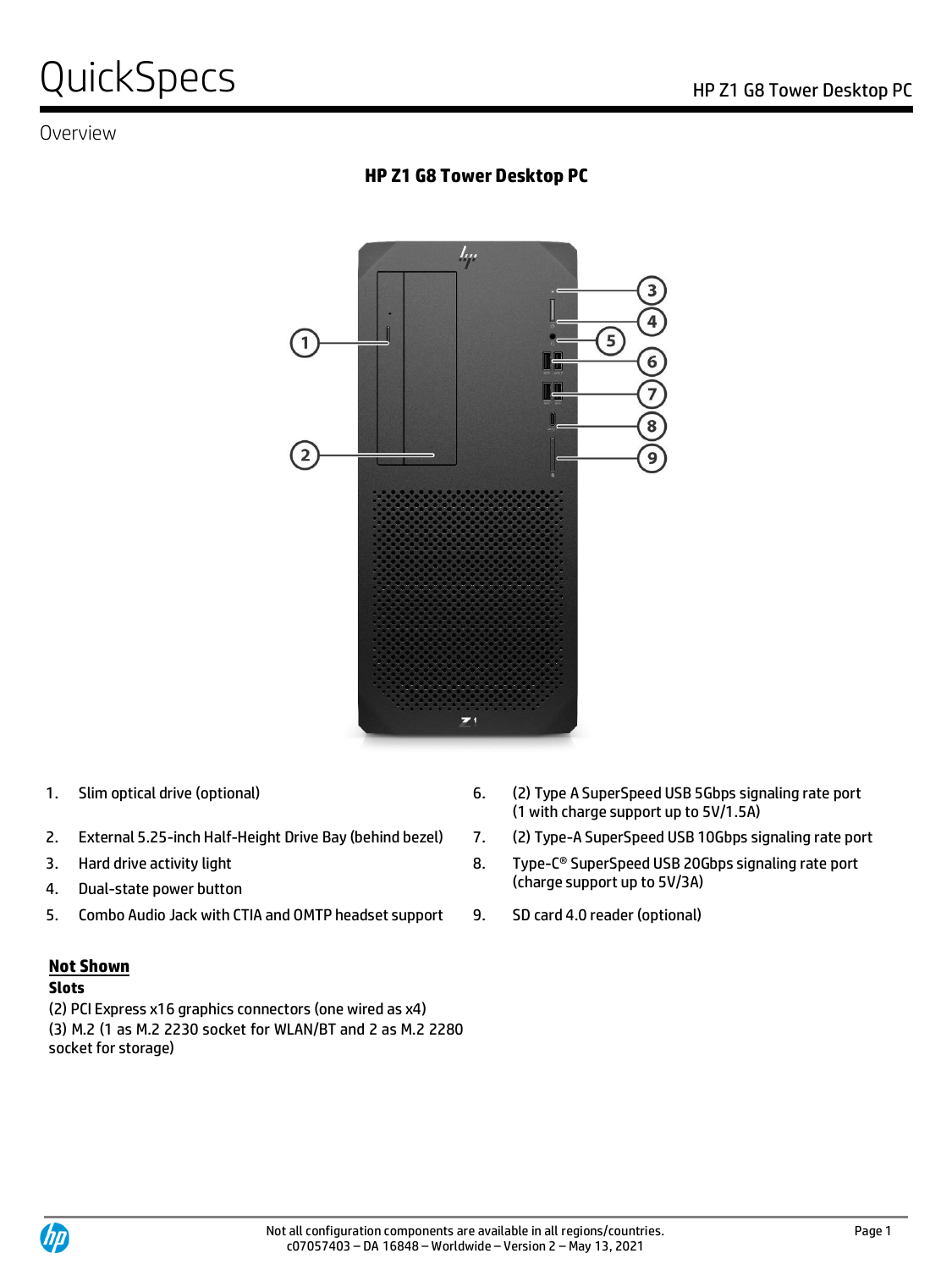# QuickSpecs Notes Alternative Contract the Reserve Contract of the Z1 G8 Tower Desktop PC

# Overview

**HP Z1 G8 Tower Desktop PC**



- 
- 
- - DisplayPort™ 1.4 • Dual Type-A SuperSpeed USB
	- HDMI 2.0b • VGA 5Gbps signaling rate port
		- Serial
	- USB-C® SuperSpeed USB 10Gbps signaling rate port (USB-C® option has alt mode DisplayPort™ 1.4 and 15W output)
- 4. (2) Type A Hi-Speed USB 480 Mbps signaling rate port with 13. Integrated keyboard/mouse wire hoop wake from S4/S5

### **Not shown**

### **Optional ports Bays**

Thunderbolt™ 3 card<sup>1</sup>

PS/2 & serial port card (connected to mainboard via a flyer  $cable)$ <sup>1</sup> Parallel Port<sup>1</sup>

- 1. Audio line-out jack connector 5. (2) Type A SuperSpeed USB 10Gbps signaling rate port
- 2. (2) Dual-Mode DisplayPort™ 1.4 (DP++) 6. (1) Type A SuperSpeed USB 5Gbps signaling rate port
- 3. Flex port, choice of (shown here HDMI installed): 7. (1) Type A Hi-Speed USB 480 Mbps signaling rate port
	- 8. Internal WLAN antenna (optional, shown here installed)
	- 9. Standard cable lock slot
	- 10. RJ-45 (network) jack
	- 11. Intrusion sensor/hood lock (optional, shown here not installed)
	- 12. Serial port (optional, shown here not installed)
	-
	- 14. Power cord connector

- (1) 2.5" internal storage drive bay
- (2) 3.5" internal storage drive bay (convertible to 2.5")
- (1) 5.25" half-height drive bay
- (1) 9.5mm slim optical drive bay

1. Each of the legacy options will occupy one rear slot.

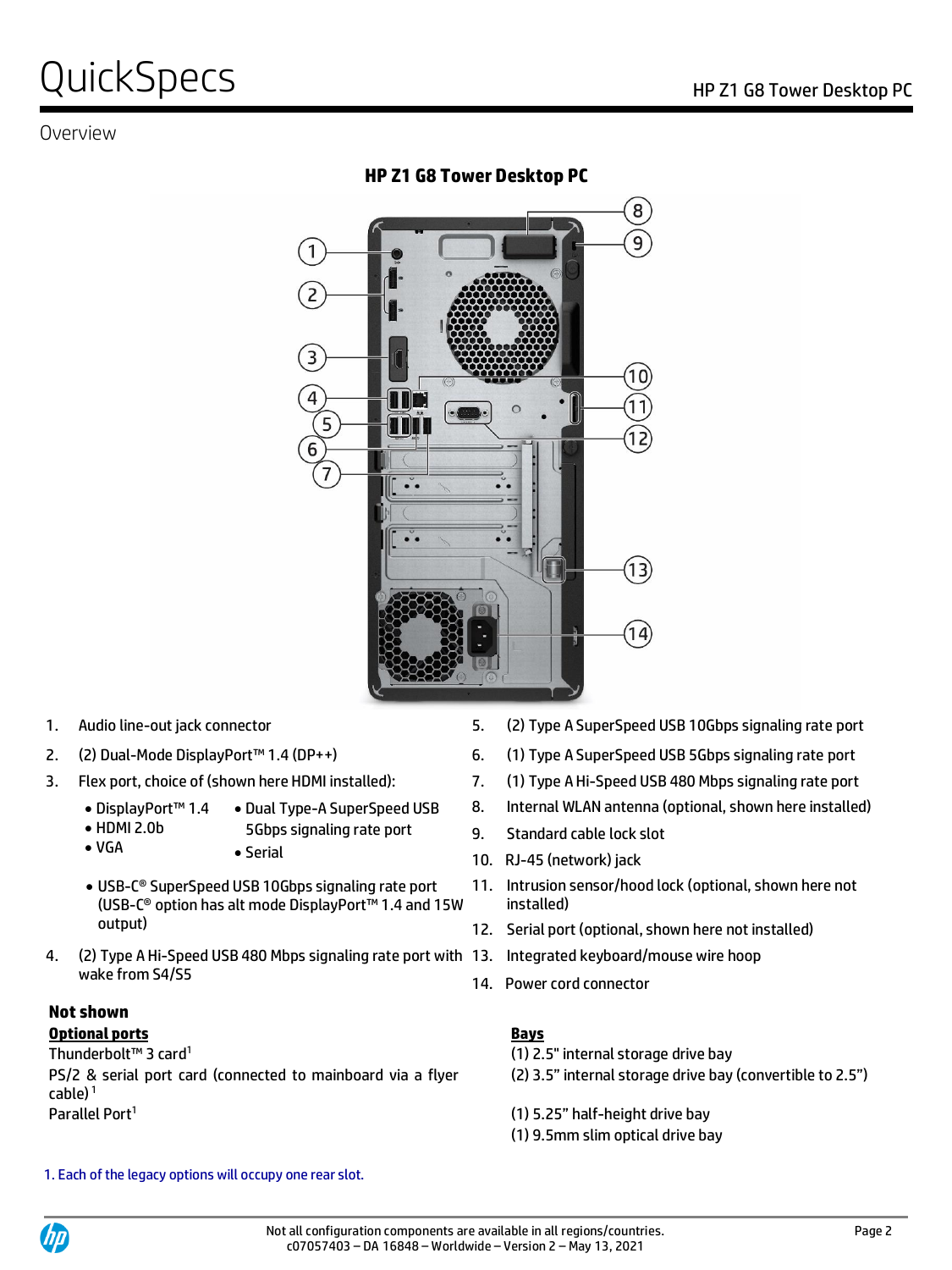# QuickSpecs Notes Alternative Contract Contract Application PC

### Features

# **AT A GLANCE**

- HP developed and engineered UEFI V2.7 BIOS supporting security, manageability and software image stability
- Intel® Q570 chipset supporting Intel® 11<sup>th</sup> generation Core™ processors, featuring integrated Intel® UHD Graphics and Intel<sup>®</sup> vPro<sup>®</sup> Technology (available with Core i5-11500 and above processors)<sup>1,4</sup>
- Intel® Optane™ Memory H10 with Solid State Storage
- Intel® UHD graphics with optional discrete graphics configure systems to up to 7 monitors
- Intel® Ethernet Connection I219LM GbE LOM integrated network connection
- Intel® Wi-Fi 6 + BT5.1 (802.11AX 2x2)
- DDR4 Synchronous Dynamic Random Access Memory (SDRAM) (Transfer rates up to 3200 MT/s)<sup>2</sup>
- Support for up to 7 monitors via two standard DisplayPort™ 1.4 ports, a configurable Flex I/O port for video options and a discrete graphics card
- Configurable FlexPort which provides the following choices: HDMI 2.0b, Serial, VGA, DisplayPort™ 1.4, or USB Type-C® with DisplayPort™ 1.4 (USB Type-C® with DisplayPort™ 1.4 with Power Delivery [PD] on DMs), Thunderbolt™ 3 and Dual USB Type-A
- Configurable AMD® Radeon, NVIDA® Quadro® and NVIDA® GeForce® VR Ready discrete graphics<sup>5</sup>
- Compatible with HP Reverb G2 VR Headset when configured with VR Ready GeForce discrete graphics
- Models can be configured with multiple data drives in a RAID array
- Enhanced Security with HP Security Suite (Refer to Security Section for details)
- ENERGY STAR® certified. EPEAT® 2019 registered where applicable. Based on US EPEAT® registration according to IEEE 1680.1-2018 EPEAT®. Status varies by country. Visit http://www.epeat.net for more information.
- CCC, CECP and SEPA Certified
- TCO
- PC chassis and all internal components and modules are manufactured with low halogen content<sup>3</sup>
- Dust filter available
- Protected by HP Services, including limited warranties up to 3-3-3 (terms and conditions vary by country; certain restrictions and exclusions apply); Care Packs available with up to 5 years Next Business Day Onsite Hardware Support
- Compliance with CE (Class B) / FCC (Class B) / UL (UL60950-1 /UL62368-1) / CSA (CSA C22.2 No.60950-1-07 / CSA C22.2 No. 62368-1-14) / ICES-003 / CCC / VCCI (Class B) / KCC (Class B)

2. Maximum transfer rate only available with specific configurations. Details please refer to Memory section.

3. External power supplies, power cords, cables and peripherals are not low halogen. Service parts obtained after purchase may not be low halogen.

4. For full Intel® vPro® functionality, Windows 10 Pro 64 bit, a vPro supported processor, vPro enabled chipset, vPro enabled wired LAN and/or WLAN card and TPM 2.0 are required. Some functionality requires additional 3rd party software in order to run. See http://intel.com/vpro 5. VR Ready is an optional feature which requires supported discrete graphics.

## **NOTE: See important legal disclosures for all listed specs in their respective feature sections**



<sup>1.</sup> Multi core is designed to improve performance of certain software products. Not all customers or software applications will necessarily benefit from use of this technology. Performance and clock frequency will vary depending on application workload and your hardware and software configurations. Intel's numbering, branding and/or naming is not a measurement of higher performance.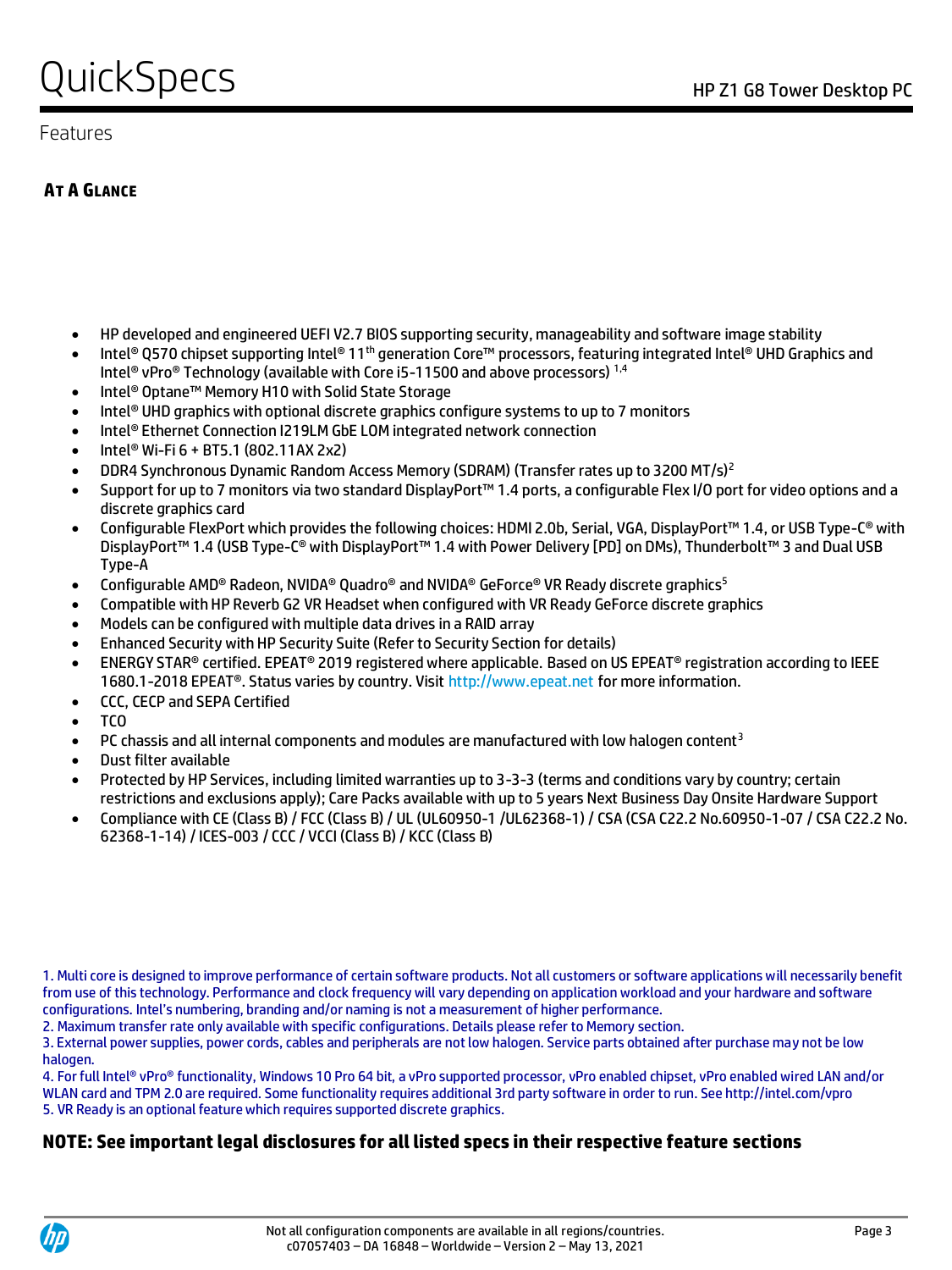# QuickSpecs Notes Alternative Contract the Reserve Contract of the Z1 G8 Tower Desktop PC

#### Features

#### **PRODUCT NAME**

HP Z1 G8 Tower Desktop PC

#### **OPERATING SYSTEM**

| Preinstalled       | Windows 10 Pro 64 - HP recommends Windows 10 Pro for business1<br>Windows 10 Pro 64 (National Academic only) <sup>2</sup><br>Windows 10 Home $641$<br>Windows 10 Home Single Language $64^{\circ}$<br>Windows 10 Pro (Windows 10 Enterprise available with a Volume Licensing Agreement) <sup>1</sup><br><b>FreeDOS</b> |
|--------------------|-------------------------------------------------------------------------------------------------------------------------------------------------------------------------------------------------------------------------------------------------------------------------------------------------------------------------|
| Web-supported only | Windows10 Enterprise 64 (Web Support) <sup>1</sup>                                                                                                                                                                                                                                                                      |

1. Not all features are available in all editions or versions of Windows. Systems may require upgraded and/or separately purchased hardware, drivers, software or BIOS update to take full advantage of Windows functionality. Windows 10 is automatically updated, which is always enabled. ISP fees may apply, and additional requirements may apply over time for updates. Se[e http://www.windows.com/.](http://www.windows.com/)

2. Some devices for academic use will automatically be updated to Windows 10 Pro Education with the Windows 10 Anniversary Update. Features vary; see <https://aka.ms/ProEducation> for Windows 10 Pro Education feature information.

**NOTE:** Your product does not support Windows 8 or Windows 7. In accordance with Microsoft's support policy, HP does not support the Windows® 8 or Windows 7 operating system on products configured with Intel® and AMD® 7th generation and forward processors or provide any Windows® 8 or Windows 7 drivers on http://www.support.hp.com. A full list of HP products and the Windows 10 versions tested is available on the HP support website. https://support.hp.com/us-en/document/c05195282

#### Supported Versions

HP tested Windows 10, version 1909 on this platform. For testing information on newer versions of Windows 10, please see <https://support.hp.com/document/c05195282>.

#### **CHIPSET**

Intel® Q570

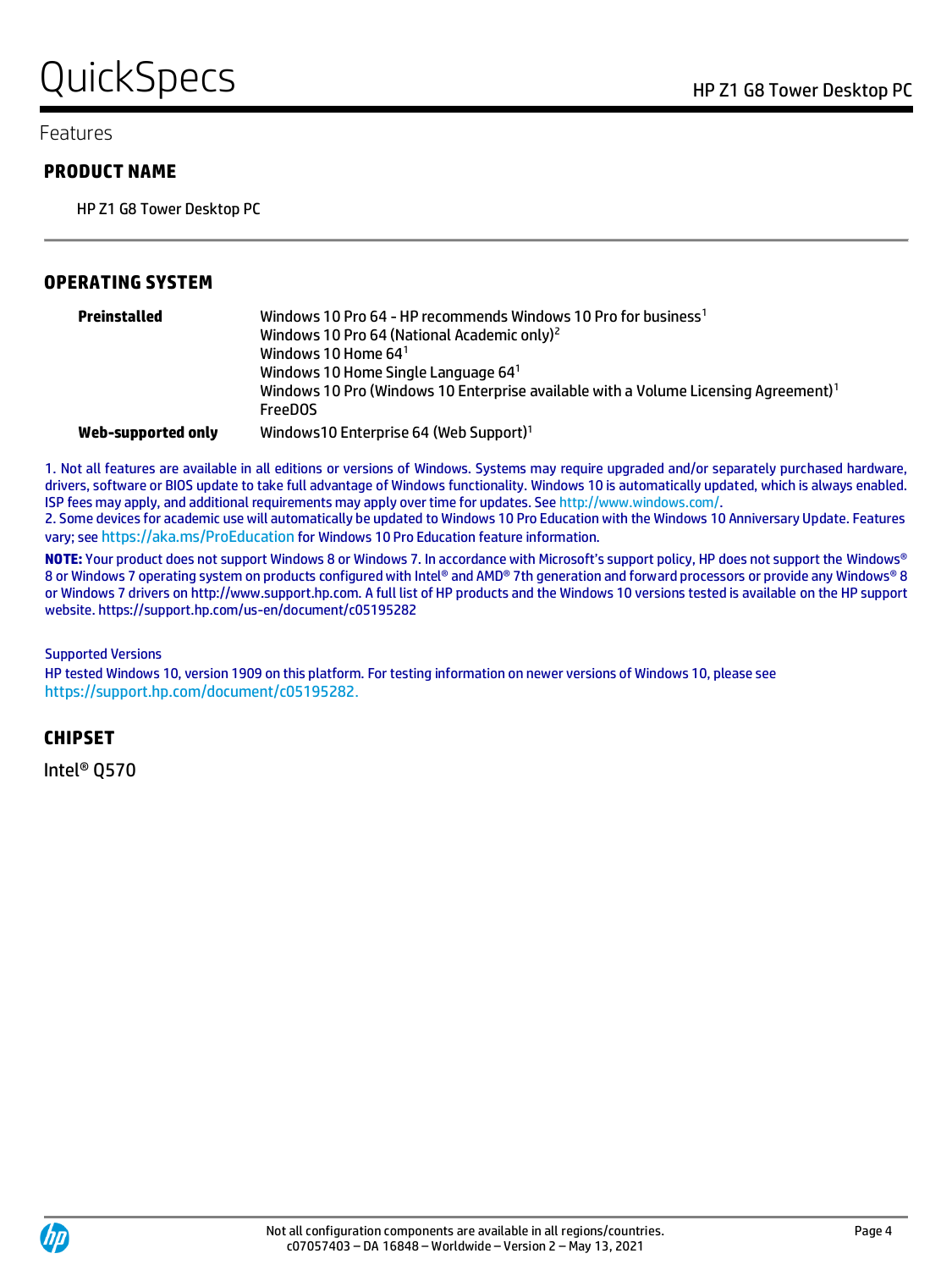### Features

### **PROCESSORS**

#### **Intel® 11 th Generation Core™ Processors**

Intel® Core™ i9-11900 Processor with Intel® UHD Graphics 750 (2.5GHz, up to 5.1 GHz with Intel® Turbo Boost Technology<sup>3</sup> , 16MB cache, 8 cores) 65W<sup>1</sup>

Supports Intel® vPro® Technology<sup>4</sup>

Intel® Core™ i7-11700 processor with Intel® UHD Graphics 750 (2.5 GHz, up to 4.9 GHz with Intel® Turbo Boost Technology<sup>3</sup>, 16 MB cache, 8 cores) 65W<sup>1</sup>

Supports Intel® vPro® Technology<sup>4</sup>

Intel® Core™ i5-11600 processor with Intel® UHD Graphics750 (2.8 GHz, up to 4.8 GHz with Intel Turbo Boost Technology<sup>3</sup>, 12 MB cache, 6 cores) 65W<sup>1</sup>

Supports Intel® vPro® Technology<sup>4</sup>

Intel® Core™ i5-11500 processor with Intel® UHD Graphics 750 (2.7GHz, up to 4.6 GHz with Intel Turbo Boost Technology<sup>3</sup> , 12 MB cache, 6 cores) 65W<sup>1</sup>

Supports Intel® vPro® Technology<sup>4</sup>

Intel® Core™ i5-11400 processor with Intel® UHD Graphics 730 (2.6 GHz, up to 4.4 GHz with Intel Turbo Boost Technology<sup>3</sup>, 12 MB cache, 6 cores) 65W<sup>1</sup>

1: Multi-core is designed to improve performance of certain software products. Not all customers or software applications will necessarily benefit from use of this technology. Performance and clock frequency will vary depending on application workload and your hardware and software configurations. Intel's numbering, branding and/or naming is not a configuration measurement of higher performance. 3. Intel® Turbo Boost technology requires a PC with a processor with Intel Turbo Boost capability. Intel Turbo Boost performance varies depending on hardware, software and overall system. See http://www.intel.com/technology/turboboostfor more information. 4. For full Intel® vPro® functionality, Windows 10 Pro 64 bit, a vPro supported processor, vPro enabled chipset, vPro enabled wired LAN and/or WLAN card and TPM 2.0 are required. Some functionality requires additional 3rd party software in order to run. See http://intel.com/vpro

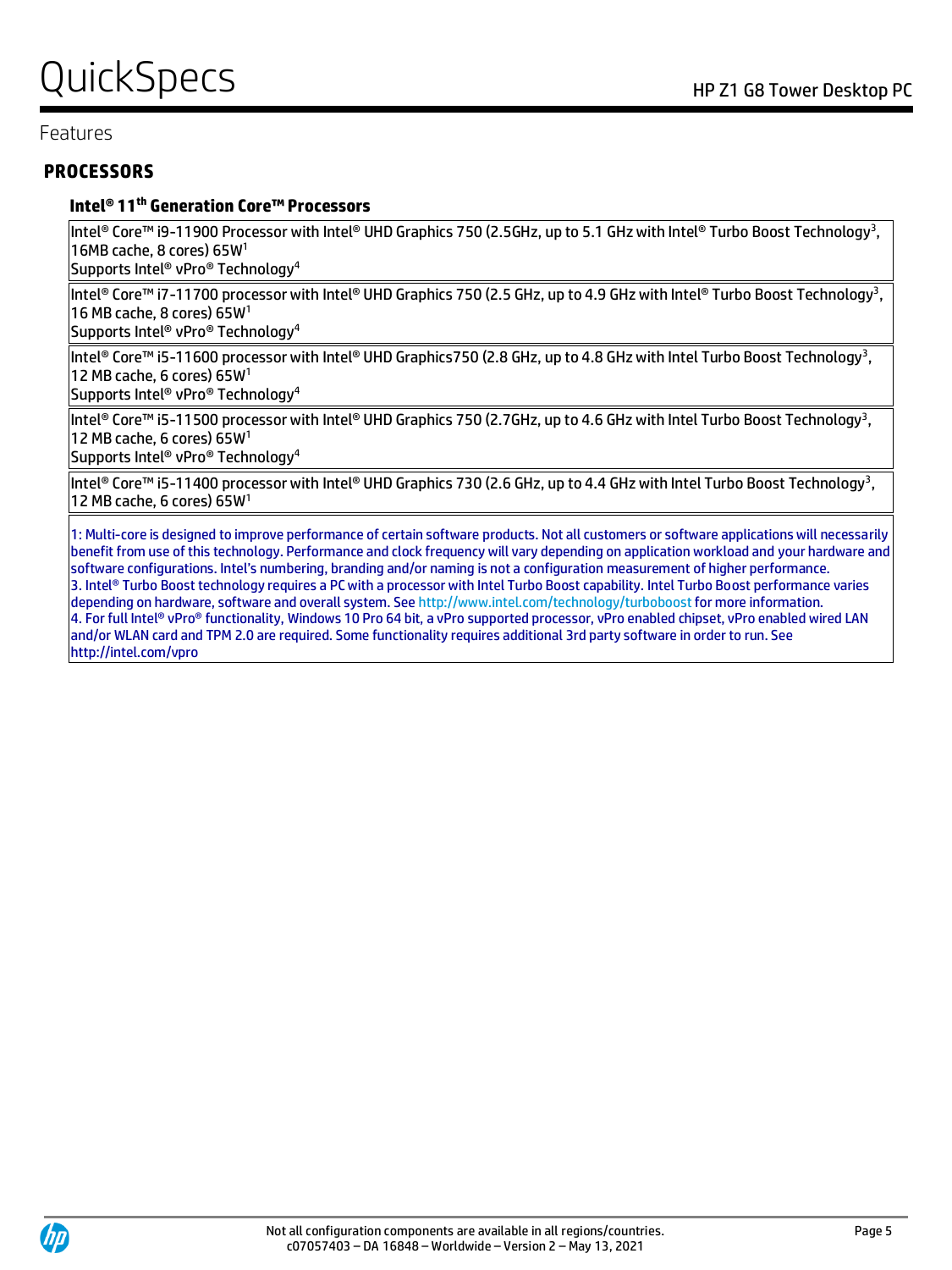# QuickSpecs Notes Alternative Contract Contract Application PC

### Features

### **GRAPHICS**

#### **Integrated Intel® Graphics**

Intel® UHD Graphics 750 (integrated on 11<sup>th</sup> gen Core i9/i7/i5-11500 and above) Intel<sup>®</sup> UHD Graphics 730 (integrated on 11<sup>th</sup> gen Core i5-11400)

#### **Optional Discrete Graphics Solutions**

NVIDIA® GeForce® RTX 3070 8GB FH 3DP+HDMI Graphics Card\*

NVIDIA® Quadro P2200 5GB 4DP Graphics Card

NVIDIA® Quadro P1000 4GB 4mDP Graphics Card

NVIDIA® Quadro P620 2GB 4mDP Graphics Card

NVIDIA® Quadro P400 2GB 3mDP w/ 2mDP to DVI Graphics Card

NVIDIA® Quadro P400 2GB 3mDP w/ 2mDP to DP Graphics Card

AMD® Radeon™ RX 550X 4GB FH DP+HDMI Graphics Card\*

AMD® Radeon™ R7 430 2GB DP+VGA\*\*

AMD® Radeon™ R7 430 2GB 2DP\*\*

\* Requires 550W chassis

\*\*Not available in all regions

#### **Adapters and Cables**

HP DisplayPort Cable

HP DisplayPort to DVI-D Adapter

HP DisplayPort to HDMI True 4K Adapter

HP DisplayPort to VGA Adapter

HP USB to Serial Port Adapter

HP USB-C® to DisplayPort Adapter

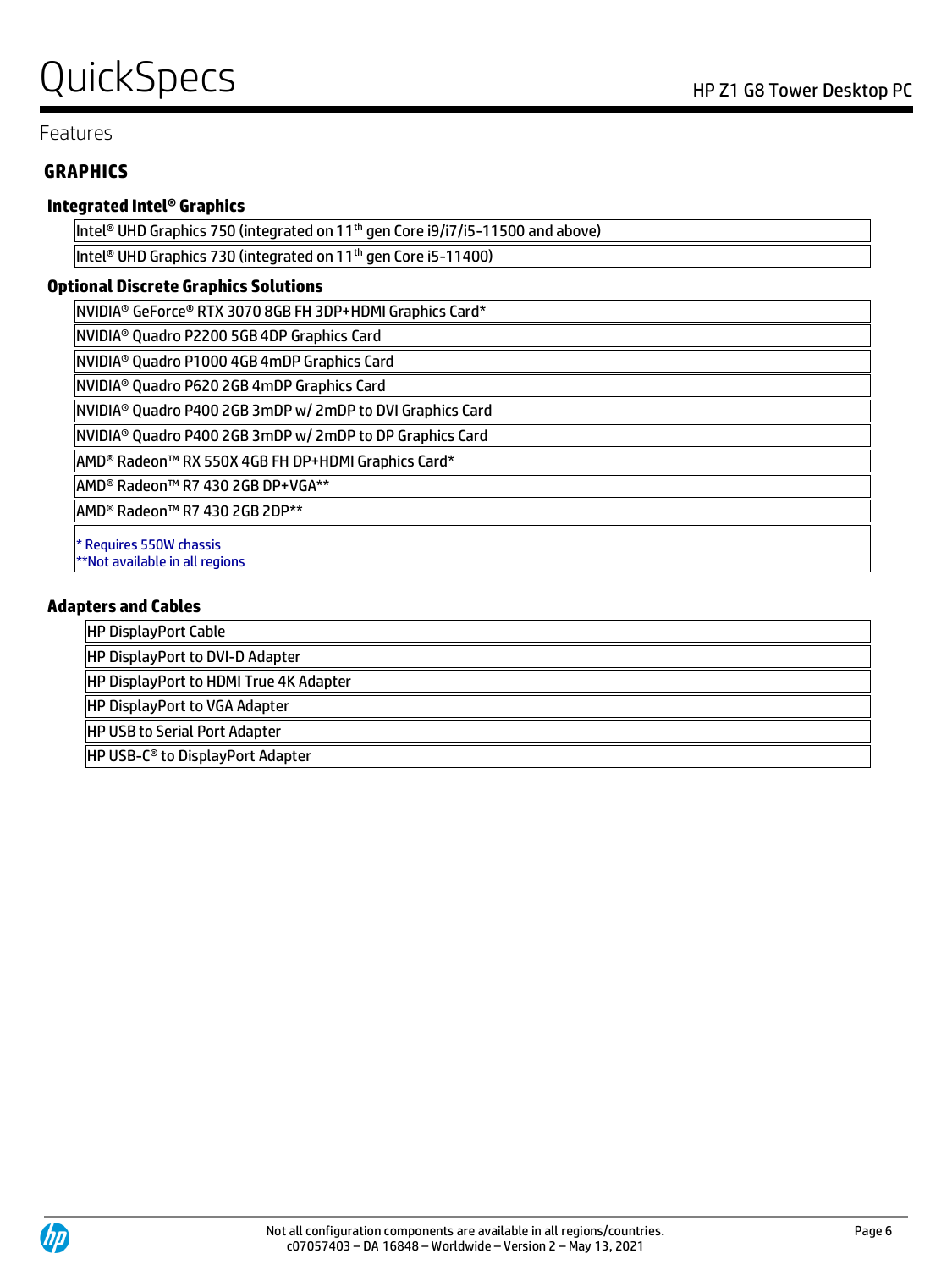# QuickSpecs Notes Alternative Contract the Reserve Contract of the Z1 G8 Tower Desktop PC

#### Features

### **STORAGE**

#### **3.5 inch SATA Hard Disk Drives (HDD)**

500GB 7200RPM 3.5in SATA HDD

1TB 7200RPM 3.5in SATA HDD

2TB 7200RPM 3.5in SATA HDD

**NOTE:** For hard drives and solid state drives, GB = 1 billion bytes. TB = 1 trillion bytes. Actual formatted capacity is less. Up to 36 GB (for Windows 10) of system disk is reserved for the system recovery software.

#### **2.5 inch SATA Hard Disk Drives (HDD)**

500GB 7200RPM 2.5in SATA HDD

1TB 7200RPM 2.5in SATA HDD

2TB 5400RPM 2.5in SATA HDD

500GB 7200RPM 2.5in Self Encrypted OPAL2 SATA HDD\*

500GB 7200RPM 2.5in Self Encrypted Federal Information Processing Standard SATA HDD\*

\* Storage DriveLock does not work with Self Encrypting or Optane based storage **NOTE:** For hard drives and solid state drives, GB = 1 billion bytes. TB = 1 trillion bytes. Actual formatted capacity is less. Up to 36 GB (for Windows 10) of system disk is reserved for the system recovery software.

#### **M.2 PCIe NMVe Solid State Drives (SSD)**

256GB M.2 2280 PCIe NVMe SSD

512GB M.2 2280 PCIe NVMe SSD

256GB M.2 2280 PCIe 3NVMe Three Layer Cell SSD

256GB M.2 2280 PCIe 4NVMe Three Layer Cell SSD

512GB M.2 2280 PCIe 3 NVMe Three Layer Cell SSD

512GB M.2 2280 PCIe 4 NVMe Three Layer Cell SSD

1TB M.2 2280 PCIe 3 NVMe Three Layer Cell SSD

1TB M.2 2280 PCIe 4 NVMe Three Layer Cell SSD

2TB M.2 2280 PCIe 3 NVMe Three Layer Cell SSD

2TB M.2 2280 PCIe 4NVMe Three Layer Cell SSD

256GB M.2 2280 PCIe NVMe Self Encrypted OPAL2 Three Layer Cell SSD\*

512GB M.2 2280 PCIe NVMe Self Encrypted OPAL2 Three Layer Cell SSD\*

256GB Intel® Optane™ Memory H10 with Solid State Storage\*

512GB Intel® Optane™ Memory H10 with Solid State Storage\*

\* Storage DriveLock does not work with Self Encrypting or Optane based storage

**NOTE:** For hard drives and solid state drives, GB = 1 billion bytes. TB = 1 trillion bytes. Actual formatted capacity is less. Up to 36 GB (for Windows 10) of system disk is reserved for the system recovery software.

#### **Optical Disc Drives**

HP 9.5mm Slim DVD-ROM Drive<sup>1</sup>

HP 9.5mm Slim DVD Writer Drive<sup>1</sup>

1. HD-DVD disks cannot be played on this drive. No support for DVD-RAM. Actual speeds may vary. Don't copy copyright-protected materials. Double Layer discs can store more data than single layer discs. Discs burned with this drive may not be compatible with many existing single-layer DVD drives and players.

#### **Media Card Reader**

SD 4.0 with 5-in-1 Interface (Supports SD, SDXC, SDHC, UHS-I, UHS-II)

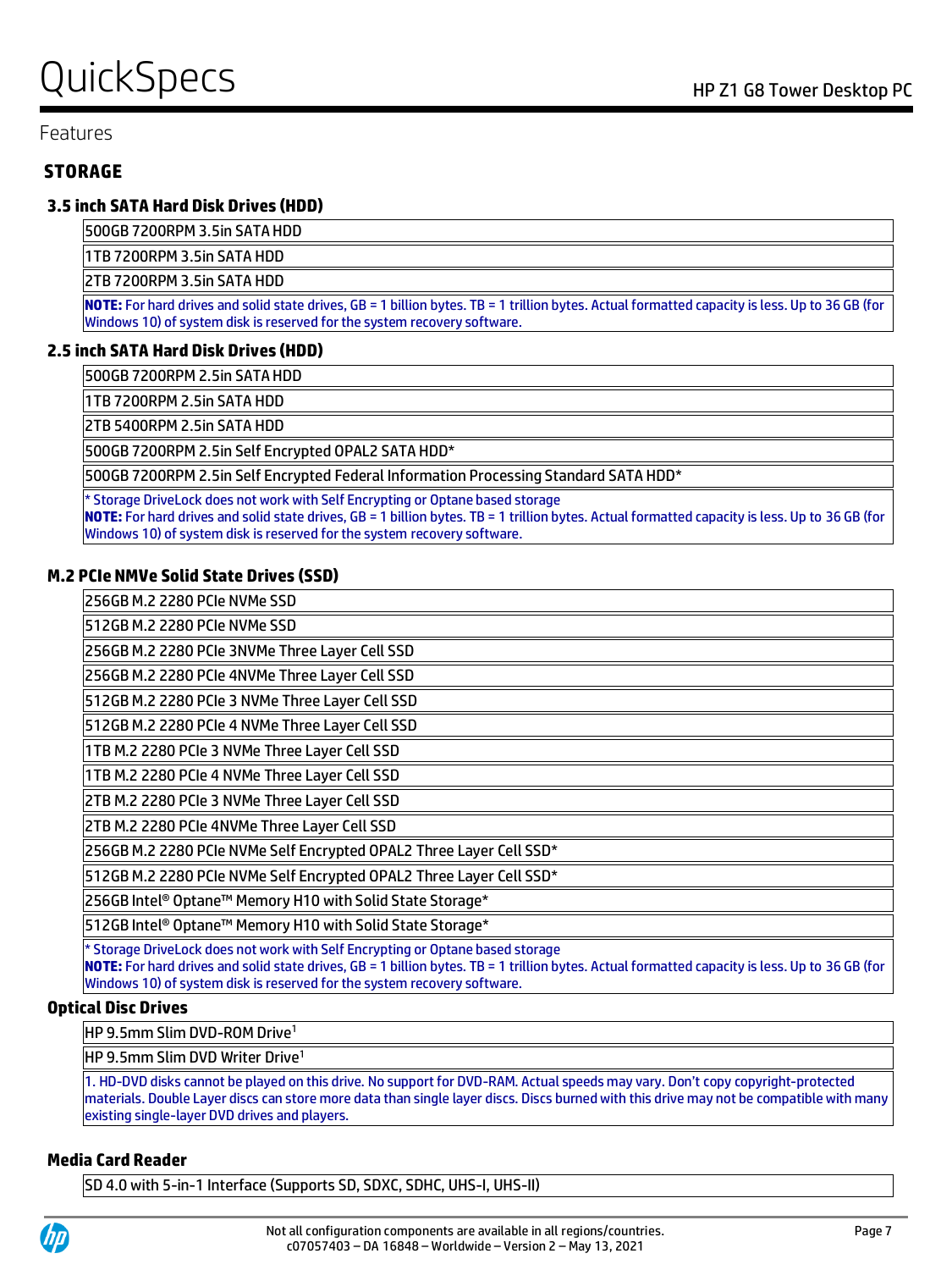# QuickSpecs Notes Alternative Contract the Reserve Contract of the Z1 G8 Tower Desktop PC

#### Features

#### **MEMORY**

#### **Memory Type**

DDR4-3200 (Transfer rates up to 3200 MT/s), 4 DIMM

#### **Memory Configuration**

| 4 GB (1 x 4 GB)                                                                                                                                                                                                                                                                |  |  |
|--------------------------------------------------------------------------------------------------------------------------------------------------------------------------------------------------------------------------------------------------------------------------------|--|--|
| 8 GB (2 x 4 GB)                                                                                                                                                                                                                                                                |  |  |
| 8 GB (1 x 8 GB)                                                                                                                                                                                                                                                                |  |  |
| $16$ GB (2 $\times$ 8 GB)                                                                                                                                                                                                                                                      |  |  |
| 16 GB (1 x 16 GB)                                                                                                                                                                                                                                                              |  |  |
| 32 GB (2 x 16 GB)                                                                                                                                                                                                                                                              |  |  |
| 32 GB (1 x 32 GB)                                                                                                                                                                                                                                                              |  |  |
| 64 GB (2 x 32 GB)                                                                                                                                                                                                                                                              |  |  |
| $128$ GB (4 x 32 GB) <sup>1</sup>                                                                                                                                                                                                                                              |  |  |
| 1. For 128 GB (4 x 32 GB) configuration, only 2933 MT/s speed can be achieved.                                                                                                                                                                                                 |  |  |
| <b>NOTE:</b> Memory modules support data transfer rates up to 3200 MT/s; actual data rate is determined by the system configured.<br><b>NOTE:</b> When more than one memory slot is populated, symmetric configurations are reguired for 2 DIMMs per channel. Mix of different |  |  |

part numbers or mix of single and dual ranks within a channel is not allowed.

**NOTE:** All memory slots are customer accessible / upgradeable.

**NOTE:** For systems configured with more than 3 GB of memory and a 32-bit operating system, all memory may not be available due to system resource requirements. Addressing memory above 4 GB requires a 64-bit operating system.

#### **NETWORKING/COMMUNICATIONS**

#### **Ethernet (RJ-45)**

Intel® I219-LM Gigabit Network Connection LOM (standard)

#### **Wireless1,2**

Intel® Wi-Fi 6 AX201 + BT5.1 (802.11AX 2x2 vPro®, supporting gigabit data rate)

Intel® Wi-Fi 6 AX201 + BT5.1 (802.11AX 2x2 non-vPro®, supporting gigabit data rate)

Realtek RTL8852AE 802.11ax 2x2 Wi-Fi 6 + BT5.2

1. Wireless access point and Internet service required and not included. Availability of public wireless access points limited. The specifications for the 802.11ax WLAN are draft specifications and are not final. If the final specifications differ from the draft specifications, it may affect the ability of the PC to communicate with 802.11ax WLAN devices. Wi-Fi 6 requires a wireless router, sold separately, that supports 802.11ax (Wi-Fi 6). Only available in countries where 802.11ax is supported. 2. Wi-Fi 5 or 6 is designed to support gigabit data rate when transferring files between two devices connected to the same router. Requires a wireless router, sold separately, that supports 80MHz and higher channels.

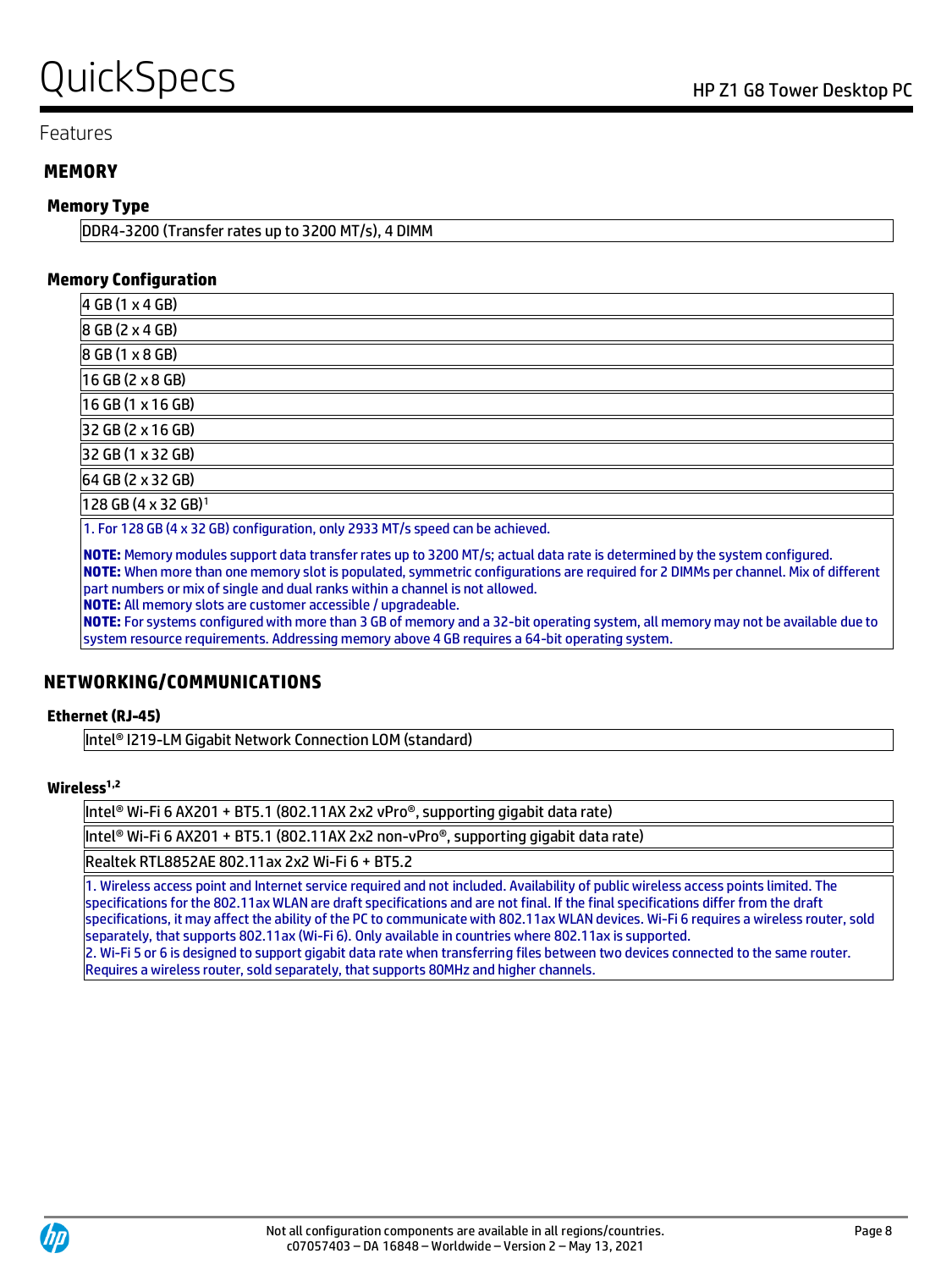### Features

### **KEYBOARDS AND POINTING DEVICES**

#### **Keyboards**

| HP Wired Desktop 320K Keyboard                             |
|------------------------------------------------------------|
| HP 125 Wired Keyboard                                      |
| <b>HP USB Wired Keyboard</b>                               |
| HP USB & PS/2 Washable Wired Keyboard                      |
| <b>HP USB Business Slim Wired CCID Smart Card Keyboard</b> |
| HP PS/2 Business Slim Keyboard                             |
| HP USB Business Slim Antimicrobial Keyboard <sup>1</sup>   |
| 1. Not available in all regions                            |

#### **Mouse**

| <b>HP Wired 320M Mouse</b>                                   |  |  |
|--------------------------------------------------------------|--|--|
| <b>HP PS/2 Mouse</b>                                         |  |  |
| <b>HP USB Fingerprint Reader Wired Mouse</b>                 |  |  |
| <b>HP USB PS/2 Washable Wired Mouse</b>                      |  |  |
| <b>HP Wired 125 Mouse</b>                                    |  |  |
| <b>IHP Wired 128 Laser Mouse</b>                             |  |  |
| <b>IHP Wired 125 Antimicrobial Mouse</b>                     |  |  |
|                                                              |  |  |
| <b>Keyboard and Mouse Combo</b>                              |  |  |
| <b>HP Wireless Keyboard and Mouse Business Slim Keyboard</b> |  |  |
| <b>HP USB Keyboard and Mouse Healthcare Edition</b>          |  |  |
| <b>HP USB Wired Keyboard and Mouse Premium Keyboard</b>      |  |  |
| <b>HP Wireless Keyboard and Mouse Premium Keyboard</b>       |  |  |

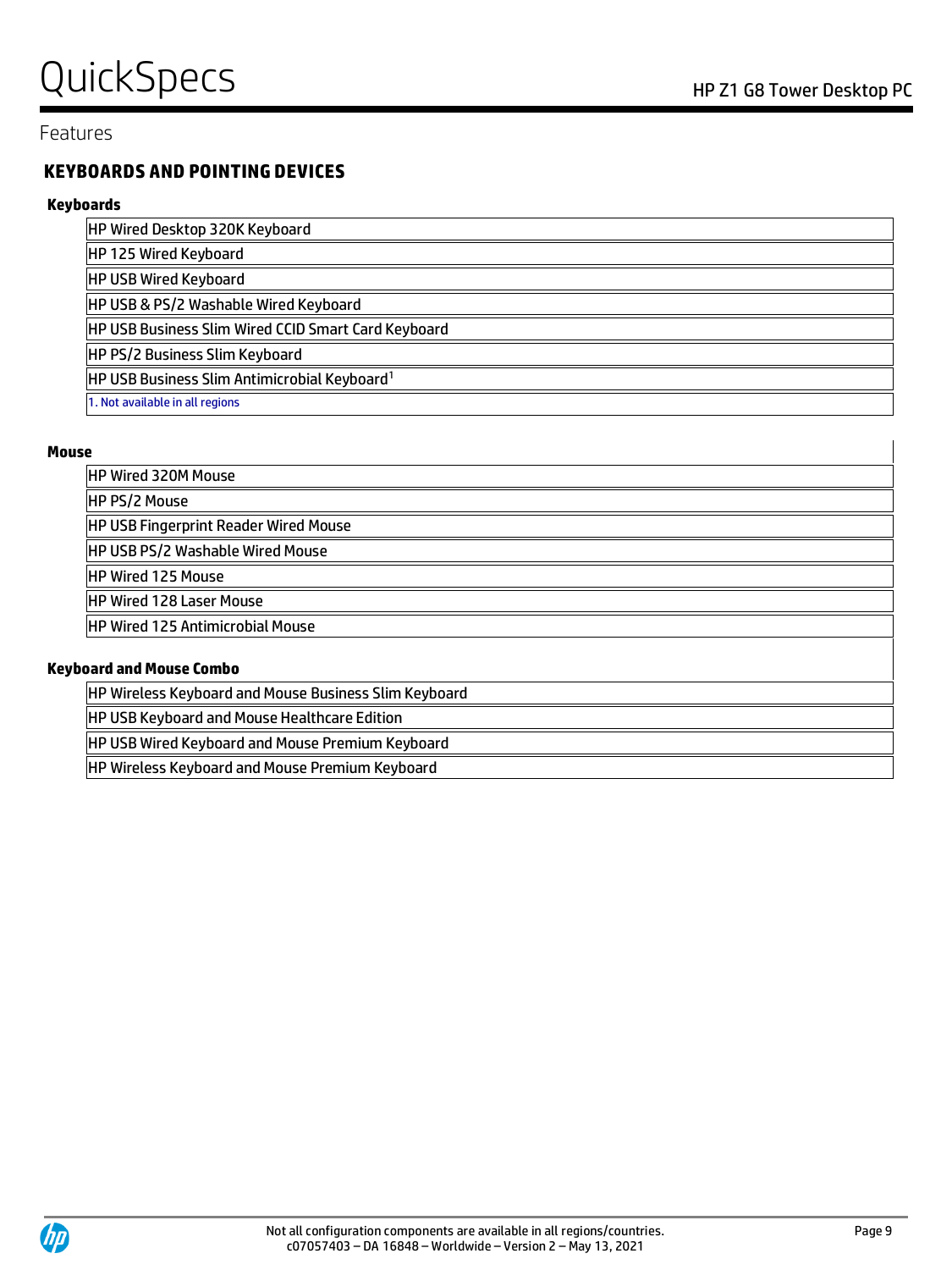# QuickSpecs Notes Alternative Contract the Reserve Contract of the Z1 G8 Tower Desktop PC

### Features

### **SECURITY**

TPM 2.0 endpoint security controller (Infineon SLB9670) shipped with Windows 10. Common Criteria EAL4+ Certified. FIPS 140-2 Level 2 Certified.

Solenoid Lock & Intrusion Sensor

Support for chassis cable lock devices

Support for chassis padlocks devices

SATA port disablement (via BIOS)

Serial, USB enable / disable (via BIOS)

Intel® Identify Protection Technology (IPT)<sup>1</sup>

Serial, parallel, USB enable / disable (via BIOS)

Optional USB Port Disable at factory (user configurable via BIOS)

Removable media write/boot control

Power-on password (via BIOS)

Setup password (via BIOS)

1. Models configured with Intel® Core™ processors have the ability to utilize advanced security protection for online transactions. IPT, used in conjunction with participating web sites, provides double identity authentication by adding a hardware component in addition to the usual user name and password. IPT is initialized through an HP Client Security module.

### **PORTS**

#### **I/O Ports – Internal Ports**

| $ PC$ Express 4.0 x16                                                                                                                       |  |  |  |
|---------------------------------------------------------------------------------------------------------------------------------------------|--|--|--|
| PCI Express 3.0 x16 (wired as x4)                                                                                                           |  |  |  |
| <b>PCI Express 3.0 x1</b>                                                                                                                   |  |  |  |
| SATA port                                                                                                                                   |  |  |  |
| (1) M.2 PCle 3 x1 2230 (for WLAN)<br>IM.2 PCIe<br>(1) M.2 PCle 4 x4 2280 (for storage)<br>(1) M.2 PCle 3 x4 2280 (for storage) <sup>1</sup> |  |  |  |
| 1. M 2 SSD attached to CDU is DCIA Gen 4 the other two M 2 are DCIA Gen 3                                                                   |  |  |  |

: SSD attached to CPU is PCIe Gen 4, the other two M.2 are PCIe Gen 3.

#### **Standard User Accessible Ports**

| Type-A Hi-Speed USB 480Mbps signaling rate port   | 3(rear)                                                                                          |  |
|---------------------------------------------------|--------------------------------------------------------------------------------------------------|--|
| Type-A SuperSpeed USB 5 Gbps signaling rate port  | 2 (front, 1 fast charging), 1 (rear)                                                             |  |
| Type-A SuperSpeed USB 10 Gbps signaling rate port | 2 (front); 2 (rear)                                                                              |  |
| Type-C® SuperSpeed USB 20Gbps signaling rate port | 1 (front)                                                                                        |  |
| Video                                             | 1 DisplayPort™ 1.4 (rear)                                                                        |  |
| Audio                                             | 1 Universal Audio Jack with CTIA and OMPT headset support<br>(front);<br>1 Audio-Line out (rear) |  |

#### **(1) Flexible Port 1, choice of one of the following…**

| Type-A SuperSpeed USB 5 Gbps signaling rate port<br><b>Dual</b> | (rear) |  |
|-----------------------------------------------------------------|--------|--|
|                                                                 |        |  |

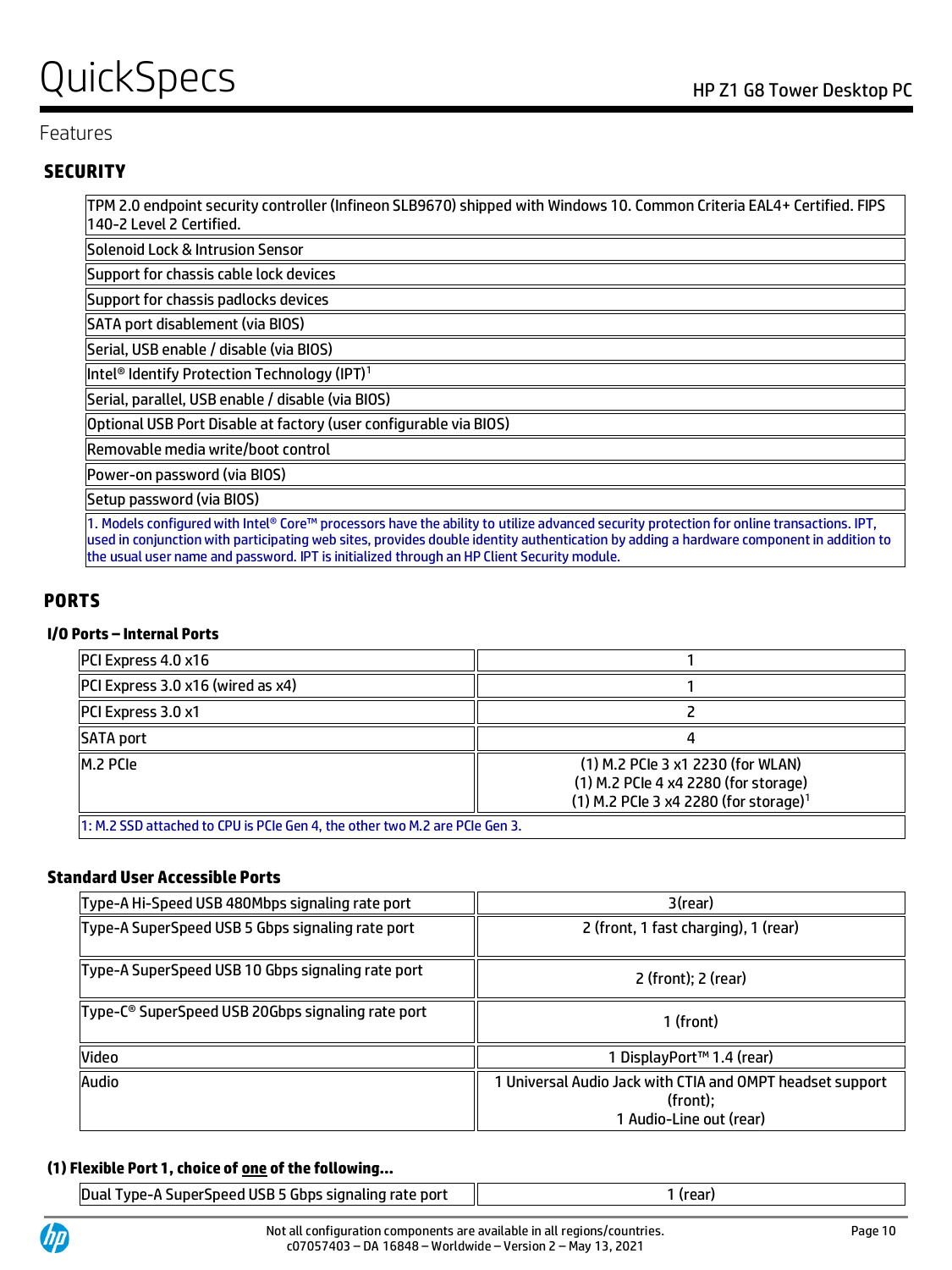# QUICKSPECS HP Z1 G8 Tower Desktop PC

### Features

| Type-C <sup>®</sup> SuperSpeed USB 10Gbps signaling rate port | I SuperSpeed USB 10Gbps signaling rate port w/ DisplayPort™<br>Alt Mode (rear) |  |
|---------------------------------------------------------------|--------------------------------------------------------------------------------|--|
| Thunderbolt™ 3 <sup>1</sup>                                   | 1 (rear)                                                                       |  |
| Video                                                         | 1 DisplayPort™ 1.4 or<br>HDMI 2.0b or VGA (rear)                               |  |
| <b>Serial</b>                                                 | 1 (rear)                                                                       |  |
| <b>RJ-45 Ethernet NIC</b>                                     | 1 (rear)                                                                       |  |
| 1. Occupies a PCIe slot. Available in Q3, 2021.               |                                                                                |  |

#### **Bays**

| 5.25" Half Height (External)      |  |
|-----------------------------------|--|
| 9mm Slim Optical Disc Drive (ODD) |  |
| <b>SD Card Reader</b>             |  |
| 2.5" Internal Storage Drive       |  |
| 3.5" Internal Storage Drive       |  |

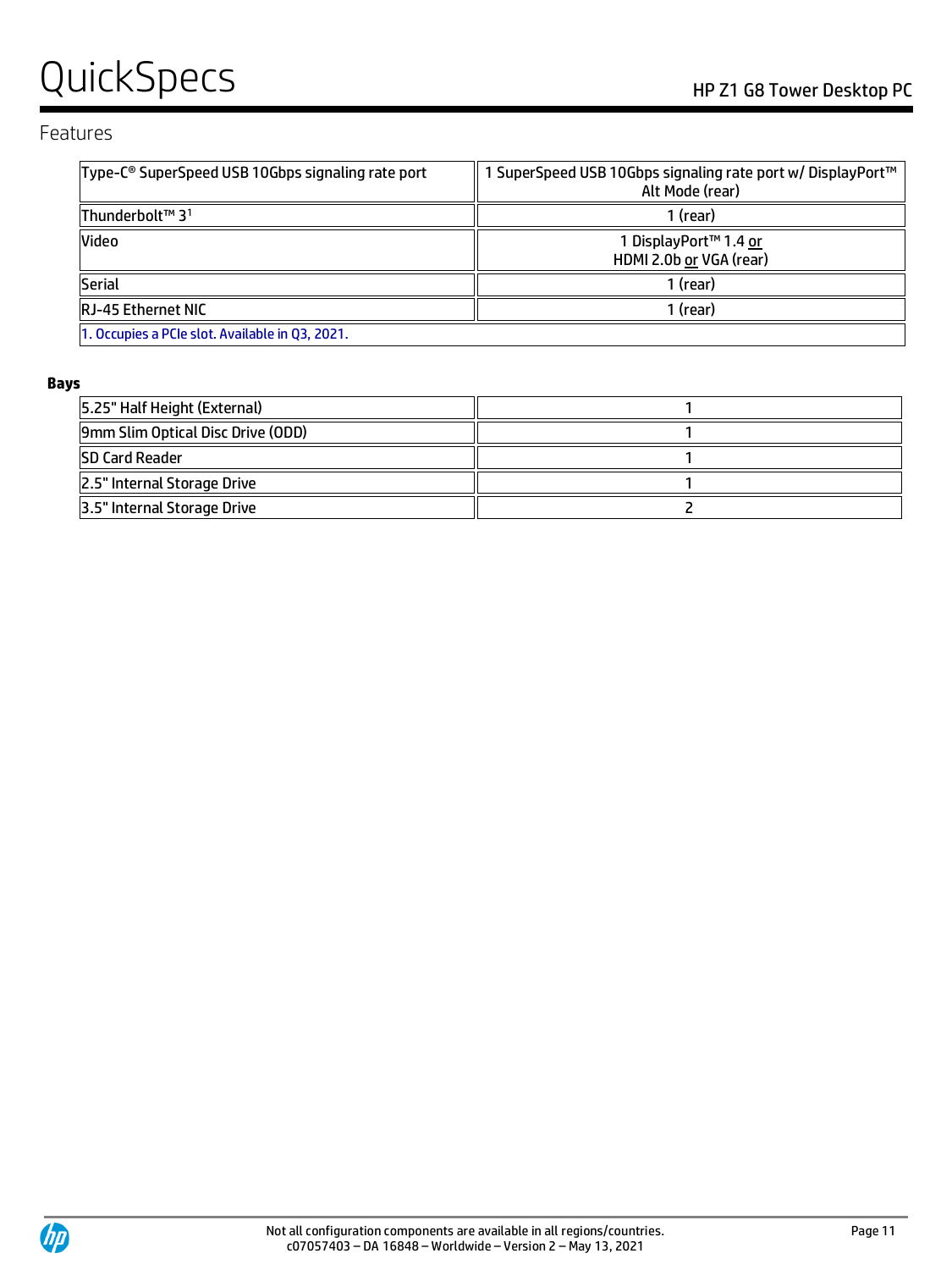# QuickSpecs
Band Company of the Company of the Company of the Company of the Company of the Company of the Company of the Company of the Company of the Company of the Company of the Company of the Company of the Company of

Features

# **USB SPECIFICATION AND MARKETING NAME MAPPING TABLE**

| Marketing Name                       | <b>Technical Terminology</b> |  |
|--------------------------------------|------------------------------|--|
| Hi-Speed USB 480Mbps signaling rate  | <b>USB 2.0</b>               |  |
| SuperSpeed USB 5Gbps signaling rate  | <b>USB 3.2 Gen 1</b>         |  |
| SuperSpeed USB 10Gbps signaling rate | <b>USB 3.2 Gen 2</b>         |  |
| SuperSpeed USB 20Gbps signaling rate | USB 3.2 Gen 2x2              |  |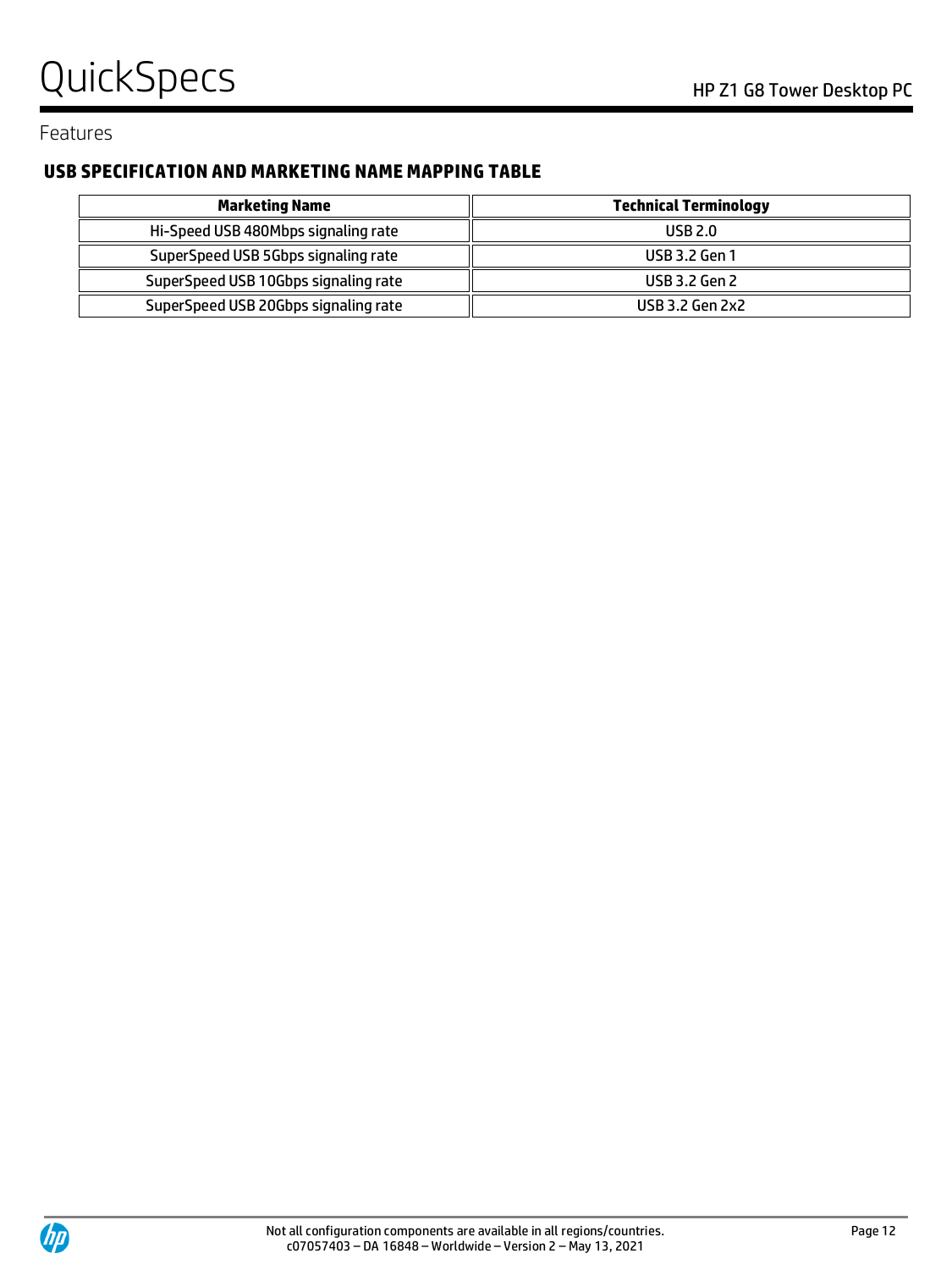### Features

#### **SOFTWARE COMPONENTS AND APPLICATIONS WITH WINDOWS**

#### **BIOS**

HP BIOSphere Gen6 <sup>16</sup> HP Secure Erase <sup>18</sup> Absolute Persistence Module <sup>19</sup> HP Drive Lock & Automatic Drive Lock<sup>20</sup> BIOS Update via Network HP Wake on WLAN

#### **Software**

HP Desktop Support Utilities HP Connection Optimizer<sup>21</sup> HP Easy Clean myHP HP Privacy Settings HP PC Hardware Diagnostics Touchpoint Customizer for Commercial HP Notifications HP Presence Aware<sup>22</sup> HP Setup Integrated OOBE HP Support Assistant <sup>23</sup> HP Noise Cancellation Software HP QuickDrop<sup>24</sup> HP WorkWell Microsoft Defender Buy Microsoft Office (sold separately)

#### **Manageability Features**

HP Driver Packs (download) <sup>25</sup> HP Client Catalog (download) HP Image Assistant (download) HP Manageability Integration Kit for Microsoft System Center Configuration Management Gen4 (download)<sup>26</sup> Ivanti Management Suite (download)<sup>27</sup> HP Cloud Recovery<sup>28</sup> HP Client Management Script Library (download)

#### **Security Management**

HP Pro Security Edition (optional)<sup>29</sup> HP Client Security Manager Gen7<sup>37</sup> HP Sure Sense<sup>30</sup> HP Sure Click<sup>32</sup> HP Sure Run Gen4<sup>35</sup> HP Sure Recover Gen4<sup>36</sup> HP Sure Start Gen6<sup>33</sup> HP Sure Admin<sup>31</sup> HP Tamper Lock TPM 2.0 Embedded Security Chip (Common Criteria EAL4+ Certified) (FIPS 140-2 Level 2 Certified)

16. HP BIOSphere Gen6 requires Windows 10 and is available on select HP Pro and Elite PCs. Features may vary depending on the platform and configurations.

18. HP Secure Erase for the methods outlined in the National Institute of Standards and Technology Special Publication 800-88 "Clear" sanitation method. HP Secure Erase does not support platforms with Intel® Optane™.

19. Absolute agent is shipped turned off, and will be activated when customers activate a purchased subscription. Subscriptions can be purchased for terms ranging multiple years. Service is limited, check with Absolute for availability outside the U.S. The Absolute Recovery Guarantee is a

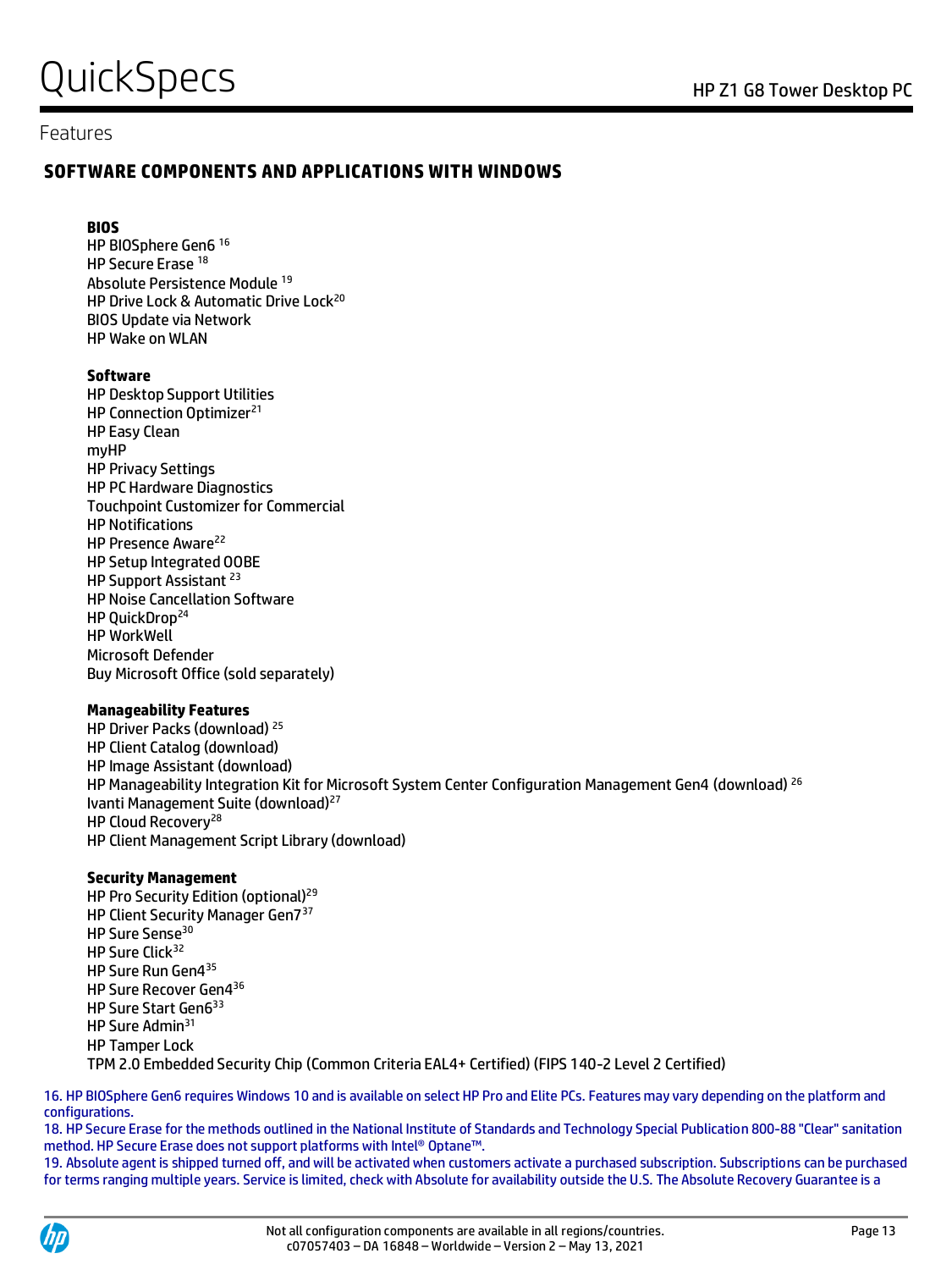# $\mathsf{Quick}$ Specs  $\mathsf{Q}$ uick $\mathsf{Spec}$

### Features

limited warranty. Certain conditions apply. For full details visit: [http://www.absolute.com/company/legal/agreements/computrace](http://www.absolute.com/company/legal/agreements/computrace-agreement)[agreement](http://www.absolute.com/company/legal/agreements/computrace-agreement). Data Delete is an optional service provided by Absolute Software. If utilized, the Recovery Guarantee is null and void. In order to use the Data Delete service, customers must first sign a Pre-Authorization Agreement and either obtain a PIN or purchase one or more RSA SecurID tokens from Absolute Software.

20. Drive Lock is not supported on NVMe drives.

21. HP Connection Optimizer requires Windows 10.

22. HP Presence Aware requires a proximity sensor that is available on select EliteBooks and requires Windows Hello for authentication.

23. HP Support Assistant requires Windows and Internet access.

24. HP Quick Drop requires Internet access and Windows 10 PC preinstalled with HP QuickDrop app and either an Android device (phone or tablet) running Android 7 or higher with the Android HP QuickDrop app, and /or an iOS device (phone or tablet) running iOS 12 or higher with the iOS HP QuickDrop app.

25. HP Driver Packs not preinstalled, however available for download at <http://www.hp.com/go/clientmanagement>.

26. HP Manageability Integration Kit can be downloaded from <http://www8.hp.com/us/en/ads/clientmanagement/overview.html>. 27. Ivanti Management Suite subscription required.

28. HP Cloud Recovery is available for HP Elite and Pro desktops and laptops PCs with Intel® or AMD processors and requires an open, wired network connection. Note: You must back up important files, data, photos, videos, etc. before use to avoid loss of data. Detail please refer to: <https://support.hp.com/us-en/document/c05115630>.

29. HP Pro Security Edition is available preloaded on select HP PCs and includes HP Sure Click Pro and HP Sure Sense Pro. 3-year license required. The HP Pro Security Edition software is licensed under the license terms of the HP End User License Agreement (EULA) that can be found at: [https://h30670.www3.hp.com/ecommerce/common/disclaimer.do#EN\\_US](https://h30670.www3.hp.com/ecommerce/common/disclaimer.do#EN_US) as modified by the following: "7. Term. Unless otherwise terminated earlier pursuant to the terms contained in this EULA, the license for the HP Pro Security Edition (HP Sure Sense Pro and HP Sure Click Pro) is effective upon activation and will continue for thirty-six (36) months thereafter ("Initial Term"). At the end of the Initial Term you may either (a) purchase a renewal license for the HP Pro Security Edition from HP.com, HP Sales or an HP Channel Partner, or (b) continue using the standard versions of HP Sure Click and HP Sure Sense at no additional cost with no future software updates or HP Support." HP Pro Security Edition is optimized for the SMB environment and ships pre-configured - manageability is optional. The HP Pro Security Edition supports a limited tool set that can be used by the HP Manageability Integration Kit which can be downloaded from <http://www.hp.com/go/clientmanagement>. 30. HP Sure Sense is available on select HP PCs and is not available with Windows10 Home.

31. HP Sure Admin requires Windows 10, HP BIOS, HP Manageability Integration Kit from http://www.hp.com/go/clientmanagement and HP Sure Admin Local Access Authenticator smartphone app from the Android or Apple store.

32. HP Sure Click requires Windows 10. See [https://bit.ly/2PrLT6A\\_SureClick](https://bit.ly/2PrLT6A_SureClick) for complete details.

33. HP Sure Start Gen6 is available on select HP PCs and requires Windows 10.

35. HP Sure Run Gen4 is available on select HP PCs and requires Windows 10.

36. HP Sure Recover Gen4 is available on select HP PCs and requires Windows 10 and an open network connection. You must back up important files, data, photos, videos, etc. before using HP Sure Recover to avoid loss of data. Network based recovery using Wi-Fi is only available on PCs with Intel Wi-Fi Module.

37. HP Client Security Manager Gen7 requires Windows and is available on the select HP Elite and Pro PCs.

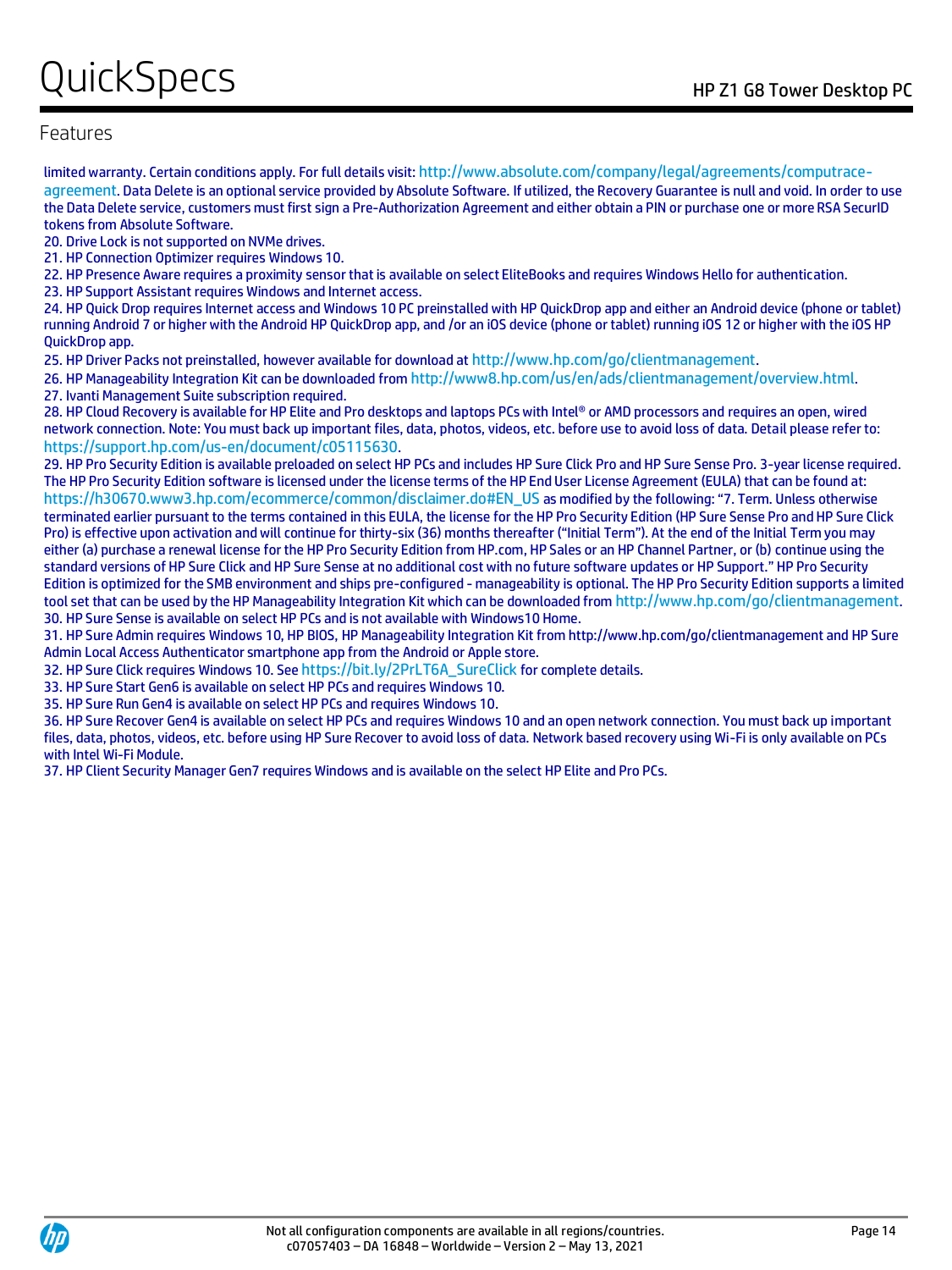### Features

#### **ENVIRONMENTAL & INDUSTRY**

#### **ENERGY STAR® certified models available**

ENERGY STAR® certified. EPEAT® 2019 registered where applicable. Based on US EPEAT® registration according to IEEE 1680.1- 2018 EPEAT<sup>®</sup>. Status varies by country. Visit http://www.epeat.net for more information.

Low halogen (chassis, all internal components and modules)<sup>1</sup> TAA compliant models available

1. External power supplies, power cords, cables and peripherals are not Low Halogen. Service parts obtained after purchase may not be Low Halogen.

#### **UNIT ENVIRONMENT AND OPERATING CONDITIONS**

General Unit Operating Guidelines

- Keep the computer away from excessive moisture, direct moisture and the extremes of heat and cold, to ensure that unit is operated within the specified operating range.
- Leave a 10.2 cm (4 in) clearance on all vented sides of the computer to permit the required airflow.
- Never restrict airflow into the computer by blocking any vents or air intakes.
- Do not stack computers on top of each other or place computers so near each other that they are subject to each other's re-circulated or preheated air.
- Occasionally clean the air vents on the front, back, and any other vented side of the computer. Lint, dust and other foreign matter can block the vents and limit the airflow.
- If the computer is to be operated within a separate enclosure, intake and exhaust ventilation must be provided on the enclosure, and the same operating guidelines listed above will still apply.

| Temperature Range                   | Operating: 50° to 95° F (10° to 35° C) <sup>1</sup><br>Non-operating: -22° to 149° F (-30° to 65° C)      |
|-------------------------------------|-----------------------------------------------------------------------------------------------------------|
| <b>Relative Humidity</b>            | Operating: 10% to 90% (non-condensing at ambient)<br>Non-operating: 5% to 95% (non-condensing at ambient) |
| Maximum Altitude<br>(unpressurized) | Operating: 5000m<br>Non-operating: 50000ft (15240 m)                                                      |

1. Operating temperature is de-rated 1.0 deg C per 300 m (1000 ft) to 3000 m (10,000 ft) above sea level, no direct sustained sunlight. Maximum rate of change is 10 deg C/Hr. The upper limit may be limited by the type and number of options installed.

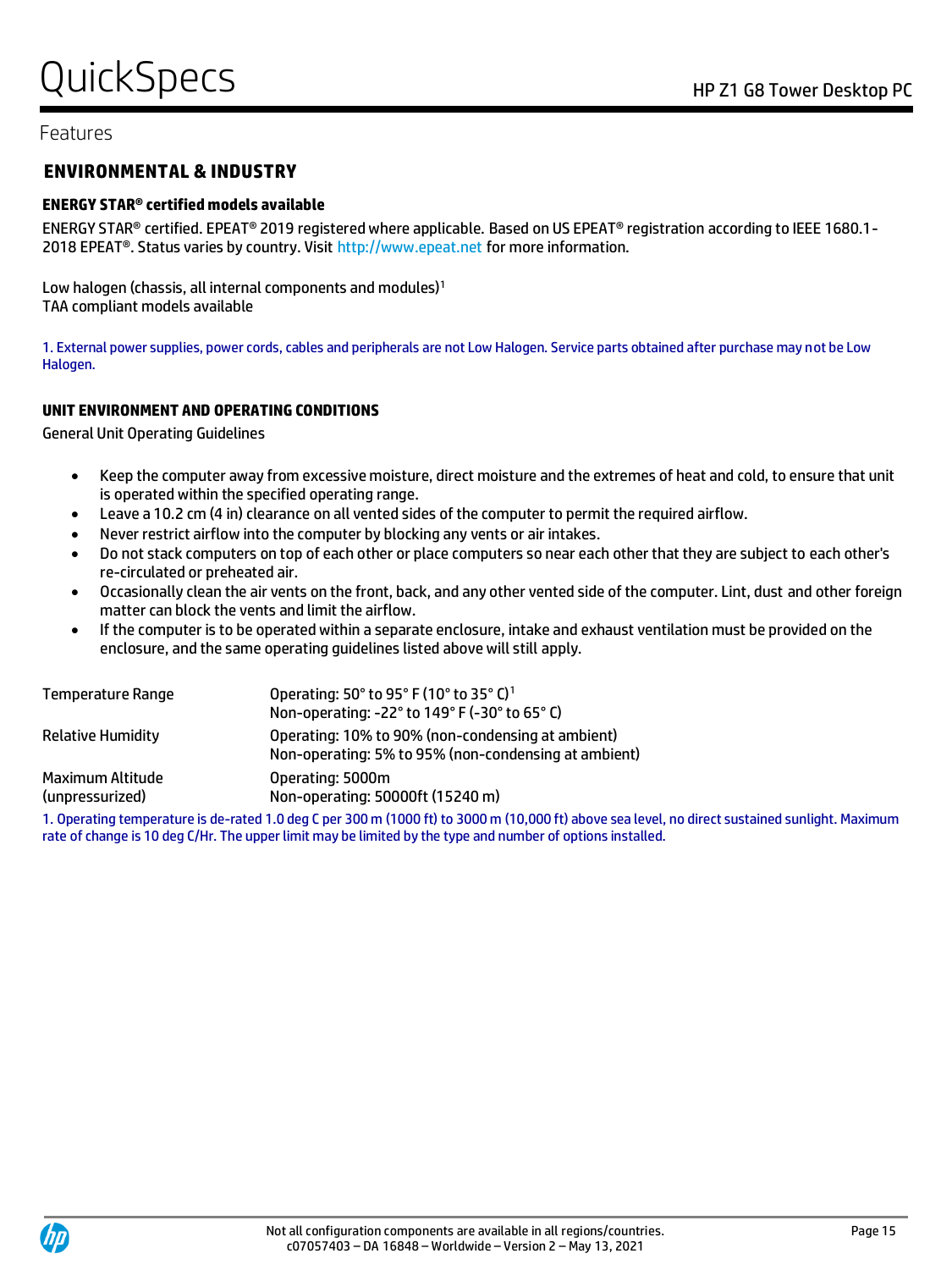# QuickSpecs
Band Company of the Company of the Company of the Company of the Company of the Company of the Company of the Company of the Company of the Company of the Company of the Company of the Company of the Company of

### Features

### **HP Z1 G8 Tower Desktop PC**

| <b>Eco-Label Certifications &amp;</b>  | This product has received or is in the process of being certified to the following approvals and may                                                                                                                                                                                                                                                                                                                                                                                                                                                       |                                                                                                |                       |  |
|----------------------------------------|------------------------------------------------------------------------------------------------------------------------------------------------------------------------------------------------------------------------------------------------------------------------------------------------------------------------------------------------------------------------------------------------------------------------------------------------------------------------------------------------------------------------------------------------------------|------------------------------------------------------------------------------------------------|-----------------------|--|
| declarations                           | be labeled with one or more of these marks:                                                                                                                                                                                                                                                                                                                                                                                                                                                                                                                |                                                                                                |                       |  |
|                                        | • IT ECO declaration                                                                                                                                                                                                                                                                                                                                                                                                                                                                                                                                       |                                                                                                |                       |  |
|                                        | • US ENERGY STAR®                                                                                                                                                                                                                                                                                                                                                                                                                                                                                                                                          |                                                                                                |                       |  |
|                                        |                                                                                                                                                                                                                                                                                                                                                                                                                                                                                                                                                            | . ENERGY STAR® certified. EPEAT® 2019 registered where applicable. Based on US EPEAT®          |                       |  |
|                                        | registration according to IEEE 1680.1-2018 EPEAT®. Status varies by country. Visit www.epeat.net                                                                                                                                                                                                                                                                                                                                                                                                                                                           |                                                                                                |                       |  |
|                                        | for more information.                                                                                                                                                                                                                                                                                                                                                                                                                                                                                                                                      |                                                                                                |                       |  |
|                                        |                                                                                                                                                                                                                                                                                                                                                                                                                                                                                                                                                            |                                                                                                |                       |  |
| <b>Sustainable Impact</b>              | . 45% post-consumer recycled plastic <sup>4</sup>                                                                                                                                                                                                                                                                                                                                                                                                                                                                                                          |                                                                                                |                       |  |
| <b>Specifications</b>                  |                                                                                                                                                                                                                                                                                                                                                                                                                                                                                                                                                            | • Molded Paper Pulp Cushion inside box is 100% sustainably sourced and recyclable <sup>5</sup> |                       |  |
|                                        | • 5% ITE-derived closed loop plastic <sup>1</sup>                                                                                                                                                                                                                                                                                                                                                                                                                                                                                                          |                                                                                                |                       |  |
|                                        | . 80 Plus® Platinum power supplies available 92% Efficient PSU                                                                                                                                                                                                                                                                                                                                                                                                                                                                                             |                                                                                                |                       |  |
|                                        | · Bulk packaging available                                                                                                                                                                                                                                                                                                                                                                                                                                                                                                                                 |                                                                                                |                       |  |
|                                        | • Ocean-Bound Plastic in speaker enclosure <sup>2</sup>                                                                                                                                                                                                                                                                                                                                                                                                                                                                                                    |                                                                                                |                       |  |
| <b>System Configuration</b>            |                                                                                                                                                                                                                                                                                                                                                                                                                                                                                                                                                            | The configuration used for the Energy Consumption and Declared Noise Emissions data for the    |                       |  |
|                                        | Desktop model is based on a Typically Configured Desktop.                                                                                                                                                                                                                                                                                                                                                                                                                                                                                                  |                                                                                                |                       |  |
| <b>Energy Consumption</b>              |                                                                                                                                                                                                                                                                                                                                                                                                                                                                                                                                                            |                                                                                                |                       |  |
| (in accordance with US                 | 115VAC, 60Hz                                                                                                                                                                                                                                                                                                                                                                                                                                                                                                                                               | 230VAC, 50Hz                                                                                   | 100VAC, 60Hz          |  |
| <b>ENERGY STAR<sup>®</sup> test</b>    |                                                                                                                                                                                                                                                                                                                                                                                                                                                                                                                                                            |                                                                                                |                       |  |
| method)<br><b>Normal Operation</b>     |                                                                                                                                                                                                                                                                                                                                                                                                                                                                                                                                                            |                                                                                                |                       |  |
| (Short idle)                           | 11.67 W                                                                                                                                                                                                                                                                                                                                                                                                                                                                                                                                                    | 11.24W                                                                                         | 11.53W                |  |
| <b>Normal Operation</b>                |                                                                                                                                                                                                                                                                                                                                                                                                                                                                                                                                                            |                                                                                                |                       |  |
| (Long idle)                            | 9.83 W                                                                                                                                                                                                                                                                                                                                                                                                                                                                                                                                                     | 10.55 W<br>9.69W                                                                               |                       |  |
| Sleep                                  | 0.84 W                                                                                                                                                                                                                                                                                                                                                                                                                                                                                                                                                     | 0.81W                                                                                          | 0.86W                 |  |
| <b>Off</b>                             | 0.57W                                                                                                                                                                                                                                                                                                                                                                                                                                                                                                                                                      | 0.53W                                                                                          | 0.57W                 |  |
|                                        | NOTE: Energy efficiency data listed is for an ENERGY STAR® compliant product if offered within the model<br>family. HP computers marked with the ENERGY STAR® Logo are compliant with the applicable U.S.<br>Environmental Protection Agency (EPA) ENERGY STAR® specifications for computers. If a model family does<br>not offer ENERGY STAR® compliant configurations, then energy efficiency data listed is for a typically<br>configured PC featuring a hard disk drive, a high efficiency power supply, and a Microsoft Windows® operating<br>system. |                                                                                                |                       |  |
| <b>Heat Dissipation*</b>               | 100VAC, 60Hz<br>115VAC, 60Hz<br>230VAC, 50Hz                                                                                                                                                                                                                                                                                                                                                                                                                                                                                                               |                                                                                                |                       |  |
| <b>Normal Operation (Short</b>         | 39.91 BTU/hr                                                                                                                                                                                                                                                                                                                                                                                                                                                                                                                                               | 38.44 BTU/hr                                                                                   | 39.43 BTU/hr          |  |
| idle)                                  |                                                                                                                                                                                                                                                                                                                                                                                                                                                                                                                                                            |                                                                                                |                       |  |
| <b>Normal Operation (Long</b><br>idle) | 33.62 BTU/hr                                                                                                                                                                                                                                                                                                                                                                                                                                                                                                                                               | 33.14 BTU/hr<br>36.08 BTU/hr                                                                   |                       |  |
| Sleep                                  | 2.87 BTU/hr<br>2.77 BTU/hr                                                                                                                                                                                                                                                                                                                                                                                                                                                                                                                                 |                                                                                                | 2.94 BTU/hr           |  |
| 0ff                                    | 1.95 BTU/hr<br>1.81 BTU/hr<br>1.95 BTU/hr                                                                                                                                                                                                                                                                                                                                                                                                                                                                                                                  |                                                                                                |                       |  |
|                                        | NOTE: Heat dissipation is calculated based on the measured watts, assuming the service level is attained for<br>one hour.                                                                                                                                                                                                                                                                                                                                                                                                                                  |                                                                                                |                       |  |
| <b>Declared Noise Emissions</b>        | <b>Sound Power</b><br><b>Sound Pressure</b>                                                                                                                                                                                                                                                                                                                                                                                                                                                                                                                |                                                                                                |                       |  |
| (in accordance with                    | $(L_{WAd}, \text{bels})$                                                                                                                                                                                                                                                                                                                                                                                                                                                                                                                                   |                                                                                                | $(L_{pAm},$ decibels) |  |
| ISO 7779 and ISO 9296)                 |                                                                                                                                                                                                                                                                                                                                                                                                                                                                                                                                                            |                                                                                                |                       |  |
| Typically Configured - Idle            | 3.3<br>21                                                                                                                                                                                                                                                                                                                                                                                                                                                                                                                                                  |                                                                                                |                       |  |
| <b>Fixed Disk-Random writes</b>        | 22<br>3.3                                                                                                                                                                                                                                                                                                                                                                                                                                                                                                                                                  |                                                                                                |                       |  |
| Longevity and Upgrading                | This product can be upgraded, possibly extending its useful life by several years. Upgradeable<br>features and/or components contained in the product may include:<br>Spare parts are available throughout the warranty period and or for up to "5" years after the end of                                                                                                                                                                                                                                                                                 |                                                                                                |                       |  |
|                                        | production.                                                                                                                                                                                                                                                                                                                                                                                                                                                                                                                                                |                                                                                                |                       |  |

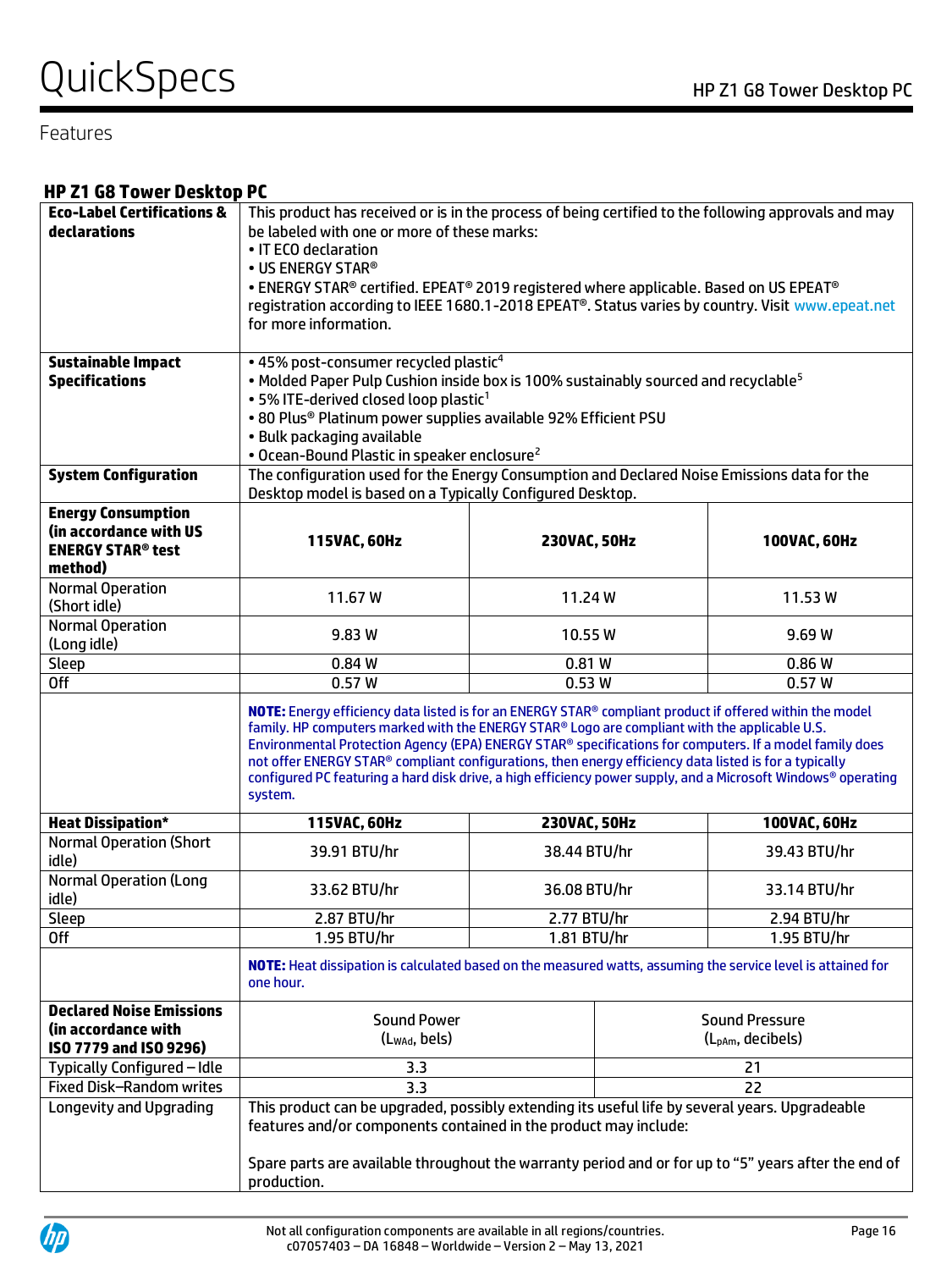# QuickSpecs Notes Alternative Contract the Contract of the Z1 G8 Tower Desktop PC

# Features

| <b>Batteries</b>              |                                                                                         | This battery(s) in this product comply with EU Directive 2006/66/EC                                                                             |       |
|-------------------------------|-----------------------------------------------------------------------------------------|-------------------------------------------------------------------------------------------------------------------------------------------------|-------|
|                               |                                                                                         |                                                                                                                                                 |       |
|                               | Batteries used in the product do not contain:                                           |                                                                                                                                                 |       |
|                               | Mercury greater the1ppm by weight<br>Cadmium greater than 20ppm by weight               |                                                                                                                                                 |       |
|                               |                                                                                         |                                                                                                                                                 |       |
|                               |                                                                                         | Battery size: CR2032 (coin cell)                                                                                                                |       |
|                               | Battery type: Lithium                                                                   |                                                                                                                                                 |       |
| <b>Additional Information</b> |                                                                                         | . This product is in compliance with the Restrictions of Hazardous Substances (RoHS) directive -                                                |       |
|                               | 2011/65/EC.                                                                             |                                                                                                                                                 |       |
|                               |                                                                                         | . This HP product is designed to comply with the Waste Electrical and Electronic Equipment (WEEE)                                               |       |
|                               | Directive - 2002/96/EC.                                                                 |                                                                                                                                                 |       |
|                               |                                                                                         | . This product is in compliance with California Proposition 65 (State of California; Safe Drinking<br>Water and Toxic Enforcement Act of 1986). |       |
|                               |                                                                                         | . ENERGY STAR® certified. EPEAT® 2019 registered where applicable. Based on US EPEAT®                                                           |       |
|                               |                                                                                         | registration according to IEEE 1680.1-2018 EPEAT®. Status varies by country. Visit                                                              |       |
|                               |                                                                                         | http://www.epeat.net for more information.                                                                                                      |       |
|                               |                                                                                         | . Plastics parts weighing over 25 grams used in the product are marked per ISO11469 and ISO1043.                                                |       |
|                               |                                                                                         | . This product contains a minimum of 35% post-consumer recycled plastic (by wt.); Including 10%                                                 |       |
|                               |                                                                                         | ITE-derived post-consumer recycled plastic*                                                                                                     |       |
|                               |                                                                                         | . This product is 95.1% recycle-able when properly disposed of at end of life.                                                                  |       |
|                               |                                                                                         | *NOTE: Recycled plastic content percentage is based on the definition set in the IEEE 1680.1-2018 standard.                                     |       |
| <b>Packaging Materials</b>    | <b>External:</b>                                                                        | PAPER/Corrugated                                                                                                                                | 1114g |
|                               |                                                                                         | PAPER/Molded Pulp                                                                                                                               | 788 g |
|                               | Internal:                                                                               | PLASTIC/Polyethylene low density - LDPE                                                                                                         | 44 q  |
| <b>Material Usage</b>         |                                                                                         | This product does not contain any of the following substances in excess of regulatory limits (refer                                             |       |
|                               |                                                                                         | to the HP General Specification for the Environment at                                                                                          |       |
|                               |                                                                                         | http://www.hp.com/hpinfo/globalcitizenship/environment/pdf/gse.pdf):                                                                            |       |
|                               | • Asbestos                                                                              |                                                                                                                                                 |       |
|                               | • Certain Azo Colorants                                                                 |                                                                                                                                                 |       |
|                               | . Certain Brominated Flame Retardants - may not be used as flame retardants in plastics |                                                                                                                                                 |       |
|                               | • Cadmium                                                                               |                                                                                                                                                 |       |
|                               | • Chlorinated Hydrocarbons<br>• Chlorinated Paraffins                                   |                                                                                                                                                 |       |
|                               | • Formaldehyde                                                                          |                                                                                                                                                 |       |
|                               | • Halogenated Diphenyl Methanes                                                         |                                                                                                                                                 |       |
|                               | • Lead carbonates and sulfates                                                          |                                                                                                                                                 |       |
|                               | • Lead and Lead compounds                                                               |                                                                                                                                                 |       |
|                               | • Mercuric Oxide Batteries                                                              |                                                                                                                                                 |       |
|                               | carried by the user.                                                                    | . Nickel - finishes must not be used on the external surface designed to be frequently handled or                                               |       |
|                               |                                                                                         | • Ozone Depleting Substances                                                                                                                    |       |
|                               |                                                                                         | • Polybrominated Biphenyls (PBBs)                                                                                                               |       |
|                               |                                                                                         | • Polybrominated Biphenyl Ethers (PBBEs)                                                                                                        |       |
|                               |                                                                                         | · Polybrominated Biphenyl Oxides (PBBOs)                                                                                                        |       |
|                               |                                                                                         | · Polychlorinated Biphenyl (PCB)                                                                                                                |       |
|                               |                                                                                         | · Polychlorinated Terphenyls (PCT)                                                                                                              |       |
|                               |                                                                                         | . Polyvinyl Chloride (PVC) - except for wires and cables, and certain retail packaging has been                                                 |       |
|                               | voluntarily removed from most applications.<br>• Radioactive Substances                 |                                                                                                                                                 |       |
|                               |                                                                                         | • Tributyl Tin (TBT), Triphenyl Tin (TPT), Tributyl Tin Oxide (TBTO)                                                                            |       |
| <b>Packaging Usage</b>        |                                                                                         | HP follows these guidelines to decrease the environmental impact of product packaging:                                                          |       |
|                               |                                                                                         | . Eliminate the use of heavy metals such as lead, chromium, mercury and cadmium in packaging                                                    |       |
|                               | materials.                                                                              |                                                                                                                                                 |       |

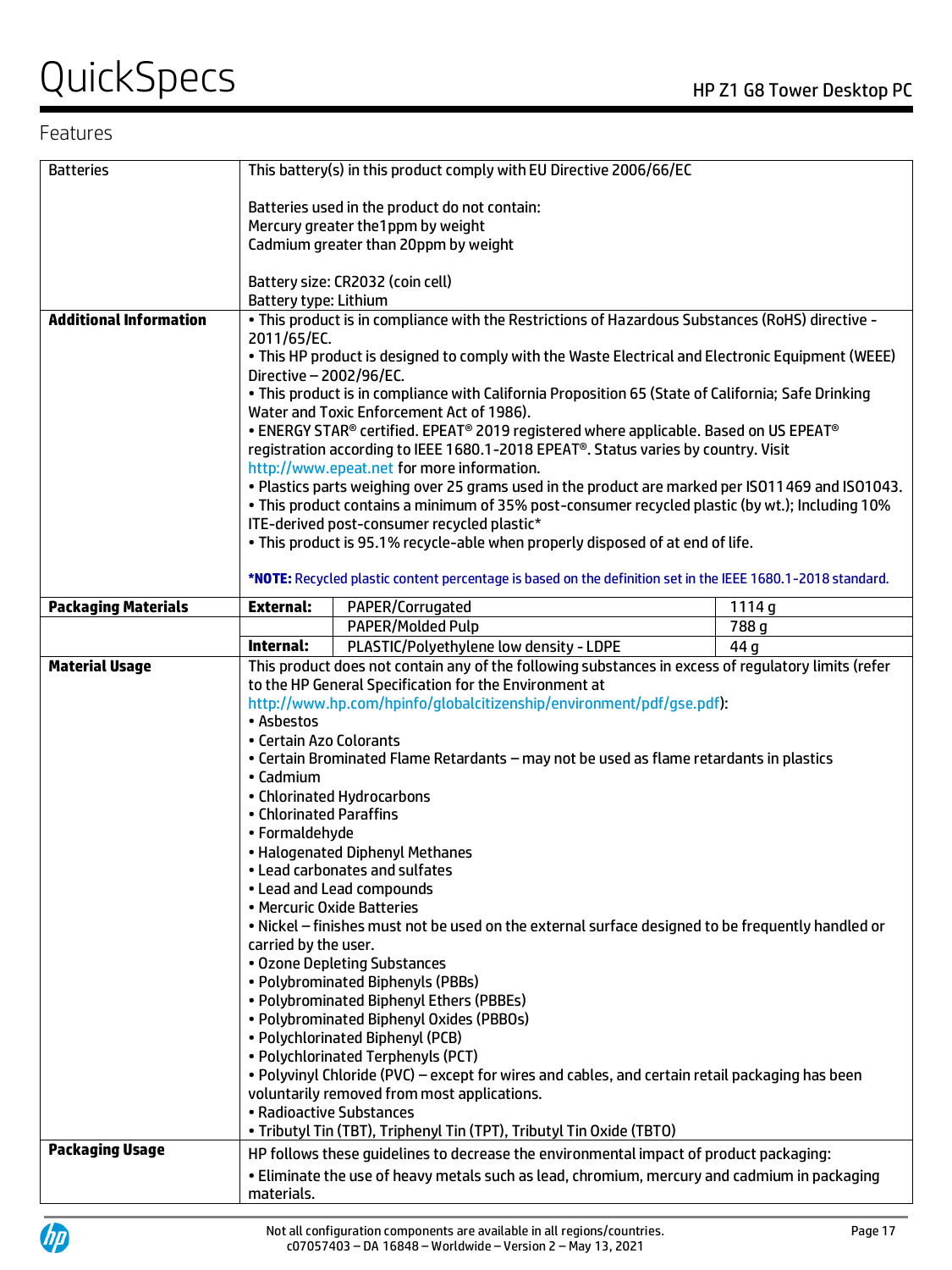# QuickSpecs Notes Alternative Contract the Contract of the Z1 G8 Tower Desktop PC

### Features

|                               | . Eliminate the use of ozone-depleting substances (ODS) in packaging materials.                                                                                                            |
|-------------------------------|--------------------------------------------------------------------------------------------------------------------------------------------------------------------------------------------|
|                               | . Design packaging materials for ease of disassembly.                                                                                                                                      |
|                               | . Maximize the use of post-consumer recycled content materials in packaging materials.                                                                                                     |
|                               | . Use readily recyclable packaging materials such as paper and corrugated materials.                                                                                                       |
|                               | . Reduce size and weight of packages to improve transportation fuel efficiency.                                                                                                            |
|                               | . Plastic packaging materials are marked according to ISO 11469 and DIN 6120 standards.                                                                                                    |
| <b>End-of-life Management</b> | HP Inc. offers end-of-life HP product return and recycling programs in many geographic areas. To                                                                                           |
| and Recycling                 | recycle your product, please go to: http://www.hp.com/go/reuse-recycle or contact your nearest                                                                                             |
|                               | HP sales office. Products returned to HP will be recycled, recovered or disposed of in a responsible                                                                                       |
|                               | manner.                                                                                                                                                                                    |
|                               |                                                                                                                                                                                            |
|                               | The EU WEEE directive (2002/95/EC) requires manufacturers to provide treatment information for<br>each product type for use by treatment facilities. This information (product disassembly |
|                               | instructions) is posted on the Hewlett Packard web site at: http://www.hp.com/go/recyclers. These                                                                                          |
|                               | instructions may be used by recyclers and other WEEE treatment facilities as well as HP OEM                                                                                                |
|                               | customers who integrate and re-sell HP equipment.                                                                                                                                          |
|                               | <b>Global Citizenship Report</b>                                                                                                                                                           |
|                               | http://www.hp.com/hpinfo/globalcitizenship/gcreport/index.html                                                                                                                             |
|                               | <b>Eco-label certifications</b>                                                                                                                                                            |
|                               | http://www8.hp.com/us/en/hp-information/environment/ecolabels.html                                                                                                                         |
|                               | ISO 14001 certificates:                                                                                                                                                                    |
|                               | http://www.hp.com/hpinfo/globalcitizenship/environment/pdf/PC_GBU_Product_Design_ISO_14K                                                                                                   |
|                               | Certificate.pdf                                                                                                                                                                            |
|                               | and                                                                                                                                                                                        |
|                               | http://www.hp.com/hpinfo/globalcitizenship/environment/pdf/cert.pdf                                                                                                                        |
| <b>Footnotes</b>              | <sup>1</sup> ITE Derived Closed Loop Plastic percentage is based on the definition set in the IEEE 1680.1-2018                                                                             |
|                               | standard.                                                                                                                                                                                  |
|                               | <sup>2</sup> Percentage of ocean-bound plastic contained in each component varies by product                                                                                               |
|                               | <sup>4</sup> Recycled plastic content percentage is based on the definition set in the IEEE 1680.1-2018                                                                                    |
|                               | standard.                                                                                                                                                                                  |
|                               | <sup>5</sup> Molded pulp cushions are made from 100% recycled wood fiber and organic materials.                                                                                            |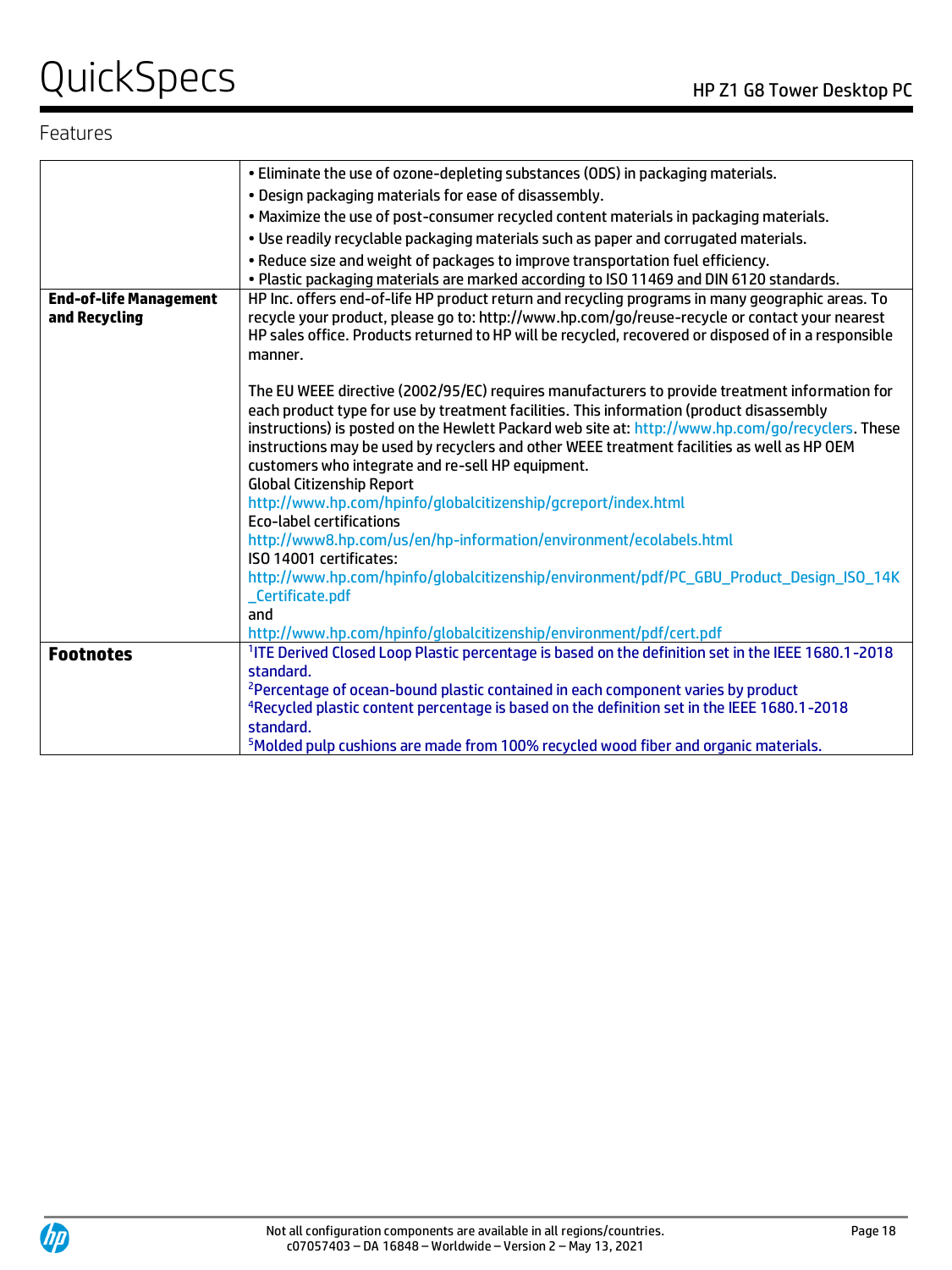### Features

### **SERVICE AND SUPPORT**

On-site Warranty<sup>15</sup>: Three-year (3-3-3) limited warranty delivers three years of on-site, next business day<sup>16</sup> service for parts and labor and includes free support 24 x  $7^{17}$ . Three-year onsite and labor are not available in all countries. Service offers terms up to 5 years by choosing an optional HP Care Pack. To choose the right level of service for your HP product, visit HP Care Pack Central[: http://www.hp.com/go/cpc.](http://www.hp.com/go/cpc)<sup>18</sup>

15. Terms and conditions may vary by country. Certain restrictions and exclusions apply. Other warranty variations may be offered in your region.

16. On-site service may be provided pursuant to a service contract between HP and an authorized HP third-party provider, and is not available in certain countries. Global service response times are based on commercially reasonable best effort and may vary by country. 17. Technical telephone support applies only to HP-configured and third-party HP qualified hardware and software. Toll-free calling and 24 x 7 support may not be available in some countries.

18. Service levels and response times for HP Care Packs may vary depending on your geographic location. Service starts on date of hardware purchase. Restrictions and limitations apply. For details, visit www.hp.com/go/cpc. HP services are governed by the applicable HP terms and conditions of service provided or indicated to Customer at the time of purchase. Customer may have additional statutory rights according to applicable local laws, and such rights are not in any way affected by the HP terms and conditions of service or the HP Limited Warranty provided with your HP Product.

#### **CERTIFICATION AND COMPLIANCE**

#### **Energy Efficiency Compliance**

ENERGY STAR® certified. EPEAT® 2019 registered where applicable. Based on US EPEAT® registration according to IEEE 1680.1- 2018 EPEAT®. Status varies by country. Visit http://www.epeat.net for more information.

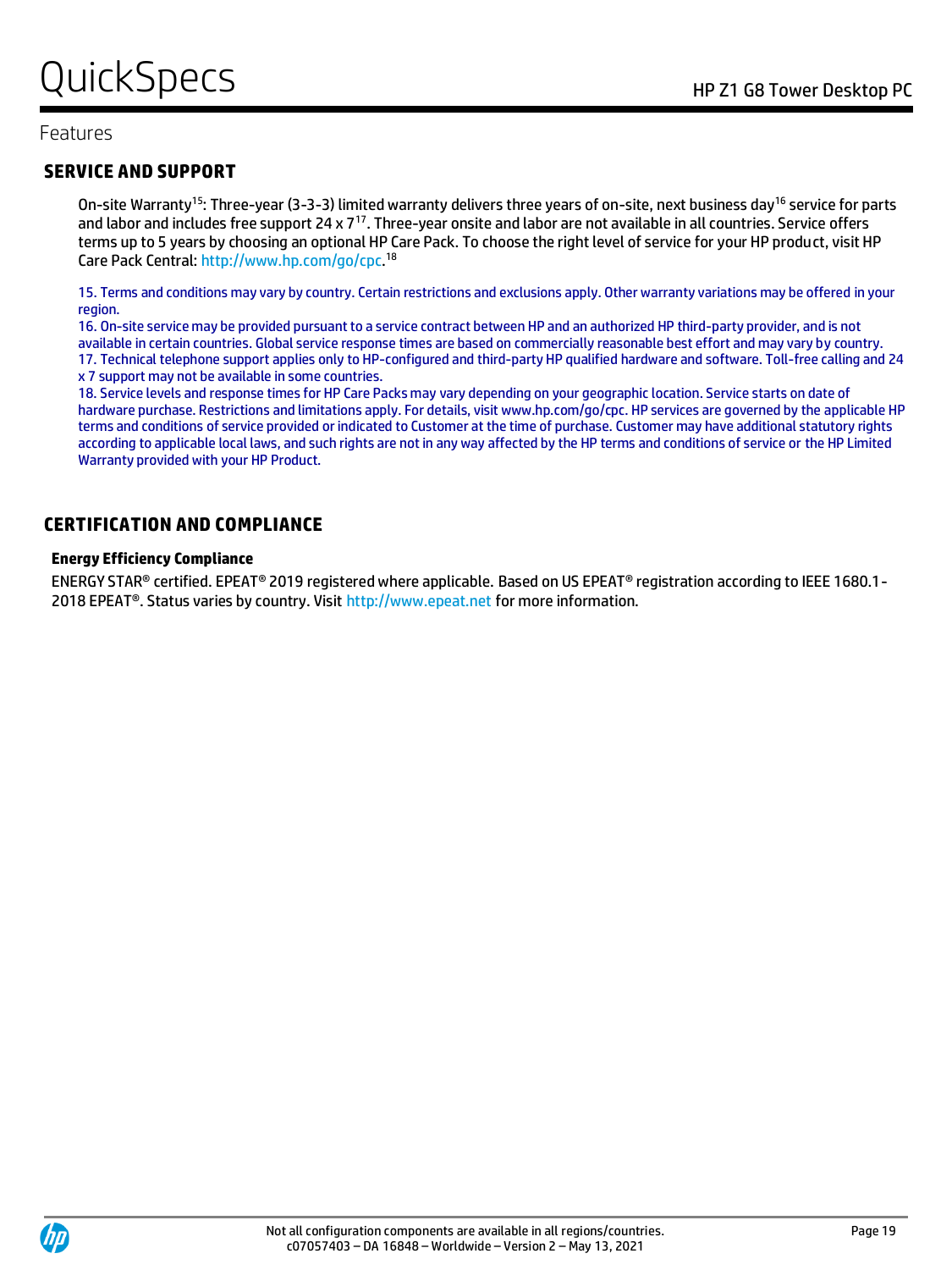# QuickSpecs Notes Alternative Contract the Reserve Contract of the Z1 G8 Tower Desktop PC

# Technical Specifications – Processors

### **PROCESSORS**

#### **Intel® 11th Generation Core™ Processors**

HP Z1 G8 Tower Desktop PC model featuring this technology include processors that are part of the Intel® Stable Image Platform Program (SIPP) designed to ensure the stability promise inherent in the value proposition.

Intel® Advanced Management Technology (AMT) v12 – An advanced set of remote management features and functionality which provides network administrators the latest and most effective tools to remotely discover, heal, and protect networked client systems regardless of the system's health or power state. AMT 12 includes the following advanced management functions:

- Support for configuration of Intel AMT 12.0 capabilities
- No reset after provisioning
- Support for Intel Enterprise Digital Fence
- The Platform Discovery Utility can now discover these additional Intel products:
	- o Intel Identity Protection Technology with One Time Password
	- o Public Key Infrastructure
	- o Multi Factor Authentication
- Profile Editor and Profile Editor Plugin Interface
- Required Permissions for Solutions Framework

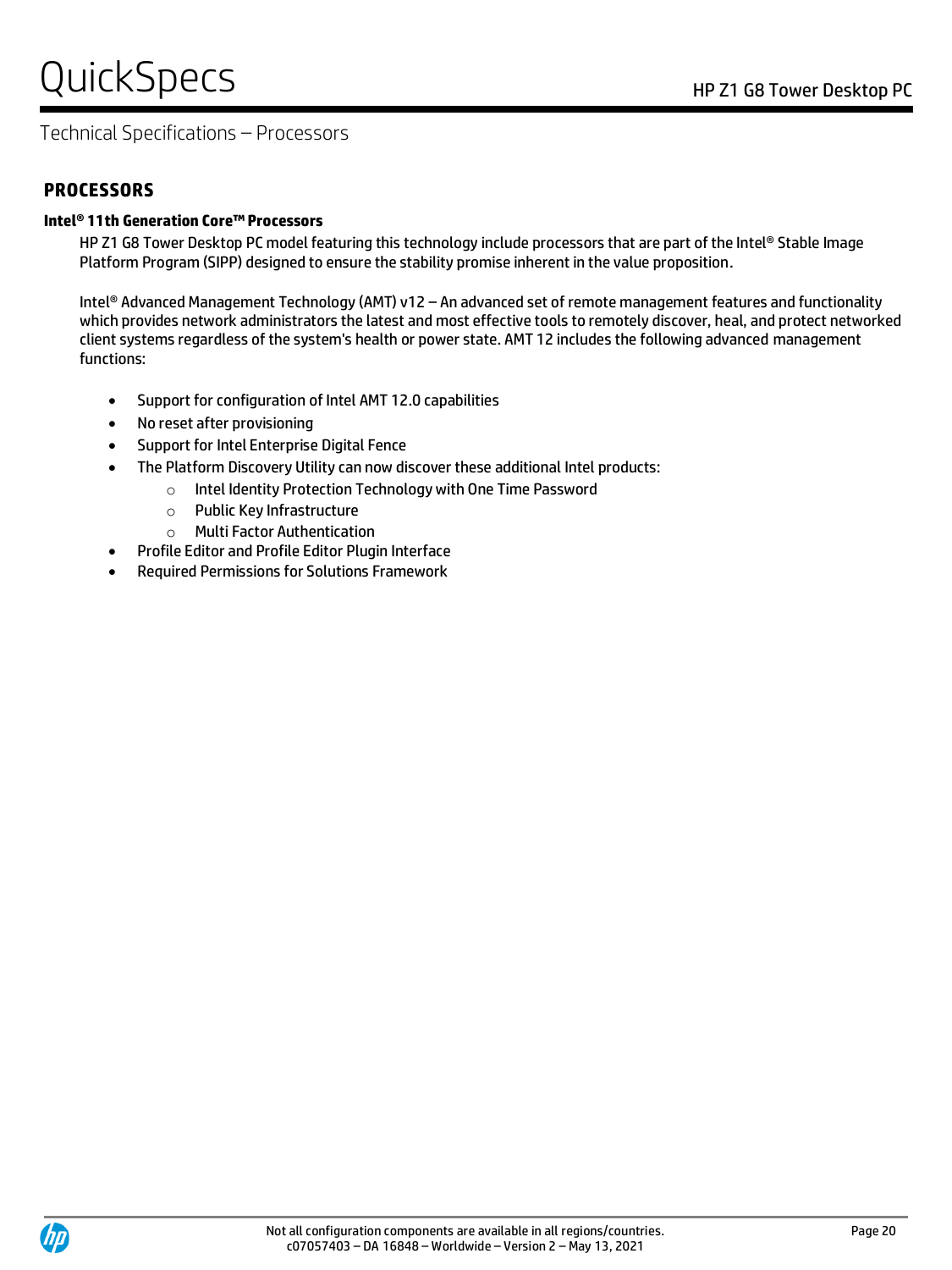# QUICKS DECS HP Z1 G8 Tower Desktop PC

# Technical Specifications – Graphics

### **GRAPHICS**

| Intel <sup>®</sup> UHD Graphics (integrated) |                                                                                              |
|----------------------------------------------|----------------------------------------------------------------------------------------------|
| <b>VGA Controller</b>                        | Integrated                                                                                   |
| DisplayPort™1.4                              | Multimode capable; supports HDCP, Display Port Audio (2 streams), HBR2 link rates and Multi- |
|                                              | Stream Technology for a maximum of 3 displays connected to any output controlled by Intel®   |
|                                              | Graphics                                                                                     |
| <b>HDMI</b> (optional)                       | Supports HDMI 2.0b features                                                                  |
|                                              | Supports HDCP 2.3                                                                            |
|                                              | Supports BT2020 and HDR playback (7th Gen processors only)                                   |
| <b>VGA (optional)</b>                        | VGA ouput                                                                                    |
| USB-C® DP Alt Mode (optional)                | DisplayPort™ over the optional USB-C® module                                                 |
| <b>Memory</b>                                | The actual amount of maximum graphics memory can be >4GB. System memory is allocated         |
|                                              | for graphics as needed using Intel's Dynamic Video Memory Technology (DVMT), to provide an   |
|                                              | optimal balance between graphics and system memory use.                                      |
| <b>Maximum Color Depth</b>                   | up to 16 bits/color                                                                          |
| <b>Graphics/Video API Support</b>            | HEVC 10b Enc/12b Dec HW                                                                      |
|                                              | VP9 12b Dec HW                                                                               |
|                                              | HDR.                                                                                         |
|                                              | Rec. 2020                                                                                    |
|                                              | DX12                                                                                         |
| <b>Max. Resolution (VGA)</b>                 | 2048 x 1536@60Hz                                                                             |
| <b>Max. Resolution (HDMI)</b>                | 4096 x 2160@60Hz                                                                             |
|                                              |                                                                                              |
| <b>Max. Resolution (DP)</b>                  | 4096 x 2160@60Hz                                                                             |

#### **NVIDIA® GeForce® RTX 3070 8GB Graphics Card**

| <b>Engine Clock</b>                  | 1730 MHz                                            |
|--------------------------------------|-----------------------------------------------------|
| <b>Memory Clock</b>                  | 8000 MHz                                            |
| <b>Memory Size(width)</b>            | 8 GB (256-bit)                                      |
| <b>Max. Resolution (HDMI)</b>        | 4096x2160@60Hz                                      |
| <b>Max. Resolution (DP)</b>          | 7680x4320@60Hz                                      |
| <b>Multi Display Support</b>         | 4 displays                                          |
| <b>HDCP Compliance</b>               | Yes                                                 |
| <b>Rear I/O connectors (bracket)</b> | HDMIx1+DPx3                                         |
| Cooling (active/passive)             | Active fan-sink (Active cooling with dynamic speed) |
| <b>Total power consumption (W)</b>   | <220W                                               |

#### **AMD® Radeon™ RX 550X 4 GB FH PCIe x16**

| <b>Engine Clock</b>                  | 1183MHz                                             |
|--------------------------------------|-----------------------------------------------------|
| <b>Memory Clock</b>                  | 6 Gbps                                              |
| <b>Memory Size (width)</b>           | 4 GB (128-bit)                                      |
| <b>Max. Resolution (HDMI)</b>        | 4096x2160 @ 60Hz                                    |
| <b>Max. Resolution (DP)</b>          | 5120x2880 @ 60Hz                                    |
| <b>Multi Display Support</b>         | 2 displays                                          |
| <b>HDCP Compliance</b>               | Yes                                                 |
| <b>Rear I/O connectors (bracket)</b> | HDMI, DPx2                                          |
| Cooling (active/passive)             | Active fan-sink (Active cooling with dynamic speed) |
| <b>Total power consumption (W)</b>   | <50W                                                |

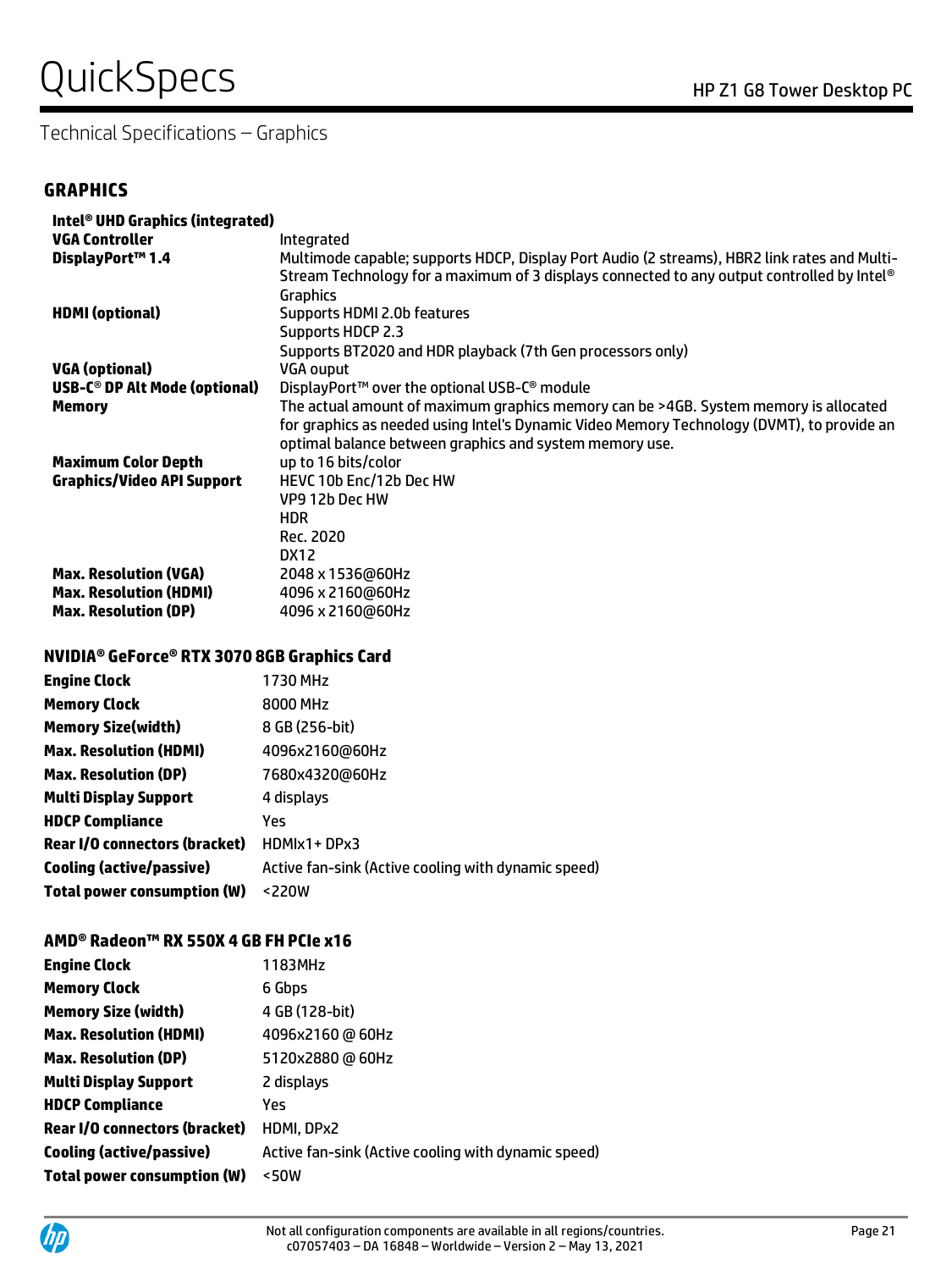# QUICKS DECS HP Z1 G8 Tower Desktop PC

# Technical Specifications – Graphics

#### **NVIDIA® Quadro P620 2GB Graphics Card**

| <b>Engine Clock</b>                | 1354 MHz                                            |
|------------------------------------|-----------------------------------------------------|
| <b>Memory Clock</b>                | 2500 MHz                                            |
| <b>Memory Size (width)</b>         | 2GB (128-bit)                                       |
| <b>Max. Resolution (DP)</b>        | 5120x2880@60Hz                                      |
| <b>Multi Display Support</b>       | 4 displays                                          |
| <b>HDCP Compliance</b>             | Yes                                                 |
| Rear I/O connectors (bracket)      | mDPx4                                               |
| Cooling (active/passive)           | Active fan-sink (Active cooling with dynamic speed) |
| <b>Total power consumption (W)</b> | <40W                                                |

#### **NVIDIA® Quadro P400 2GB Graphics Card**

| <b>Engine Clock</b>                  | 1252 MHz                                            |
|--------------------------------------|-----------------------------------------------------|
| <b>Memory Clock</b>                  | 2000 MHz                                            |
| <b>Memory Size (width)</b>           | 2GB (64-bit)                                        |
| <b>Max. Resolution (DP)</b>          | 5120x2880@60Hz                                      |
| <b>Multi Display Support</b>         | 3 displays                                          |
| <b>HDCP Compliance</b>               | Yes                                                 |
| <b>Rear I/O connectors (bracket)</b> | mDPx3                                               |
| Cooling (active/passive)             | Active fan-sink (Active cooling with dynamic speed) |
| <b>Total power consumption (W)</b>   | $30W$                                               |

#### **AMD® Radeon™ R7 430 2GB VGA+DP 64bit Graphics Card**

| <b>Engine Clock</b>                  | 780 MHz                                             |
|--------------------------------------|-----------------------------------------------------|
| <b>Memory Clock</b>                  | 1100 MHz                                            |
| <b>Memory Size (width)</b>           | 2 GB (64-bit)                                       |
| <b>Max. Resolution (HDMI)</b>        | 2048x1536                                           |
| <b>Max. Resolution (DP)</b>          | 4096x2160@60Hz                                      |
| <b>Multi Display Support</b>         | 2 displays                                          |
| <b>HDCP Compliance</b>               | Yes                                                 |
| <b>Rear I/O connectors (bracket)</b> | VGA+DP                                              |
| <b>Cooling (active/passive)</b>      | Active fan-sink (Active cooling with dynamic speed) |
| <b>Total power consumption (W)</b>   | $<$ 50W                                             |

#### **AMD® Radeon™ R7 430 2GB GDDR5 2DP 64 bit Graphics Card**

| <b>Engine Clock</b>                | 780 MHz                                             |
|------------------------------------|-----------------------------------------------------|
| <b>Memory Clock</b>                | 1100 MHz                                            |
| <b>Memory Size (width)</b>         | 2 GB (64-bit)                                       |
| <b>Max. Resolution (DP)</b>        | 4096x2160@60Hz                                      |
| <b>Multi Display Support</b>       | 2 displays                                          |
| <b>HDCP Compliance</b>             | ves                                                 |
| Rear I/O connectors (bracket)      | DP <sub>x2</sub>                                    |
| Cooling (active/passive)           | Active fan-sink (Active cooling with dynamic speed) |
| <b>Total power consumption (W)</b> | $<$ 50W                                             |

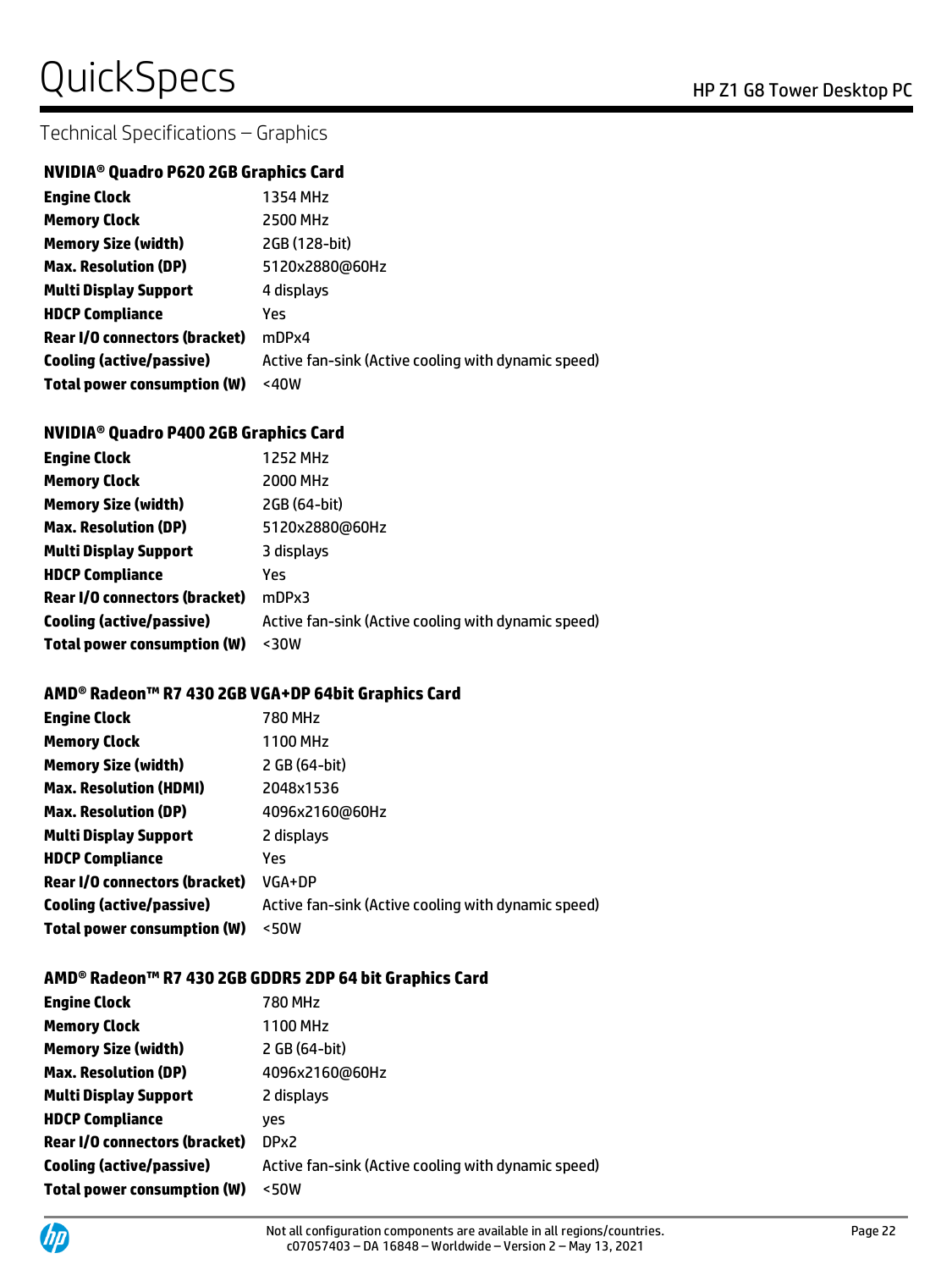# QuickSpecs
Band Company of the Company of the Company of the Company of the Company of the Company of the Company of the Company of the Company of the Company of the Company of the Company of the Company of the Company of

# Technical Specifications – Graphics

| NVIDIA <sup>®</sup> Quadro P2200 5GB 4DP Graphics Card                        |  |  |
|-------------------------------------------------------------------------------|--|--|
| 1000 MHz                                                                      |  |  |
| 1251 MHz                                                                      |  |  |
| 5GB (160-bit)                                                                 |  |  |
| Up to 4x 4096 x 2160 x 24 bpp @ 120Hz<br>Up to 4x 5120 x 2880 x 24 bpp @ 60Hz |  |  |
| 4 displays                                                                    |  |  |
| Yes                                                                           |  |  |
| $4x$ mDP 1.4                                                                  |  |  |
| Active fan-sink (Active cooling with dynamic speed)                           |  |  |
| < 75W                                                                         |  |  |
|                                                                               |  |  |

| NVIDIA <sup>®</sup> Quadro P1000 4GB 4mDP Graphics Card |                                                     |  |
|---------------------------------------------------------|-----------------------------------------------------|--|
| <b>Engine Clock</b>                                     | 1354 MHz                                            |  |
| <b>Memory Clock</b>                                     | 1502 MHz                                            |  |
| <b>Memory Size (width)</b>                              | 4GB (128-bit)                                       |  |
| Max. Resolution (DP)                                    | Up to 4x 5120 x 2880 x 24 bpp @ 60Hz                |  |
| <b>Multi Display Support</b>                            | 4 displays                                          |  |
| <b>HDCP Compliance</b>                                  | Yes                                                 |  |
| Rear I/O connectors (bracket)                           | 4 mDP                                               |  |
| Cooling (active/passive)                                | Active fan-sink (Active cooling with dynamic speed) |  |
| Total power consumption (W)                             | <47W                                                |  |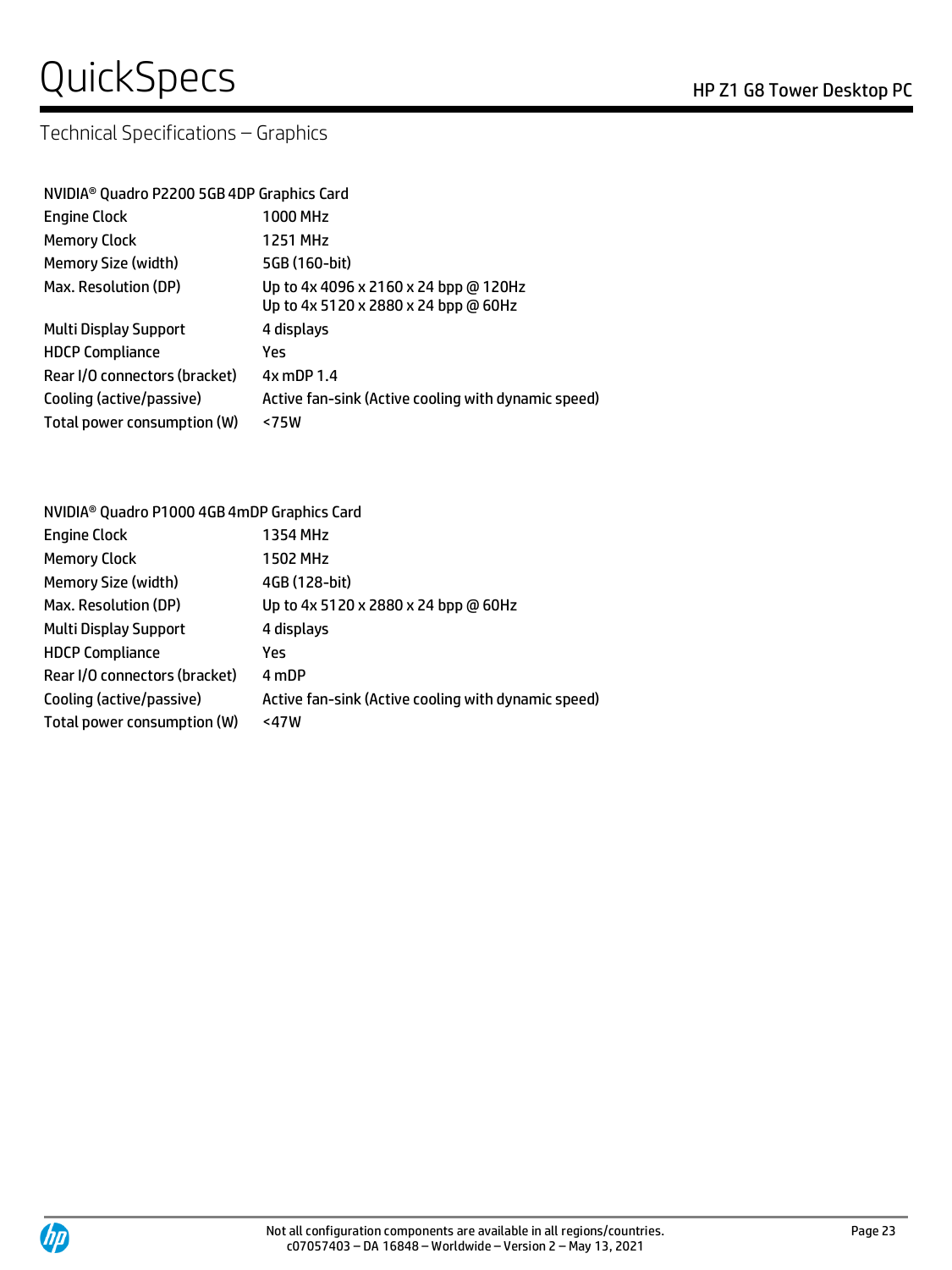# QuickSpecs HP Z1 G8 Tower Desktop PC

Technical Specifications – Storage

| 500 GB 7200RPM 3.5in SATA HDD |                                                               |  |
|-------------------------------|---------------------------------------------------------------|--|
| <b>Capacity</b>               | 500 GB                                                        |  |
| <b>Rotational Speed</b>       | 7,200 rpm                                                     |  |
| Interface                     | <b>SATA 6.0 Gb/s</b>                                          |  |
| <b>Buffer Size</b>            | 32 MB                                                         |  |
| <b>Logical Blocks</b>         | 976,773,168                                                   |  |
| <b>Seek Time</b>              | 11 ms (Average)                                               |  |
| Height                        | 1 in/2.54 cm                                                  |  |
| Width                         | Media diameter: 3.5 in/8.89 cm<br>Physical size: 4 in/10.2 cm |  |
| <b>Operating Temperature</b>  | 41° to 131° F (5° to 55° C)                                   |  |

**NOTE:** For hard drives and solid state drives, GB = 1 billion bytes. TB = 1 trillion bytes. Actual formatted capacity is less. Up to 36 GB (for Windows 10) of system disk is reserved for the system recovery software.

#### **1 TB 7200RPM 3.5in SATA HDD**

| Capacity                     | 1 TB                                                          |
|------------------------------|---------------------------------------------------------------|
| <b>Rotational Speed</b>      | 7,200 rpm                                                     |
| <b>Interface</b>             | SATA 6 Gb/s                                                   |
| <b>Buffer Size</b>           | 64 MB                                                         |
| <b>Logical Blocks</b>        | 1,953,525,168                                                 |
| <b>Seek Time</b>             | 11 ms (Average)                                               |
| <b>Height</b>                | 1 in/2.54 cm                                                  |
| <b>Width (nominal)</b>       | Media diameter: 3.5 in/8.89 cm<br>Physical size: 4 in/10.2 cm |
| <b>Operating Temperature</b> | 41° to 131° F (5° to 55° C)                                   |

**NOTE:** For hard drives and solid state drives, GB = 1 billion bytes. TB = 1 trillion bytes. Actual formatted capacity is less. Up to 36 GB (for Windows 10) of system disk is reserved for the system recovery software.

#### **2 TB 7200RPM 3.5in SATA HDD**

| <b>Capacity</b>              | 2 TB                                                         |
|------------------------------|--------------------------------------------------------------|
| <b>Rotational Speed</b>      | 7,200 rpm                                                    |
| <b>Interface</b>             | SATA 6 Gb/s                                                  |
| <b>Buffer Size</b>           | 128 MB                                                       |
| <b>Logical Blocks</b>        | 3,907,050,336                                                |
| <b>Seek Time</b>             | 11 ms (Average)                                              |
| <b>Height</b>                | 1.028 in/26.11 mm                                            |
| <b>Width (nominal)</b>       | Media diameter: 3.5 in/88.9 mm<br>Physical size: 4 in/102 mm |
| <b>Operating Temperature</b> | 41° to 131° F (5° to 55° C)                                  |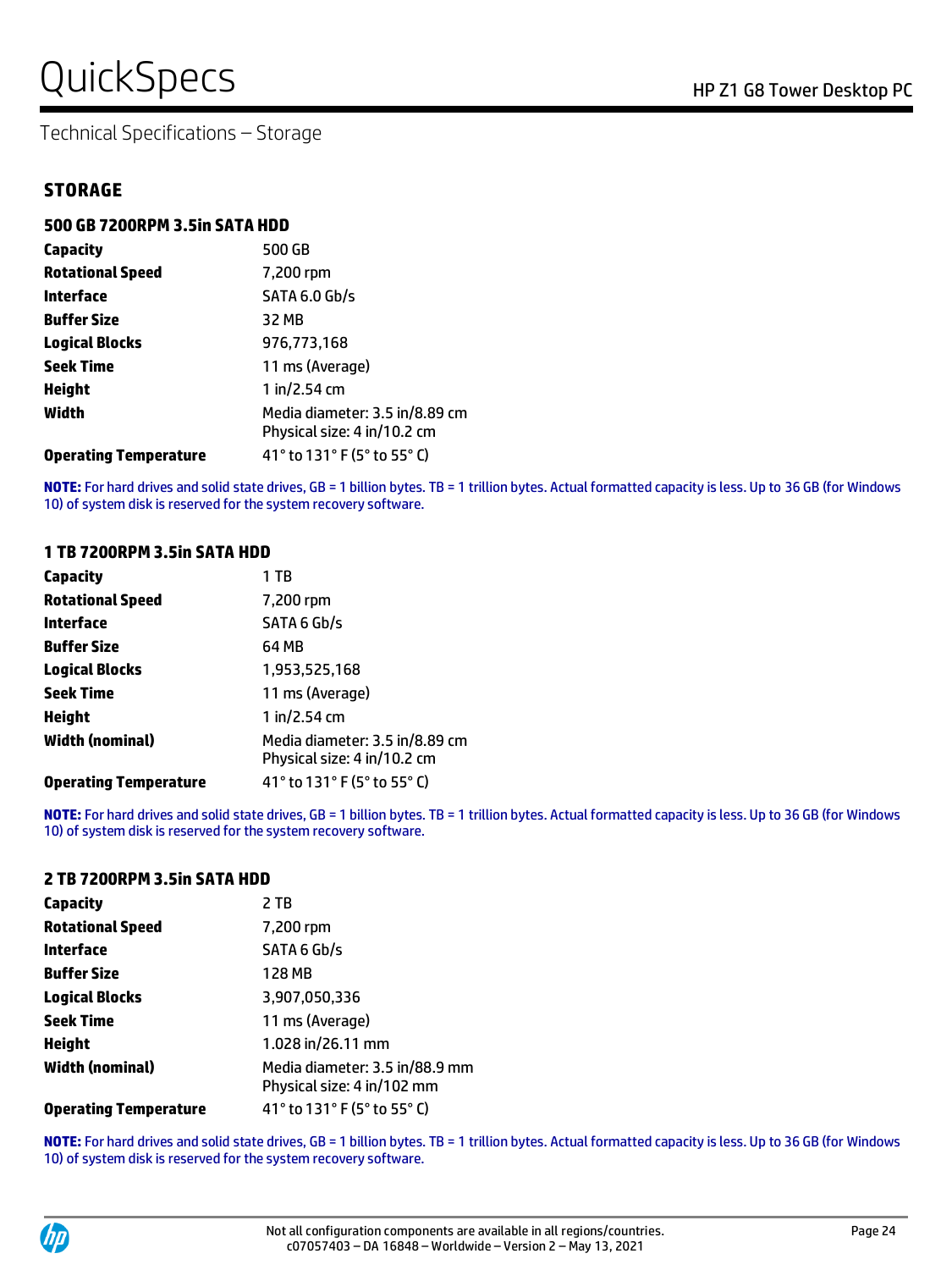#### **500 GB 7200RPM 2.5in SATA HDD**

| Capacity                     | 500 GB                      |
|------------------------------|-----------------------------|
| <b>Rotational Speed</b>      | 7,200 rpm                   |
| Interface                    | SATA 6 Gb/s                 |
| <b>Buffer Size</b>           | Up to 128 MB                |
| <b>Logical Blocks</b>        | 976,773,168                 |
| <b>Seek Time</b>             | 12 ms (Average)             |
| <b>Height</b>                | 0.283 in/7.2 mm (Max.)      |
| <b>Width (nominal)</b>       | 2.75 in/70 mm (nominal)     |
| <b>Operating Temperature</b> | 41° to 131° F (5° to 55° C) |

**NOTE:** For hard drives and solid state drives, GB = 1 billion bytes. TB = 1 trillion bytes. Actual formatted capacity is less. Up to 36 GB (for Windows 10) of system disk is reserved for the system recovery software.

#### **1 TB 7200RPM 2.5in SATA HDD**

| Capacity                     | 1 TB                        |
|------------------------------|-----------------------------|
| <b>Rotational Speed</b>      | 7,200 rpm                   |
| Interface                    | SATA 6 Gb/s                 |
| <b>Buffer Size</b>           | Up to 128 MB                |
| <b>Logical Blocks</b>        | 1,953,525,168               |
| <b>Seek Time</b>             | 12 ms (Average)             |
| <b>Height</b>                | 0.283 in/7.2 mm (Max.)      |
| <b>Width (nominal)</b>       | 2.75 in/70 mm (nominal)     |
| <b>Operating Temperature</b> | 41° to 131° F (5° to 55° C) |

**NOTE:** For hard drives and solid state drives, GB = 1 billion bytes. TB = 1 trillion bytes. Actual formatted capacity is less. Up to 36 GB (for Windows 10) of system disk is reserved for the system recovery software.

#### **2 TB 5400RPM 2.5in SATA HDD**

| <b>Capacity</b>              | 2 TB                        |
|------------------------------|-----------------------------|
| <b>Rotational Speed</b>      | 5,400 rpm                   |
| Interface                    | SATA 6 Gb/s                 |
| <b>Buffer Size</b>           | 128 MB                      |
| <b>Logical Blocks</b>        | 3,907,050,336               |
| <b>Seek Time</b>             | 12 ms (Average)             |
| <b>Height</b>                | 0.374 in/9.5 mm (nominal)   |
| <b>Width (nominal)</b>       | 2.75 in/70 mm (nominal)     |
| <b>Operating Temperature</b> | 41° to 131° F (5° to 55° C) |

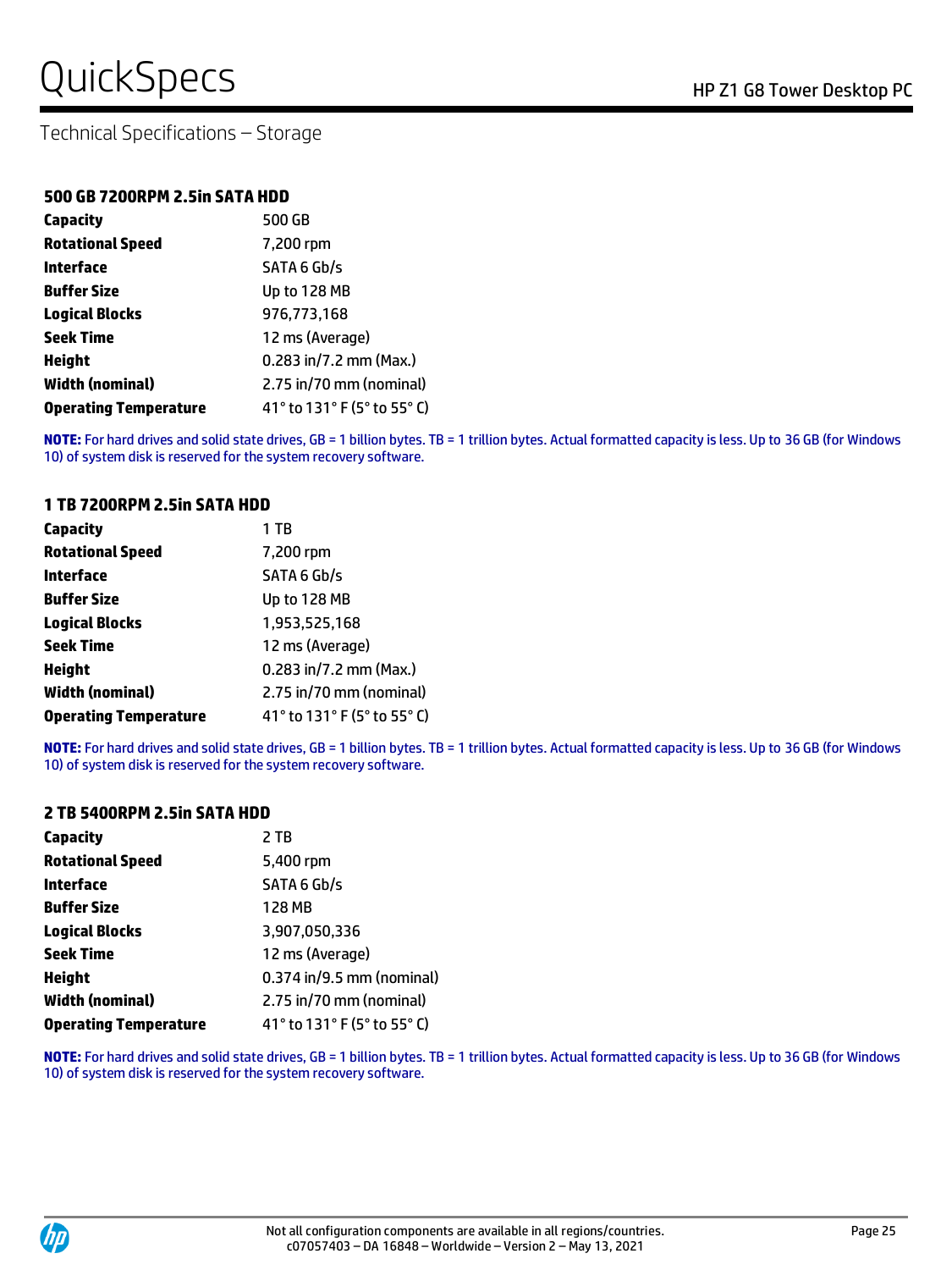#### **500 GB 7200RPM 2.5in Self Encrypted OPAL2 SATA HDD**

| Capacity                     | 500 GB                                                      |
|------------------------------|-------------------------------------------------------------|
| <b>Architecture</b>          | Self-Encrypting (SED) Solid State Drive with SATA interface |
| Interface                    | SATA 6 Gb/s                                                 |
| <b>Buffer Size</b>           | 128 MB                                                      |
| <b>Logical Blocks</b>        | 976,773,168                                                 |
| <b>Seek Time</b>             | 12 ms (Average)                                             |
| <b>Height</b>                | 0.283 in/7.2 mm (Max.)                                      |
| Width                        | 2.75 in/70 mm (nominal)                                     |
| <b>Operating Temperature</b> | 41° to 131° F (5° to 55° C)                                 |

**NOTE:** For hard drives and solid state drives, GB = 1 billion bytes. TB = 1 trillion bytes. Actual formatted capacity is less. Up to 36 GB (for Windows 10) of system disk is reserved for the system recovery software.

#### **500 GB 7200RPM 2.5in Self Encrypted Federal Information Processing Standard SATA HDD**

| Capacity                     | 500 GB                                                      |
|------------------------------|-------------------------------------------------------------|
| Architecture                 | Self-Encrypting (SED) Solid State Drive with SATA interface |
| Interface                    | SATA 6 Gb/s                                                 |
| <b>Buffer Size</b>           | 128 MB                                                      |
| <b>Logical Blocks</b>        | 976,773,168                                                 |
| <b>Seek Time</b>             | 12 ms (Average)                                             |
| <b>Height</b>                | $0.283$ in/7.2 mm (Max.)                                    |
| Width                        | 2.75 in/70 mm (nominal)                                     |
| <b>Operating Temperature</b> | 41° to 131° F (5° to 55° C)                                 |

**NOTE:** For hard drives and solid state drives, GB = 1 billion bytes. TB = 1 trillion bytes. Actual formatted capacity is less. Up to 36 GB (for Windows 10) of system disk is reserved for the system recovery software.

#### **256 GB M.2 2280 PCIe NVMe SSD**

| <b>Drive Weight</b>             | < 10a                                    |
|---------------------------------|------------------------------------------|
| <b>Capacity</b>                 | 256 GB                                   |
| <b>Height</b>                   | $2.38$ mm                                |
| Length                          | 80 <sub>mm</sub>                         |
| Width                           | 22mm                                     |
| Interface                       | PCIE Gen3                                |
| <b>Maximum Sequential Read</b>  | Up to 1600MB/s                           |
| <b>Maximum Sequential Write</b> | Up to 780MB/s                            |
| <b>Logical Blocks</b>           | 500,118,192                              |
| <b>Operating Temperature</b>    | 0° to 70°C (32° to 158°F) [ambient temp] |
| <b>Features</b>                 | APST; ASPM L1.2; NVME spec 1.2           |

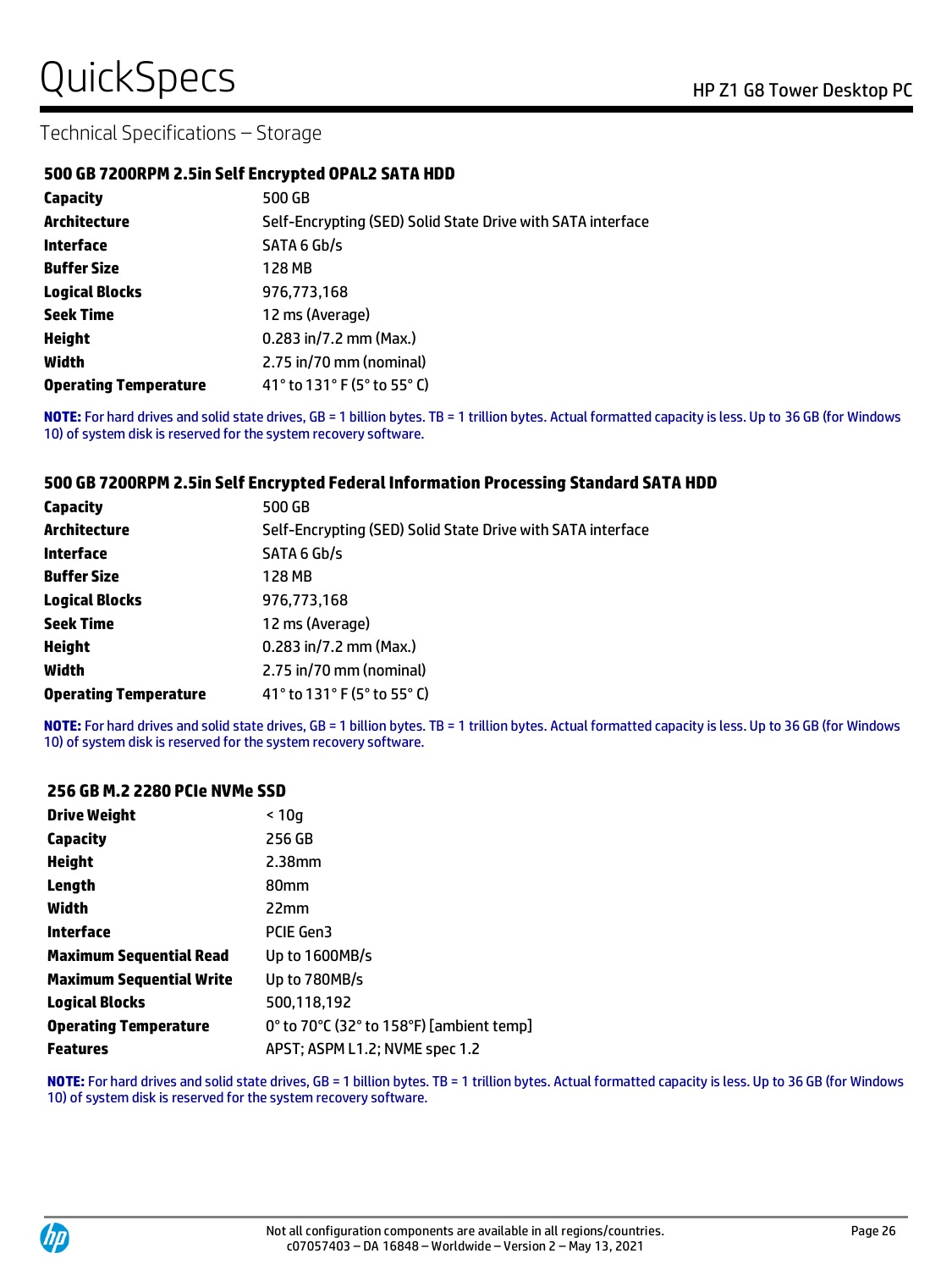### **512 GB M.2 2280 PCIe NVMe SSD**

| <b>Drive Weight</b>             | < 10q                                    |
|---------------------------------|------------------------------------------|
| <b>Capacity</b>                 | 512 GB                                   |
| <b>Height</b>                   | $2.38$ mm                                |
| Length                          | 80 <sub>mm</sub>                         |
| Width                           | 22mm                                     |
| Interface                       | PCIE Gen3                                |
| <b>Maximum Sequential Read</b>  | Up to 1600MB/s                           |
| <b>Maximum Sequential Write</b> | Up to 860MB/s                            |
| <b>Logical Blocks</b>           | 1,000,215,216                            |
| <b>Operating Temperature</b>    | 0° to 70°C (32° to 158°F) [ambient temp] |
| <b>Features</b>                 | APST; ASPM L1.2; NVME spec 1.2           |

**NOTE:** For hard drives and solid state drives, GB = 1 billion bytes. TB = 1 trillion bytes. Actual formatted capacity is less. Up to 36 GB (for Windows 10) of system disk is reserved for the system recovery software.

#### **1 TB M.2 2280 PCIe NVMe SSD**

| <b>Drive Weight</b>             | < 10q                                    |
|---------------------------------|------------------------------------------|
| <b>Capacity</b>                 | 1 TB                                     |
| <b>Height</b>                   | 2.38 <sub>mm</sub>                       |
| Length                          | 80 <sub>mm</sub>                         |
| Width                           | 22mm                                     |
| Interface                       | PCIE Gen3                                |
| <b>Maximum Sequential Read</b>  | Up to 2200MB/s                           |
| <b>Maximum Sequential Write</b> | Up to 1800MB/s                           |
| <b>Logical Blocks</b>           | 1.000.215.216                            |
| <b>Operating Temperature</b>    | 0° to 70°C (32° to 158°F) [ambient temp] |
| <b>Features</b>                 | APST; ASPM L1.2; NVME spec 1.2           |

**NOTE:** For hard drives and solid state drives, GB = 1 billion bytes. TB = 1 trillion bytes. Actual formatted capacity is less. Up to 36 GB (for Windows 10) of system disk is reserved for the system recovery software.

#### **256 GB M.2 2280 PCIe NVMe Three Layer Cell SSD**

| Drive Weight                    | < 10a                                    |
|---------------------------------|------------------------------------------|
| Capacity                        | 256GB                                    |
| Height                          | 2.38 <sub>mm</sub>                       |
| Length                          | 80 <sub>mm</sub>                         |
| Width                           | 22mm                                     |
| Interface                       | <b>PCIE Gen3</b>                         |
| <b>Maximum Sequential Read</b>  | Up to 2700MB/s                           |
| <b>Maximum Sequential Write</b> | Up to 1000MB/s                           |
| <b>Logical Blocks</b>           | 500,118,192                              |
| <b>Operating Temperature</b>    | 0° to 70°C (32° to 158°F) [ambient temp] |
| <b>Features</b>                 | APST; ASPM L1.2; NVME spec 1.2           |

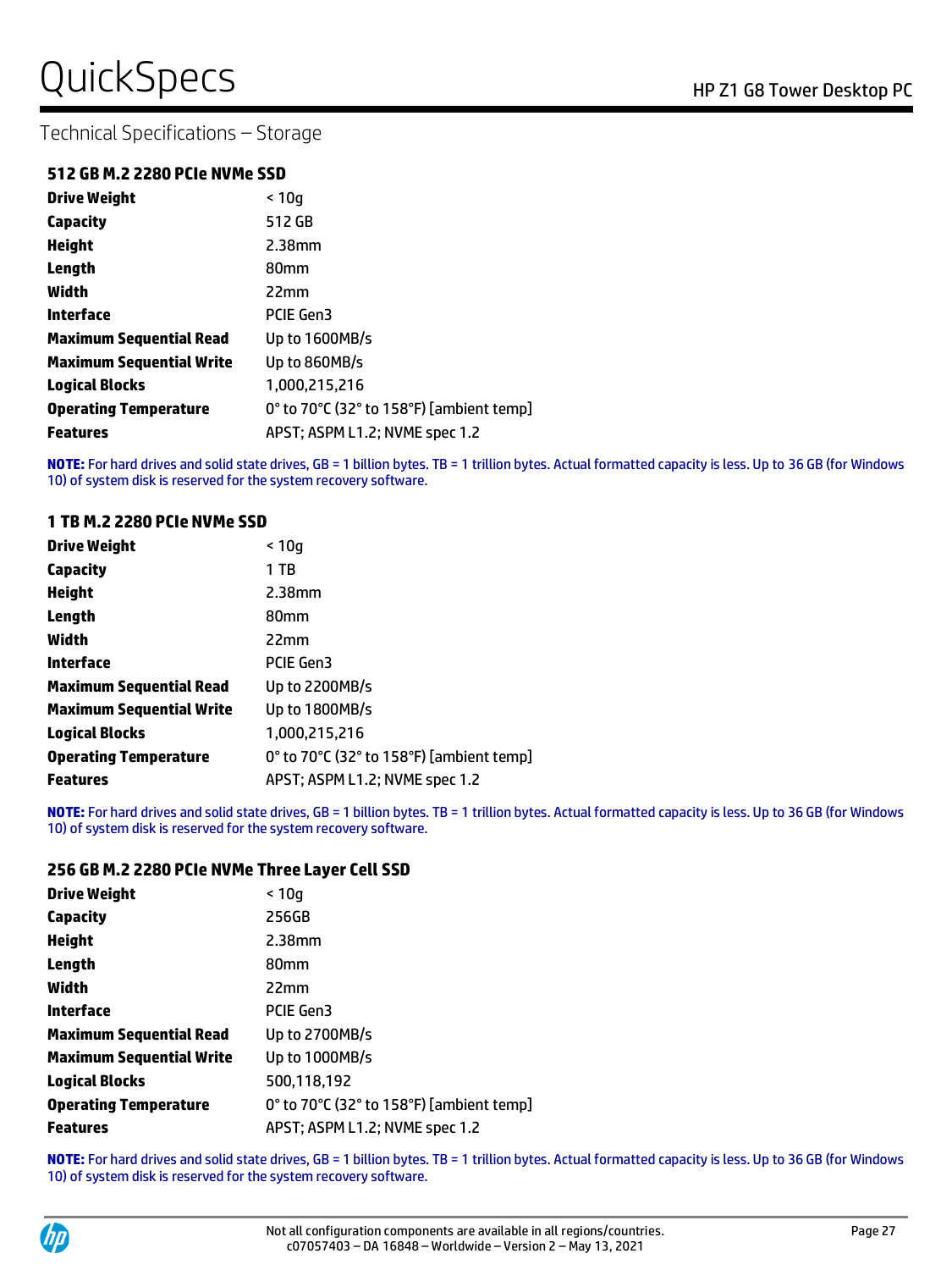#### **512 GB M.2 2280 PCIe NVMe Three Layer Cell SSD**

| <b>Drive Weight</b>             | < 10q                                    |
|---------------------------------|------------------------------------------|
| <b>Capacity</b>                 | 512 GB                                   |
| <b>Height</b>                   | 2.38mm                                   |
| Length                          | 80 <sub>mm</sub>                         |
| Width                           | 22mm                                     |
| Interface                       | PCIE Gen3                                |
| <b>Maximum Sequential Read</b>  | Up to 2900MB/s                           |
| <b>Maximum Sequential Write</b> | Up to 1100MB/s                           |
| <b>Logical Blocks</b>           | 1,000,215,216                            |
| <b>Operating Temperature</b>    | 0° to 70°C (32° to 158°F) [ambient temp] |
| <b>Features</b>                 | APST; ASPM L1.2; NVME spec 1.2           |

**NOTE:** For hard drives and solid state drives, GB = 1 billion bytes. TB = 1 trillion bytes. Actual formatted capacity is less. Up to 36 GB (for Windows 10) of system disk is reserved for the system recovery software.

#### **1 TB M.2 2280 PCIe NVMe Three Layer Cell SSD**

| <b>Drive Weight</b>             | < 10a                                    |
|---------------------------------|------------------------------------------|
| <b>Capacity</b>                 | 1 TB                                     |
| <b>Height</b>                   | $2.38$ mm                                |
| Length                          | 80 <sub>mm</sub>                         |
| Width                           | 22mm                                     |
| Interface                       | <b>PCIE Gen3</b>                         |
| <b>Maximum Sequential Read</b>  | Up to 3480MB/s                           |
| <b>Maximum Sequential Write</b> | Up to 3037MB/s                           |
| <b>Logical Blocks</b>           | 2,000,409,264                            |
| <b>Operating Temperature</b>    | 0° to 70°C (32° to 158°F) [ambient temp] |
| <b>Features</b>                 | TRIM: ASPM L1.2                          |

**NOTE:** For hard drives and solid state drives, GB = 1 billion bytes. TB = 1 trillion bytes. Actual formatted capacity is less. Up to 36 GB (for Windows 10) of system disk is reserved for the system recovery software.

#### **2 TB M.2 2280 PCIe NVMe Three Layer Cell SSD**

| <b>Drive Weight</b>             | < 10q                                    |
|---------------------------------|------------------------------------------|
| <b>Capacity</b>                 | 2 TB                                     |
| <b>Height</b>                   | 2.38mm                                   |
| Length                          | 80 <sub>mm</sub>                         |
| Width                           | 22mm                                     |
| Interface                       | PCIE Gen3                                |
| <b>Maximum Sequential Read</b>  | Up to 3500MB/s                           |
| <b>Maximum Sequential Write</b> | Up to 3000MB/s                           |
| <b>Logical Blocks</b>           | 3,907,029,168                            |
| <b>Operating Temperature</b>    | 0° to 70°C (32° to 158°F) [ambient temp] |
| <b>Features</b>                 | TRIM: ASPM L1.2                          |

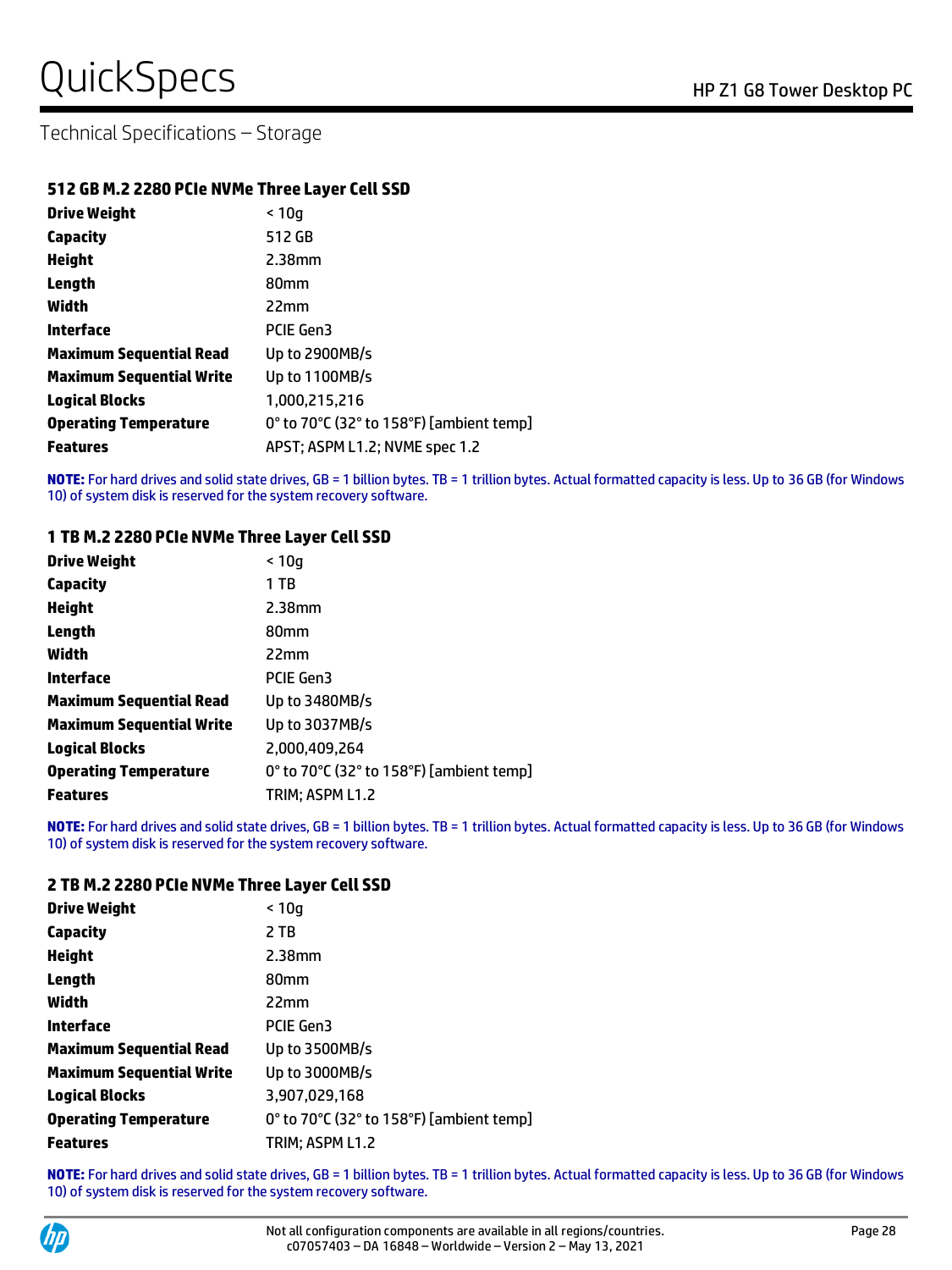#### **256 GB M.2 2280 PCIe NVMe Self Encrypted OPAL2 Three Layer Cell SSD**

| <b>Drive Weight</b>             | < 10a                                              |
|---------------------------------|----------------------------------------------------|
| Capacity                        | 256 GB                                             |
| <b>Height</b>                   | $2.38$ mm                                          |
| Length                          | 80 <sub>mm</sub>                                   |
| Width                           | 22mm                                               |
| Interface                       | PCIE Gen3                                          |
| <b>Maximum Sequential Read</b>  | Up to 2700MB/s                                     |
| <b>Maximum Sequential Write</b> | Up to 1000MB/s                                     |
| <b>Logical Blocks</b>           | 500,118,192                                        |
| <b>Operating Temperature</b>    | 0° to 70°C (32° to 158°F) [ambient temp]           |
| <b>Features</b>                 | APST; ASPM L1.2; NVME spec 1.2; TCG-OPAL2 security |

**NOTE:** For hard drives and solid state drives, GB = 1 billion bytes. TB = 1 trillion bytes. Actual formatted capacity is less. Up to 36 GB (for Windows 10) of system disk is reserved for the system recovery software.

#### **512 GB M.2 2280 PCIe NVMe Self Encrypted OPAL2 Three Layer Cell SSD**

| Drive Weight                    | < 10q                                              |
|---------------------------------|----------------------------------------------------|
| <b>Capacity</b>                 | 512 GB                                             |
| <b>Height</b>                   | 2.38mm                                             |
| Length                          | 80 <sub>mm</sub>                                   |
| Width                           | 22mm                                               |
| Interface                       | PCIE Gen3                                          |
| <b>Maximum Sequential Read</b>  | Up to 2900MB/s                                     |
| <b>Maximum Sequential Write</b> | Up to 1100MB/s                                     |
| <b>Logical Blocks</b>           | 1,000,215,216                                      |
| <b>Operating Temperature</b>    | 0° to 70°C (32° to 158°F) [ambient temp]           |
| <b>Features</b>                 | APST; ASPM L1.2; NVME spec 1.2; TCG-OPAL2 security |

**NOTE:** For hard drives and solid state drives, GB = 1 billion bytes. TB = 1 trillion bytes. Actual formatted capacity is less. Up to 36 GB (for Windows 10) of system disk is reserved for the system recovery software.

#### **256 GB Intel® PCIe® NVMe™ QLC + 16 GB Intel® Optane™**

| Drive Weight                    | < 10q                                    |
|---------------------------------|------------------------------------------|
| Capacity                        | 256 GB                                   |
| Height                          | 2.38mm                                   |
| Length                          | 80 <sub>mm</sub>                         |
| Width                           | 22mm                                     |
| Interface                       | PCIe Gen3                                |
| <b>Maximum Sequential Read</b>  | Up to 1450MB/s                           |
| <b>Maximum Sequential Write</b> | Up to 500MB/s                            |
| Logical Blocks                  | 500.118.192                              |
| <b>Operating Temperature</b>    | 0° to 70°C (32° to 158°F) [ambient temp] |
| <b>Features</b>                 | TRIM; ASPM L1.2                          |

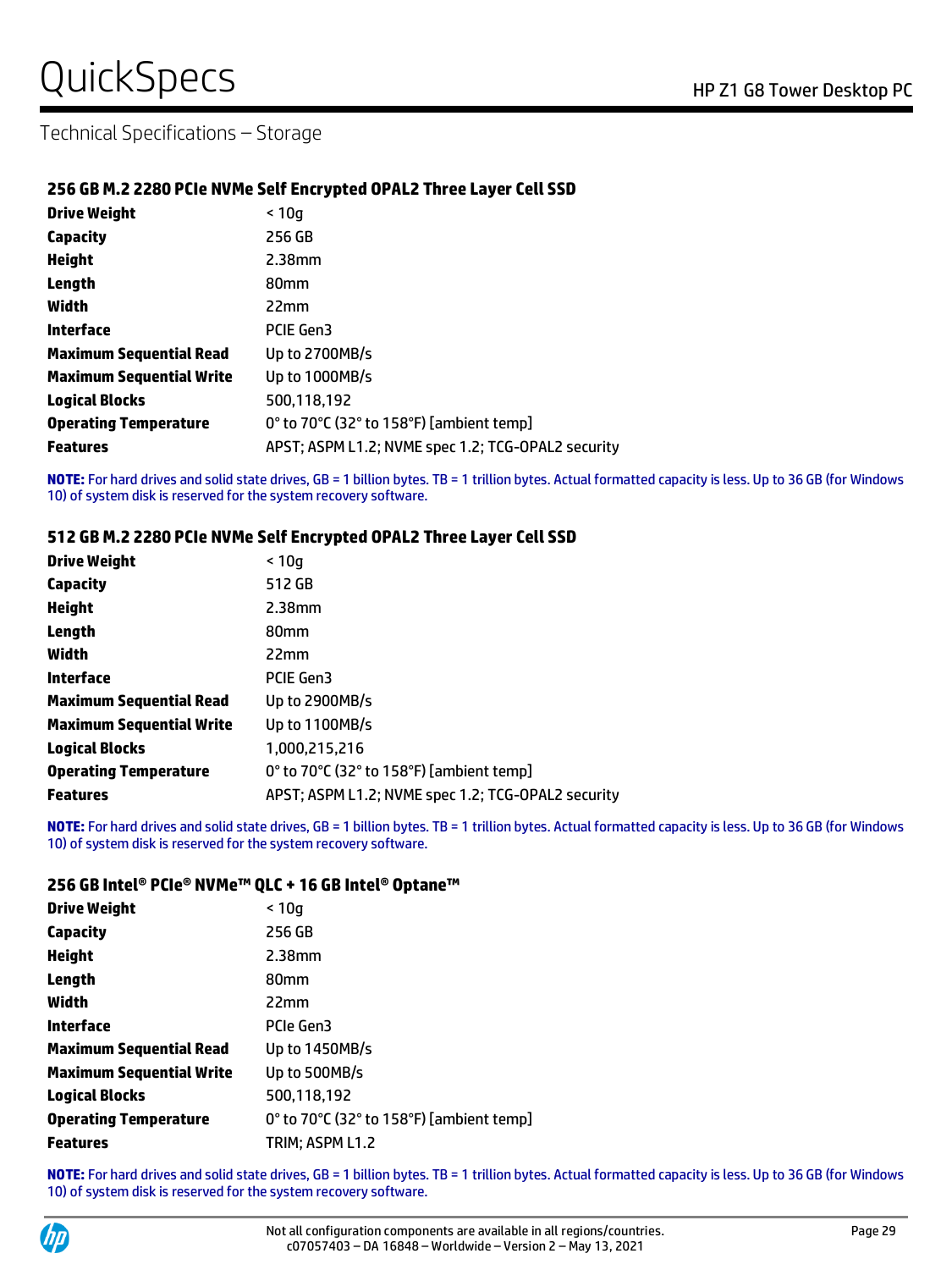#### **512 GB Intel® PCIe® NVMe™ QLC + 32 GB Intel® Optane™**

| <b>Drive Weight</b>             | < 10q                                    |
|---------------------------------|------------------------------------------|
| Capacity                        | 512 GB                                   |
| <b>Height</b>                   | 2.38mm                                   |
| Length                          | 80 <sub>mm</sub>                         |
| Width                           | 22mm                                     |
| Interface                       | PCIe Gen3                                |
| <b>Maximum Sequential Read</b>  | Up to 2400MB/s                           |
| <b>Maximum Sequential Write</b> | Up to 1300MB/s                           |
| <b>Logical Blocks</b>           | 1,000,215,215                            |
| <b>Operating Temperature</b>    | 0° to 70°C (32° to 158°F) [ambient temp] |
| <b>Features</b>                 | TRIM; ASPM L1.2                          |

**NOTE:** For hard drives and solid state drives, GB = 1 billion bytes. TB = 1 trillion bytes. Actual formatted capacity is less. Up to 36 GB (for Windows 10) of system disk is reserved for the system recovery software.

#### **256 GB M.2 2280 PCIe NVMe Three Layer Cell SSD**

| <b>Drive Weight</b>             | < 10q                                    |
|---------------------------------|------------------------------------------|
| <b>Capacity</b>                 | 256GB                                    |
| <b>Height</b>                   | 2.38mm                                   |
| Length                          | 80 <sub>mm</sub>                         |
| Width                           | 22mm                                     |
| Interface                       | <b>PCIE Gen4</b>                         |
| <b>Maximum Sequential Read</b>  | Up to 6400MB/s                           |
| <b>Maximum Sequential Write</b> | Up to 2700MB/s                           |
| <b>Logical Blocks</b>           | 500.118.192                              |
| <b>Operating Temperature</b>    | 0° to 70°C (32° to 158°F) [ambient temp] |
| <b>Features</b>                 | APST; ASPM L1.2; NVME spec 1.2           |

**NOTE:** For hard drives and solid state drives, GB = 1 billion bytes. TB = 1 trillion bytes. Actual formatted capacity is less. Up to 36 GB (for Windows 10) of system disk is reserved for the system recovery software.

#### **512 GB M.2 2280 PCIe NVMe Three Layer Cell SSD**

| <b>Drive Weight</b>          | < 10q                                    |
|------------------------------|------------------------------------------|
| Capacity                     | 512 GB                                   |
| Height                       | 2.38mm                                   |
| Length                       | 80 <sub>mm</sub>                         |
| Width                        | 22mm                                     |
| Interface                    | PCIE Gen4                                |
| Maximum Sequential Read      | Up to 6600MB/s                           |
| Maximum Sequential Write     | Up to 5100MB/s                           |
| <b>Logical Blocks</b>        | 1.000.215.216                            |
| <b>Operating Temperature</b> | 0° to 70°C (32° to 158°F) [ambient temp] |
| <b>Features</b>              | APST; ASPM L1.2; NVME spec 1.2           |

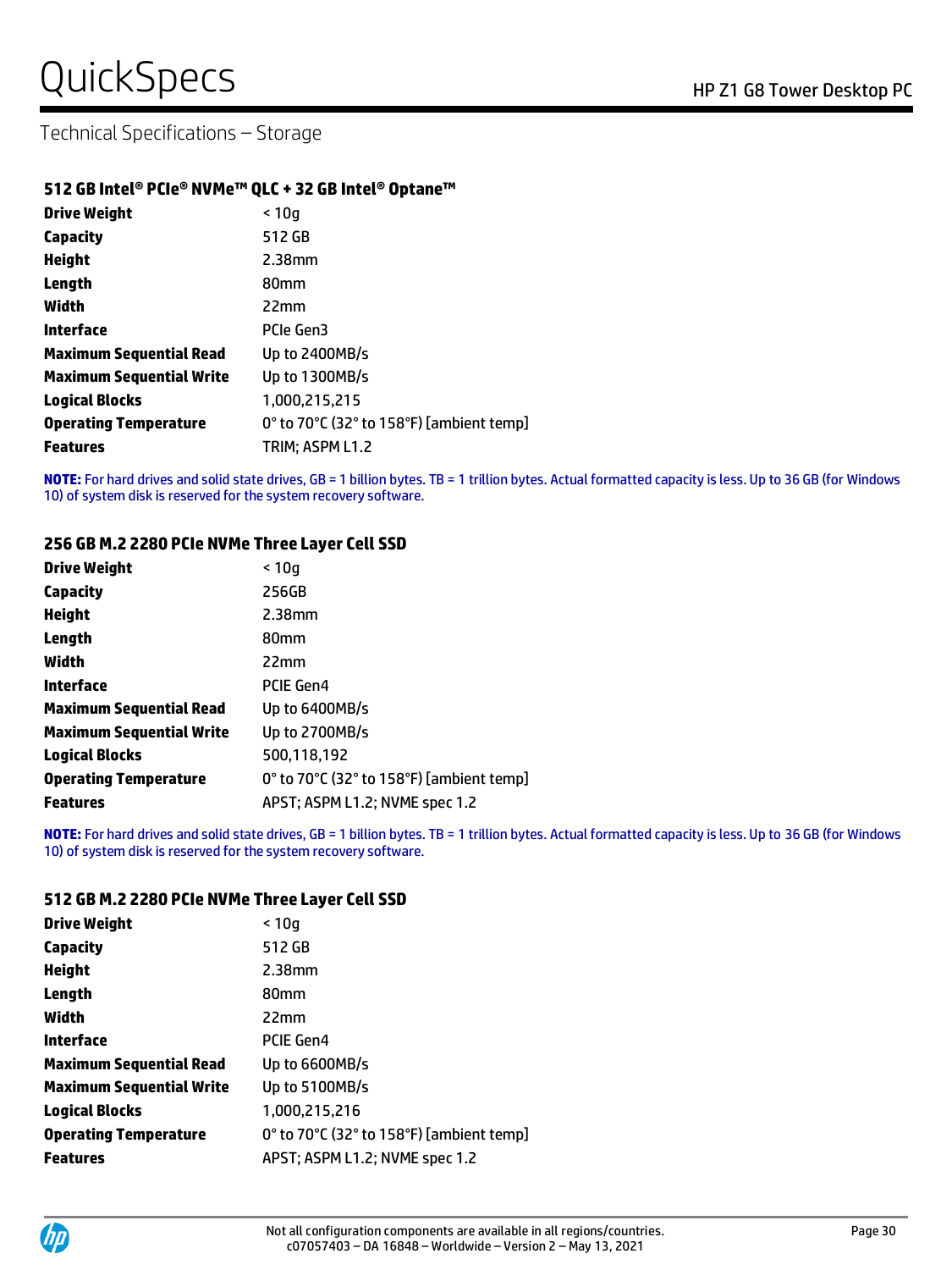# QuickSpecs Notes Alternative Contract the Contract of the Z1 G8 Tower Desktop PC

# Technical Specifications – Storage

**NOTE:** For hard drives and solid state drives, GB = 1 billion bytes. TB = 1 trillion bytes. Actual formatted capacity is less. Up to 36 GB (for Windows 10) of system disk is reserved for the system recovery software.

#### **1 TB M.2 2280 PCIe NVMe Three Layer Cell SSD**

| <b>Drive Weight</b>             | < 10q                                    |
|---------------------------------|------------------------------------------|
| <b>Capacity</b>                 | 1 TB                                     |
| <b>Height</b>                   | 2.38mm                                   |
| Length                          | 80 <sub>mm</sub>                         |
| Width                           | 22mm                                     |
| Interface                       | PCIE Gen4                                |
| <b>Maximum Sequential Read</b>  | Up to 7100MB/s                           |
| <b>Maximum Sequential Write</b> | Up to 5200MB/s                           |
| <b>Logical Blocks</b>           | 2,000,409,264                            |
| <b>Operating Temperature</b>    | 0° to 70°C (32° to 158°F) [ambient temp] |
| <b>Features</b>                 | TRIM; ASPM L1.2                          |

**NOTE:** For hard drives and solid state drives, GB = 1 billion bytes. TB = 1 trillion bytes. Actual formatted capacity is less. Up to 36 GB (for Windows 10) of system disk is reserved for the system recovery software.

#### **2 TB M.2 2280 PCIe NVMe Three Layer Cell SSD**

| <b>Drive Weight</b>             | < 10a                                    |
|---------------------------------|------------------------------------------|
| <b>Capacity</b>                 | 2 TB                                     |
| <b>Height</b>                   | $2.38$ mm                                |
| Length                          | 80 <sub>mm</sub>                         |
| Width                           | 22mm                                     |
| Interface                       | PCIE Gen4                                |
| <b>Maximum Sequential Read</b>  | Up to 7100MB/s                           |
| <b>Maximum Sequential Write</b> | Up to 5200MB/s                           |
| <b>Logical Blocks</b>           | 4,000,797,360                            |
| <b>Operating Temperature</b>    | 0° to 70°C (32° to 158°F) [ambient temp] |
| <b>Features</b>                 | TRIM; ASPM L1.2                          |

**NOTE:** For hard drives and solid state drives, GB = 1 billion bytes. TB = 1 trillion bytes. Actual formatted capacity is less. Up to 36 GB (for Windows 10) of system disk is reserved for the system recovery software.

### **OPTICAL DISC DRIVES**

#### **HP 9.5mm Slim DVD-ROM Drive**

| <b>Height</b>          | 9.5 mm height                                                     |
|------------------------|-------------------------------------------------------------------|
| <b>Orientation</b>     | Either horizontal or vertical                                     |
| Interface type         | SATA/ATAPI                                                        |
| Dimensions (W x H x D) | 5.04 x 0.37 x 5.0 in (128 x 9.5 x 127 mm) without bezel           |
| Weight (max)           | Up to 0.31 lb (140g) without bezel                                |
| <b>Read Speeds</b>     | $DVD+R/-R/+RW/$<br>$-RW/+R DL/-R DL Up to 8X$<br>DVD-ROM Up to 8X |

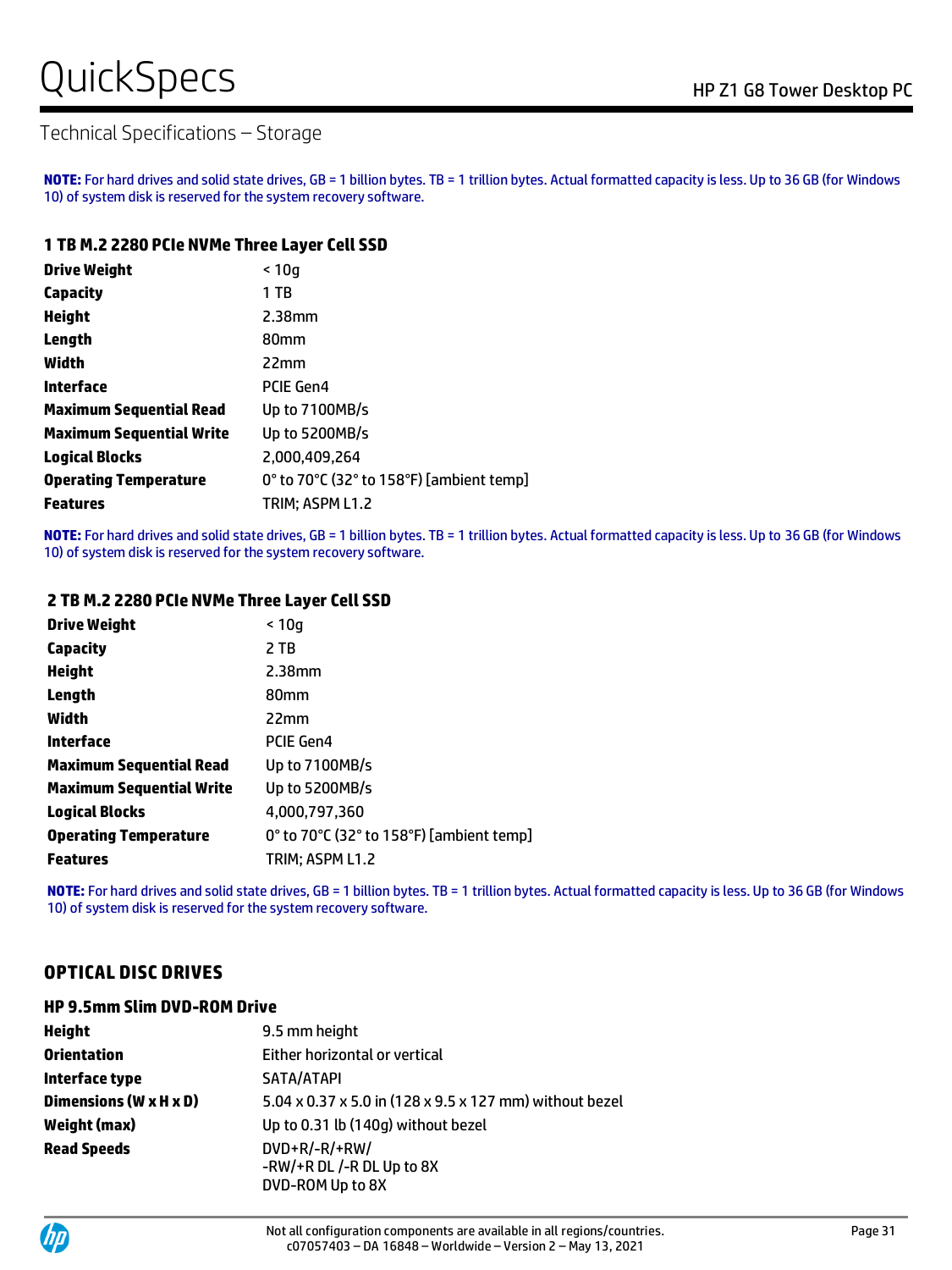# QuickSpecs
Band Company of the Company of the Company of the Company of the Company of the Company of the Company of the Company of the Company of the Company of the Company of the Company of the Company of the Company of

# Technical Specifications – Storage

|                                                                 | CD-ROM, CD-R Up to 24X<br>CD-RW Up to 24X                                                                                                              |
|-----------------------------------------------------------------|--------------------------------------------------------------------------------------------------------------------------------------------------------|
| <b>Access time</b><br>(typical reads, including<br>settling)    | Random: DVD-ROM: 170 ms (typical), CD-ROM: 170 ms (typical)<br>Full stroke: DVD-ROM: 320 ms (typical), CD-ROM: 320 ms (typical)                        |
| <b>Power</b>                                                    | Source Slimline SATA DC power receptacle<br>DC Power Requirement 5 VDC ± 5%-100 mV ripple p-p<br>DC Current 5 VDC (< 1000 mA typical, 1600 mA maximum) |
| <b>Environmental conditions</b><br>(operating - non-condensing) | Temperature 41° to 122° F (5° to 50° C)<br>Relative Humidity 10% to 80%<br>Maximum Wet Bulb Temperature 84°F (29°C)                                    |

#### **HP 9.5mm Slim DVD Writer Drive**

| <b>Height</b>                                                   | 9.5 mm height                                                                                                                                                  |
|-----------------------------------------------------------------|----------------------------------------------------------------------------------------------------------------------------------------------------------------|
| <b>Orientation</b>                                              | Either horizontal or vertical                                                                                                                                  |
| Interface type                                                  | SATA/ATAPI                                                                                                                                                     |
| <b>Disc recording capacity</b>                                  | Up to 8.5 GB DL or 4.7 GB standard                                                                                                                             |
| Dimensions (W x H x D)                                          | 5.04 x 0.37 x 5.0 in (128 x 9.5 x 127 mm) without bezel                                                                                                        |
| <b>Weight (max)</b>                                             | $0.31$ lb $(140q)$                                                                                                                                             |
| <b>Write Speeds</b>                                             | DVD-R DL - Up to 6X                                                                                                                                            |
|                                                                 | DVD+R - Up to 8X<br>DVD+RW - Up to 8X                                                                                                                          |
|                                                                 | DVD+R DL - Up to 6X<br>DVD-R - Up to 8X                                                                                                                        |
|                                                                 | DVD-RW - Up to 6X<br>CD-R - Up to 24X                                                                                                                          |
|                                                                 | CD-RW - Up to 10X<br>DVD-RW, DVD+RW - Up to 8X                                                                                                                 |
| <b>Read Speeds</b>                                              | DVD-R DL, DVD+R DL - Up to 8X<br>DVD+R, DVD-R - Up to 8X<br>DVD-ROM DL, DVD-ROM - Up to 8X<br>CD-ROM, CD-R - Up to 24X<br>CD-RW - Up to 24X                    |
| <b>Access time</b><br>(typical reads, including<br>settling)    | Random DVD-ROM: 170 ms (typical), CD-ROM: 170 ms (typical)<br>Full Stroke DVD-ROM: 320 ms (typical), CD-ROM: 320 ms (typical)<br>Stop Time 6 seconds (typical) |
| <b>Power</b>                                                    | Source Slimline SATA DC power receptacle<br>DC Power Requirement 5 VDC ± 5%-100 mV ripple p-p<br>DC Current 5 VDC (< 1000 mA typical, 1600 mA maximum)         |
| <b>Environmental conditions</b><br>(operating - non-condensing) | Temperature 41° to 122° F (5° to 50° C)<br>Relative Humidity 10% to 80%<br>Maximum Wet Bulb Temperature 84°F (29°C)                                            |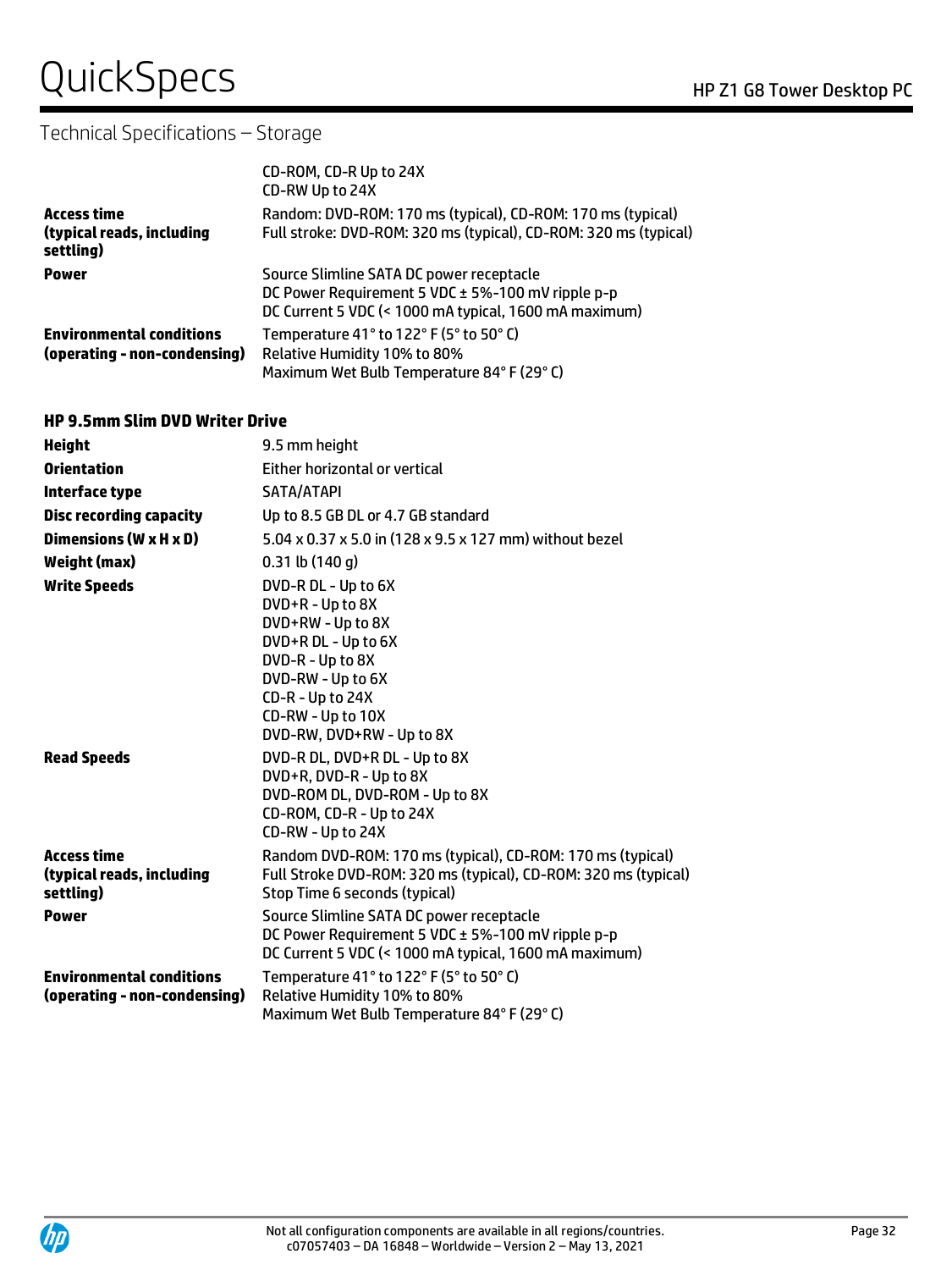### **NETWORKING AND COMMUNICATIONS**

| Intel® I225-LM 2.5 Gigabit Network Connection LOM (non-vPro®)* |                                                                                                                                                                                                                                                                                                                                                                                                                                              |  |
|----------------------------------------------------------------|----------------------------------------------------------------------------------------------------------------------------------------------------------------------------------------------------------------------------------------------------------------------------------------------------------------------------------------------------------------------------------------------------------------------------------------------|--|
| <b>Connector</b>                                               | <b>RJ-45</b>                                                                                                                                                                                                                                                                                                                                                                                                                                 |  |
| <b>System Interface</b>                                        | PCI (Intel proprietary) + SMBus                                                                                                                                                                                                                                                                                                                                                                                                              |  |
| <b>Data rates supported</b>                                    | 1.10 Mbit/s operation (10BASE-T; IEEE 802.3i; IEEE 802.3 clauses 13-14)<br>2. 100 Mbit/s operation (100BASE-TX; IEEE 802.3u; IEEE 802.3 clauses 21-30)<br>3.1000 Mbit/s operation (1000BASE-T; IEEE 802.3ab; IEEE 802.3 clauses 40)<br>4.2.5 Gbit/s operation(2.5GBASE-T; IEEE 802.3bz Clause 126)<br>5. Auto-Negotiation (Automatic Speed Selection)<br>Full Duplex Operation at all Speeds, Half Duplex operation at 10, 100 & 1000 Mbit/s |  |
| <b>IEEE Compliance</b>                                         | IEEE 802.1p QoS (Quality of Service) Support<br>IEEE 802.1q VLAN support<br>IEEE 802.3x Flow Control (IEEE 802.3 clauses 31-32; configurable)<br>IEEE 802.3az EEE (Energy Efficient Ethernet)<br>IEEE 802.3i 10BASE-T<br>IEEE 802.3u 100BASE-TX<br>IEEE 802.3ab 1000BAE-T<br>IEEE 802.3bz 2.5GBASE-T                                                                                                                                         |  |
| <b>Performance</b>                                             | TCP/IP/UDP Checksum Offload (configurable)<br>Protocol Offload (ARP & NS)<br>Large send offload and Giant send offload<br><b>Receiving Side Scaling</b><br>Jumbo Frame 9K                                                                                                                                                                                                                                                                    |  |
| <b>Power consumption</b>                                       | <b>Cable Disconnetion: 25mW</b><br>100Mbps Full Run: 450mW<br>1000bp Full Run: 1000mW<br>WoL Enable(S3/S4/S5): 50mW<br>WoL Disable(S3/S4/S5): 25mW                                                                                                                                                                                                                                                                                           |  |
| <b>Power</b><br><b>Management</b>                              | ACPI compliant - multiple power modes<br>Situation-sensitive features reduce power consumption<br>Advanced link down power saving for reducing link down power consumption                                                                                                                                                                                                                                                                   |  |
| <b>Management Interface</b>                                    | Auto MDI/MDIX Crossover cable detection                                                                                                                                                                                                                                                                                                                                                                                                      |  |
| <b>IT Manageability</b>                                        | Wake-on-LAN from modern standby or sleep state (Magic Packet and Microsoft Wake-Up<br>Frame); Wake-on-LAN from off (Magic Packet only)<br>PXE 2.1 Remote Boot<br>Statistics Gathering (SNMP MIB II, Ethernet-like MIB, Ethernet MIB (802.3x, clause 30))<br>Comprehensive diagnostic and configuration software suite<br>Virtual Cable Doctor for Ethernet cable status                                                                      |  |
| <b>Security &amp; Manageability</b>                            | Intel <sup>®</sup> vPro <sup>®</sup> support with appropriate Intel <sup>®</sup> chipset components                                                                                                                                                                                                                                                                                                                                          |  |
| *will be available in Q3, 2021                                 |                                                                                                                                                                                                                                                                                                                                                                                                                                              |  |

# **Intel® I219-LM 1 Gigabit Network Connection LOM (standard)**

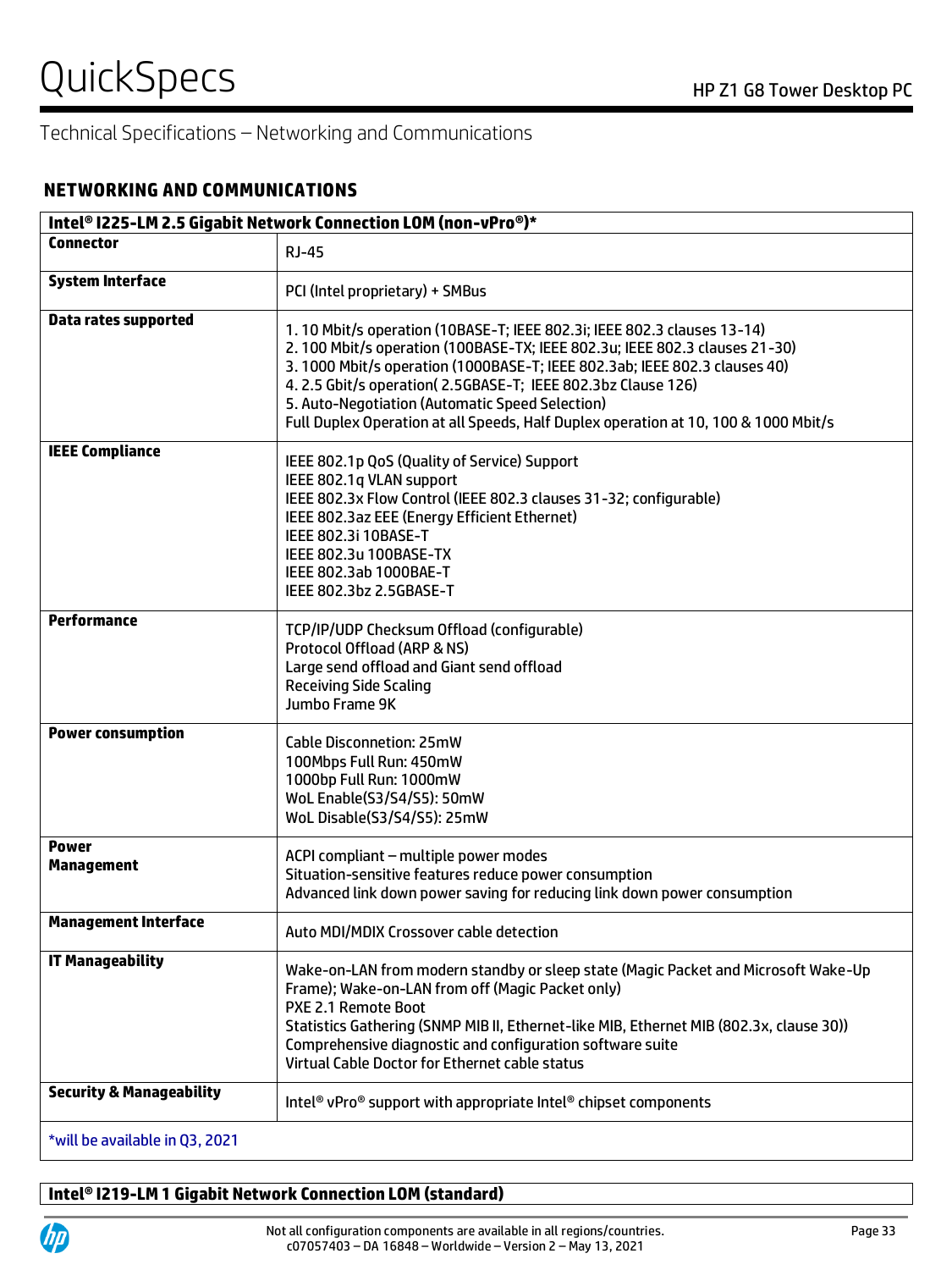# QuickSpecs
Band Company of the Company of the Company of the Company of the Company of the Company of the Company of the Company of the Company of the Company of the Company of the Company of the Company of the Company of

| <b>Connector</b>                    | <b>RJ-45</b>                                                                                                                                                                                                                                                                                                                                                            |
|-------------------------------------|-------------------------------------------------------------------------------------------------------------------------------------------------------------------------------------------------------------------------------------------------------------------------------------------------------------------------------------------------------------------------|
| <b>System Interface</b>             | PCI (Intel proprietary) + SMBus                                                                                                                                                                                                                                                                                                                                         |
| <b>Data rates supported</b>         | 10 Mbit/s operation (10BASE-T; IEEE 802.3i; IEEE 802.3 clauses 13-14)<br>100 Mbit/s operation (100BASE-TX; IEEE 802.3u; IEEE 802.3 clauses 21-30)<br>1000 Mbit/s operation (1000BASE-T; IEEE 802.3ab; IEEE 8023 clauses 40)<br>Auto-Negotiation (Automatic Speed Selection)<br>Full Duplex Operation at all Speeds, Half Duplex operation at 10 and 100 Mbit/s          |
| <b>IEEE Compliance</b>              | IEEE 802.1p QoS (Quality of Service) Support<br>IEEE 802.1q VLAN support<br>IEEE 802.3x Flow Control (IEEE 802.3 clauses 31-32; configurable)<br>IEEE 802.3az EEE (Energy Efficient Ethernet)                                                                                                                                                                           |
| <b>Performance</b>                  | TCP/IP/UDP Checksum Offload (configurable)<br>Protocol Offload (ARP & NS)<br>Large send offload and Giant send offload<br><b>Receiving Side Scaling</b><br>Jumbo Frame 9K                                                                                                                                                                                               |
| <b>Power consumption</b>            | <b>Cable Disconnetion: 25mW</b><br>100Mbps Full Run: 450mW<br>1000bp Full Run: 1000mW<br>WoL Enable(S3/S4/S5): 50mW<br>WoL Disable(S3/S4/S5): 25mW                                                                                                                                                                                                                      |
| <b>Power</b><br><b>Management</b>   | ACPI compliant - multiple power modes<br>Situation-sensitive features reduce power consumption<br>Advanced link down power saving for reducing link down power consumption                                                                                                                                                                                              |
| <b>Management Interface</b>         | Auto MDI/MDIX Crossover cable detection                                                                                                                                                                                                                                                                                                                                 |
| <b>IT Manageability</b>             | Wake-on-LAN from modern standby or sleep state (Magic Packet and Microsoft Wake-Up<br>Frame); Wake-on-LAN from off (Magic Packet only)<br>PXE 2.1 Remote Boot<br>Statistics Gathering (SNMP MIB II, Ethernet-like MIB, Ethernet MIB (802.3x, clause 30))<br>Comprehensive diagnostic and configuration software suite<br>Virtual Cable Doctor for Ethernet cable status |
| <b>Security &amp; Manageability</b> | Intel <sup>®</sup> vPro® support with appropriate Intel® chipset components                                                                                                                                                                                                                                                                                             |

| Intel Wi-Fi 6 AX201 + BT5.1 (802.11ax 2x2, vPro®, supporting gigabit data rate <sup>1</sup> ) vPro® |                     |
|-----------------------------------------------------------------------------------------------------|---------------------|
| <b>Wireless LAN Standards</b>                                                                       | IEEE 802.11a        |
|                                                                                                     | IEEE 802.11b        |
|                                                                                                     | IEEE 802.11q        |
|                                                                                                     | IEEE 802.11n        |
|                                                                                                     | IEEE 802.11ac       |
|                                                                                                     | IEEE 802.11ax       |
|                                                                                                     | IEEE 802.11d        |
|                                                                                                     | IEEE 802.11e        |
|                                                                                                     | IEEE 802.11h        |
|                                                                                                     | <b>IEEE 802.11i</b> |
|                                                                                                     | <b>IEEE 802.11k</b> |

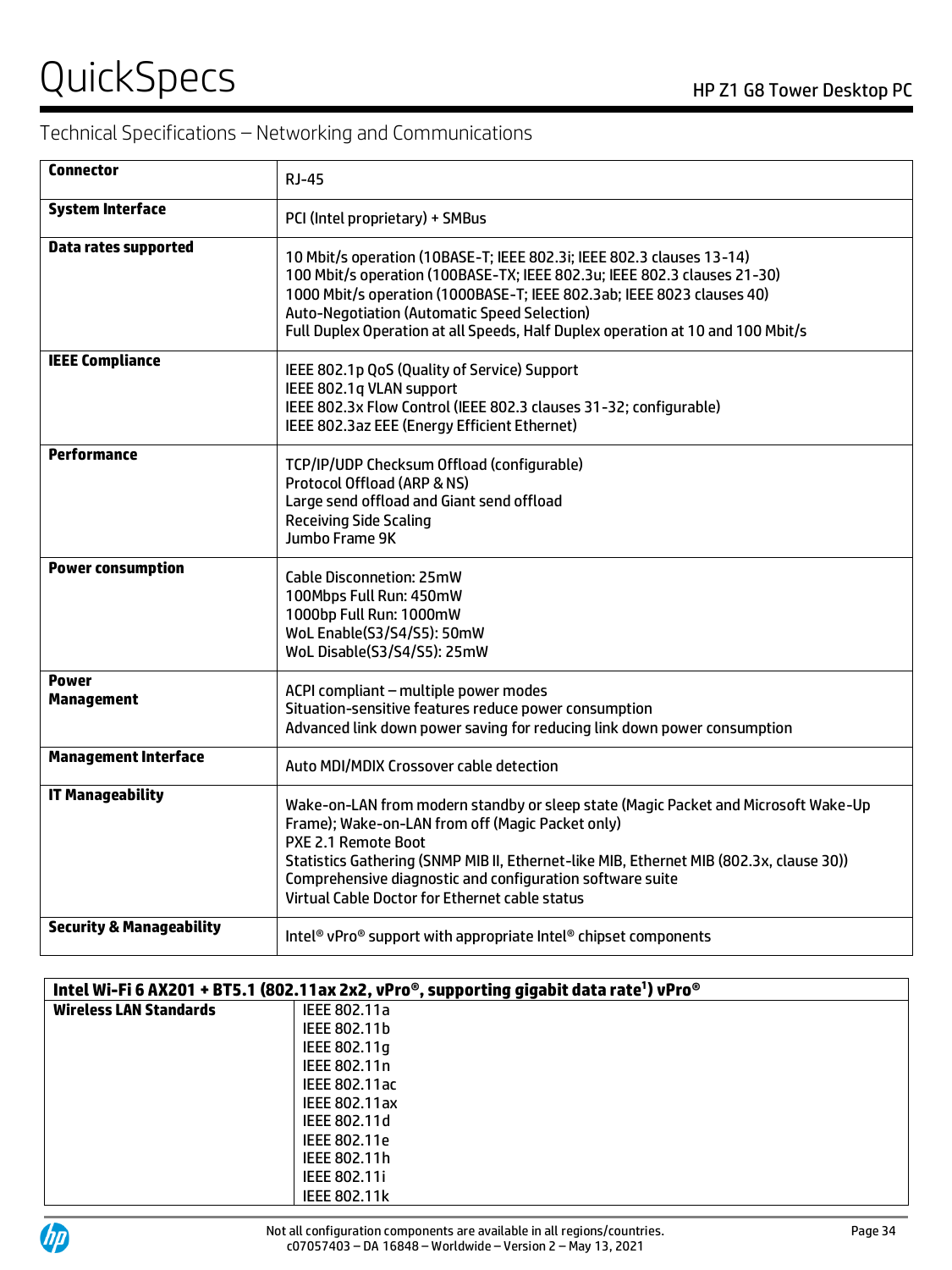|                                         | IEEE 802.11r                                                                                              |
|-----------------------------------------|-----------------------------------------------------------------------------------------------------------|
|                                         | IEEE 802.11v                                                                                              |
| <b>Interoperability</b>                 | Wi-Fi <sup>®</sup> certified                                                                              |
| <b>Frequency Band</b>                   | 802.11b/g/n/ax                                                                                            |
|                                         | $\cdot$ 2.402 - 2.482 GHz                                                                                 |
|                                         | 802.11a/n/ac/ax                                                                                           |
|                                         | $\bullet$ 4.9 – 4.95 GHz (Japan)                                                                          |
|                                         | $• 5.15 - 5.25$ GHz                                                                                       |
|                                         | $-5.25 - 5.35$ GHz                                                                                        |
|                                         | $• 5.47 - 5.725$ GHz                                                                                      |
|                                         | $• 5.825 - 5.850$ GHz                                                                                     |
| <b>Data Rates</b>                       | • 802.11b: 1, 2, 5.5, 11 Mbps                                                                             |
|                                         | • 802.11g: 6, 9, 12, 18, 24, 36, 48, 54 Mbps                                                              |
|                                         | • 802.11a: 6, 9, 12, 18, 24, 36, 48, 54 Mbps                                                              |
|                                         | • 802.11n: MCS 0 ~ MCS 15, (20MHz, and 40MHz)                                                             |
|                                         | • 802.11ac: MCS0 ~ MCS9, (1SS, and 2SS) (20MHz, 40MHz, ,80MHz & 160MHz)                                   |
|                                         | • 802.11ax: MCS0 ~ MCS11, (1SS and 2SS) (20MHz, 40MHz, ,80MHz & 160MHz)                                   |
| <b>Modulation</b>                       | Direct Sequence Spread Spectrum                                                                           |
|                                         | OFDM, BPSK, QPSK, CCK, 16-QAM, 64-QAM, 256-QAM, 1024QAM                                                   |
| Security <sup>3</sup>                   | . IEEE and WiFi compliant 64/128bit WEP encryption for a/b/g mode only<br>• AES-CCMP: 128 bit in hardware |
|                                         |                                                                                                           |
|                                         | • 802.1x authentication                                                                                   |
|                                         | . WPA, WPA2: 802.1x. WPA-PSK, WPA2-PSK, TKIP, and AES.<br>• WPA2 certification                            |
|                                         | • WPA3 certification                                                                                      |
|                                         | • IEEE 802.11i                                                                                            |
|                                         | • WAPI                                                                                                    |
| <b>Network Architecture</b>             | Ad-hoc (Peer to Peer)                                                                                     |
| <b>Models</b>                           | Infrastructure (Access Point Required)                                                                    |
| <b>Roaming</b>                          | IEEE 802.11 compliant roaming between access points                                                       |
| Output Power <sup>2</sup>               | $\cdot$ 802.11b: $+17$ dBm minimum                                                                        |
|                                         | • 802.11g: +16dBm minimum                                                                                 |
|                                         | $\cdot$ 802.11a: +17dBm minimum                                                                           |
|                                         | • 802.11n HT20(2.4GHz): +14dBm minimum                                                                    |
|                                         | • 802.11n HT40(2.4GHz): +13dBm minimum                                                                    |
|                                         | • 802.11n HT20(5GHz): +14dBm minimum                                                                      |
|                                         | • 802.11n HT40(5GHz): +13dBm minimum                                                                      |
|                                         | • 802.11 ac VHT80(5GHz): +10dBm minimum                                                                   |
|                                         | • 802.11 ac VHT160(5GHz): +10dBm minimum                                                                  |
|                                         | • 802.11ax HE40(2.4GHz): +12dBm minimum                                                                   |
|                                         | • 802.11ax HE80(5GHz): +10dBm minimum                                                                     |
|                                         | • 802.11ax HE160(5GHz): +10dBm minimum                                                                    |
| <b>Power Consumption</b>                | • Transmit mode: 2.0 W                                                                                    |
|                                         | · Receive mode: 1.6 W                                                                                     |
|                                         | · Idle mode (PSP) 180 mW (WLAN Associated)                                                                |
|                                         | · Idle mode: 50 mW (WLAN unassociated)                                                                    |
|                                         | • Connected Standby: 10mW                                                                                 |
|                                         | • Radio disabled: 8 mW                                                                                    |
| <b>Power Management</b>                 | ACPI and PCI Express compliant power management                                                           |
|                                         | 802.11 compliant power saving mode                                                                        |
| <b>Receiver Sensitivity<sup>3</sup></b> | •802.11b, 1Mbps: -93.5dBm maximum                                                                         |
|                                         | •802.11b, 11Mbps: -84dBm maximum<br>· 802.11a/g, 6Mbps: -86dBm maximum                                    |
|                                         |                                                                                                           |
|                                         | • 802.11a/g, 54Mbps: -72dBm maximum                                                                       |
|                                         | • 802.11n, MCS07: -67dBm maximum                                                                          |

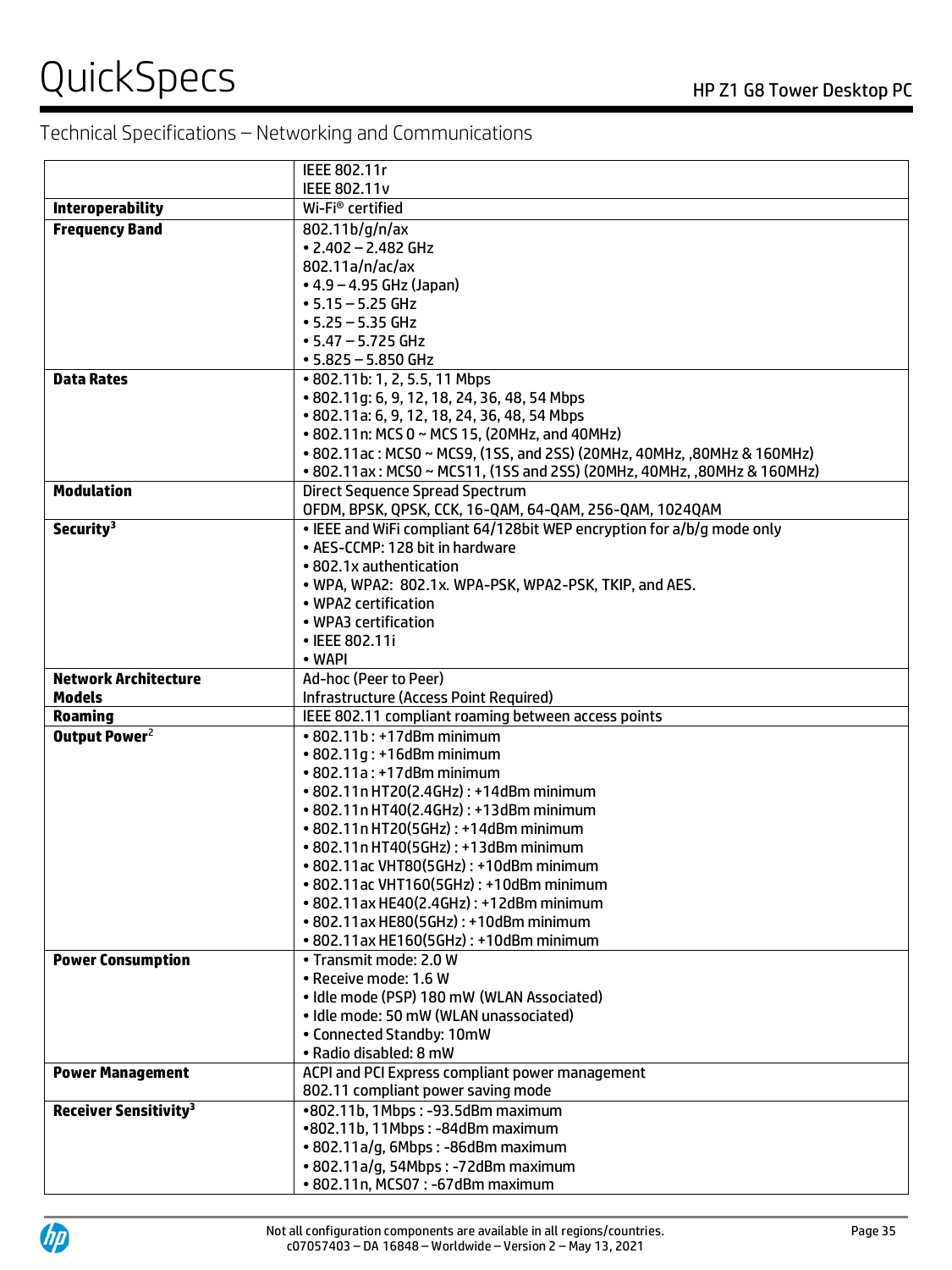|                                                                                          |                                                 | • 802.11n, MCS15: -64dBm maximum                                                        |
|------------------------------------------------------------------------------------------|-------------------------------------------------|-----------------------------------------------------------------------------------------|
|                                                                                          |                                                 | • 802.11ac, MCS0(VHT80): -84dBm maximum                                                 |
|                                                                                          |                                                 | • 802.11ac, MCS9(VHT80): -59dBm maximum                                                 |
|                                                                                          |                                                 | • 802.11ac, MCS9(VHT160): -58.5dBm maximum                                              |
|                                                                                          |                                                 | •802.11ax, MCS11(HE40): -57dBm maximum                                                  |
|                                                                                          |                                                 | •802.11ax, MCS11(HE80): -54dBm maximum                                                  |
|                                                                                          |                                                 | •802.11ax, MCS11(HE160): -53.5dBm maximum                                               |
| Antenna type                                                                             |                                                 | High efficiency antenna with spatial diversity, mounted in the display enclosure        |
|                                                                                          |                                                 | Two embedded dual band 2.4/5 GHz antennas are provided to the card to support WLAN      |
|                                                                                          |                                                 | MIMO communications and Bluetooth communications                                        |
| <b>Form Factor</b>                                                                       |                                                 | PCI-Express M.2 MiniCard with CNVi Interface                                            |
| <b>Dimensions</b>                                                                        | 1. Type 2230: 2.3 x 22.0 x 30.0 mm              |                                                                                         |
|                                                                                          | 2. Type 1216: 1.67 x 12.0 x 16.0 mm             |                                                                                         |
| Weight                                                                                   | 1. Type 2230: 2.8g                              |                                                                                         |
|                                                                                          | 2. Type 126: 1.3g                               |                                                                                         |
| <b>Operating Voltage</b>                                                                 | $3.3v +/- 9%$                                   |                                                                                         |
| <b>Temperature</b>                                                                       | <b>Operating</b>                                | 14° to 158° F (-10° to 70° C)                                                           |
|                                                                                          | Non-operating                                   | $-40^{\circ}$ to 176° F ( $-40^{\circ}$ to 80° C)                                       |
| <b>Humidity</b>                                                                          | <b>Operating</b>                                | 10% to 90% (non-condensing)                                                             |
|                                                                                          | Non-operating                                   | 5% to 95% (non-condensing)                                                              |
| <b>Altitude</b>                                                                          | <b>Operating</b>                                | 0 to 10,000 ft (3,048 m)                                                                |
|                                                                                          | Non-operating                                   | 0 to 50,000 ft (15,240 m)                                                               |
| <b>LED Activity</b>                                                                      |                                                 | LED Amber - Radio OFF; LED White - Radio ON                                             |
|                                                                                          |                                                 |                                                                                         |
| HP Integrated Module with Bluetooth <sup>®</sup> 4.0/4.1/4.2/5.0/5.1 Wireless Technology |                                                 |                                                                                         |
| <b>Bluetooth<sup>®</sup> Specification</b>                                               | 4.0/4.1/4.2/5.0/5.1 Compliant                   |                                                                                         |
| <b>Frequency Band</b>                                                                    | 2402 to 2480 MHz                                |                                                                                         |
| Number of Available Channels                                                             | Legacy: 0~79 (1 MHz/CH)<br>BLE: 0~39 (2 MHz/CH) |                                                                                         |
| <b>Data Rates and Throughput</b>                                                         |                                                 | Legacy: 3 Mbps data rate; throughput up to 2.17 Mbps                                    |
|                                                                                          |                                                 | BLE: 1 Mbps data rate; throughput up to 0.2 Mbps                                        |
|                                                                                          |                                                 | Legacy: Synchronous Connection Oriented links up to 3, 64 kbps, voice channels.         |
|                                                                                          |                                                 | Legacy: Asynchronous Connection Less links 2178.1 kbps/177.1 kbps asymmetric (3-DH5) or |
|                                                                                          | 864 kbps symmetric (3-EV5)                      |                                                                                         |
| <b>Transmit Power</b>                                                                    |                                                 | The Bluetooth® component shall operate as a Class II Bluetooth® device with a maximum   |
|                                                                                          |                                                 | transmit power of +9.5 dBm for BR and EDR.                                              |
| <b>Power Consumption</b>                                                                 | Peak (Tx) 330 mW                                |                                                                                         |
|                                                                                          | Peak (Rx) 230 mW                                |                                                                                         |
|                                                                                          | Selective Suspend 17 mW                         |                                                                                         |
| <b>Bluetooth<sup>®</sup> Software Supported</b>                                          | Microsoft Windows Bluetooth® Software           |                                                                                         |
|                                                                                          |                                                 |                                                                                         |
| <b>Link Topology</b>                                                                     |                                                 |                                                                                         |
| <b>Power Management</b>                                                                  |                                                 | Microsoft Windows ACPI, and USB Bus Support                                             |
| <b>Certifications</b>                                                                    |                                                 | FCC (47 CFR) Part 15C, Section 15.247 & 15.249                                          |
|                                                                                          |                                                 |                                                                                         |
| <b>Power Management Certifications</b>                                                   | ETS 300 328, ETS 300 826                        |                                                                                         |
|                                                                                          | Low Voltage Directive IEC950                    |                                                                                         |
|                                                                                          | UL, CSA, and CE Mark                            |                                                                                         |
|                                                                                          |                                                 |                                                                                         |
| <b>Bluetooth Profiles Supported</b>                                                      | BT4.1-ESR 5/6/7 Compliance                      |                                                                                         |
|                                                                                          | LE Link Layer Ping                              |                                                                                         |
|                                                                                          | LE Dual Mode                                    |                                                                                         |
|                                                                                          | LE Link Layer                                   |                                                                                         |
|                                                                                          |                                                 |                                                                                         |

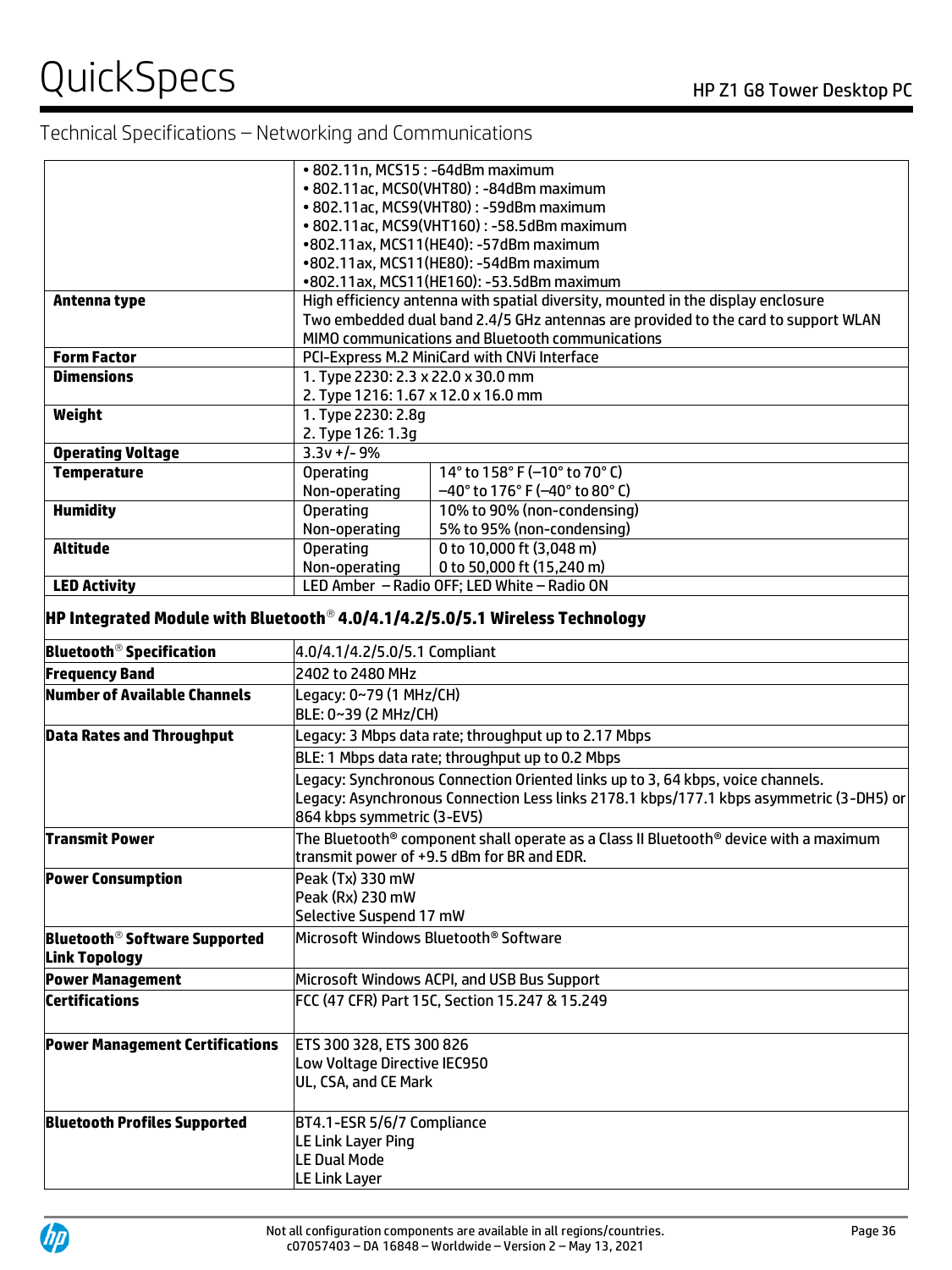|                                     | LE Low Duty Cycle Directed Advertising                          |
|-------------------------------------|-----------------------------------------------------------------|
|                                     | <b>LE L2CAP Connection Oriented Channels</b>                    |
|                                     | Train Nudging & Interlaced Scan                                 |
|                                     | BT4.2 ESR08 Compliance                                          |
|                                     | LE Secure Connection- Basic/Full                                |
|                                     | LE Privacy 1.2 -Link Layer Privacy                              |
|                                     | LE Privacy 1.2 - Extended Scanner Filter Policies               |
|                                     | LE Data Packet Length Extension                                 |
|                                     | lFAX Profile (FAX)                                              |
|                                     | <b>Basic Imaging Profile (BIP)2</b>                             |
|                                     | Headset Profile (HSP)                                           |
|                                     | Hands Free Profile (HFP)                                        |
|                                     | Advanced Audio Distribution Profile (A2DP)                      |
| <b>Security &amp; Manageability</b> | Intel® vPro® support with appropriate Intel® chipset components |
|                                     |                                                                 |

Note1: Wi-Fi 5 or 6 is designed to support gigabit data rate when transferring files between two devices connected to the same router. Requires a wireless router, sold separately, that supports 80MHz and higher channels.

|                               | Intel Wi-Fi 6 AX201 + BT5.1 (802.11ax 2x2, non-vPro®, supporting gigabit data rate <sup>1</sup> ) non-vPro® |
|-------------------------------|-------------------------------------------------------------------------------------------------------------|
| <b>Wireless LAN Standards</b> | IEEE 802.11a                                                                                                |
|                               | IEEE 802.11b                                                                                                |
|                               | IEEE 802.11q                                                                                                |
|                               | IEEE 802.11n                                                                                                |
|                               | IEEE 802.11ac                                                                                               |
|                               | IEEE 802.11ax                                                                                               |
|                               | IEEE 802.11d                                                                                                |
|                               | IEEE 802.11e                                                                                                |
|                               | IEEE 802.11h                                                                                                |
|                               | IEEE 802.11i                                                                                                |
|                               | IEEE 802.11k                                                                                                |
|                               | IEEE 802.11r                                                                                                |
|                               | <b>IEEE 802.11v</b>                                                                                         |
| <b>Interoperability</b>       | Wi-Fi <sup>®</sup> certified                                                                                |
| <b>Frequency Band</b>         | 802.11b/g/n/ax                                                                                              |
|                               | $\cdot$ 2.402 - 2.482 GHz                                                                                   |
|                               | 802.11a/n/ac/ax                                                                                             |
|                               | $-4.9 - 4.95$ GHz (Japan)                                                                                   |
|                               | $-5.15 - 5.25$ GHz                                                                                          |
|                               | $• 5.25 - 5.35$ GHz                                                                                         |
|                               | $\cdot$ 5.47 - 5.725 GHz                                                                                    |
|                               | $• 5.825 - 5.850$ GHz                                                                                       |
| <b>Data Rates</b>             | • 802.11b: 1, 2, 5.5, 11 Mbps                                                                               |
|                               | • 802.11q: 6, 9, 12, 18, 24, 36, 48, 54 Mbps                                                                |
|                               | • 802.11a: 6, 9, 12, 18, 24, 36, 48, 54 Mbps                                                                |
|                               | • 802.11n: MCS 0 ~ MCS 15, (20MHz, and 40MHz)                                                               |
|                               | • 802.11ac: MCS0 ~ MCS9, (1SS, and 2SS) (20MHz, 40MHz, ,80MHz & 160MHz)                                     |
|                               | • 802.11ax: MCS0 ~ MCS11, (1SS and 2SS) (20MHz, 40MHz, ,80MHz & 160MHz)                                     |
| <b>Modulation</b>             | <b>Direct Sequence Spread Spectrum</b>                                                                      |
|                               | OFDM, BPSK, QPSK, CCK, 16-QAM, 64-QAM, 256-QAM, 1024QAM                                                     |
| Security <sup>3</sup>         | . IEEE compliant 64 / 128 bit WEP encryption for a/b/g mode only                                            |
|                               | • AES-CCMP: 128 bit in hardware                                                                             |
|                               | • 802.1x authentication                                                                                     |
|                               | . WPA, WPA2: 802.1x. WPA-PSK, WPA2-PSK, TKIP, and AES.                                                      |
|                               | • WPA2 certification                                                                                        |
|                               | • IEEE 802.11i                                                                                              |
|                               | • WAPI                                                                                                      |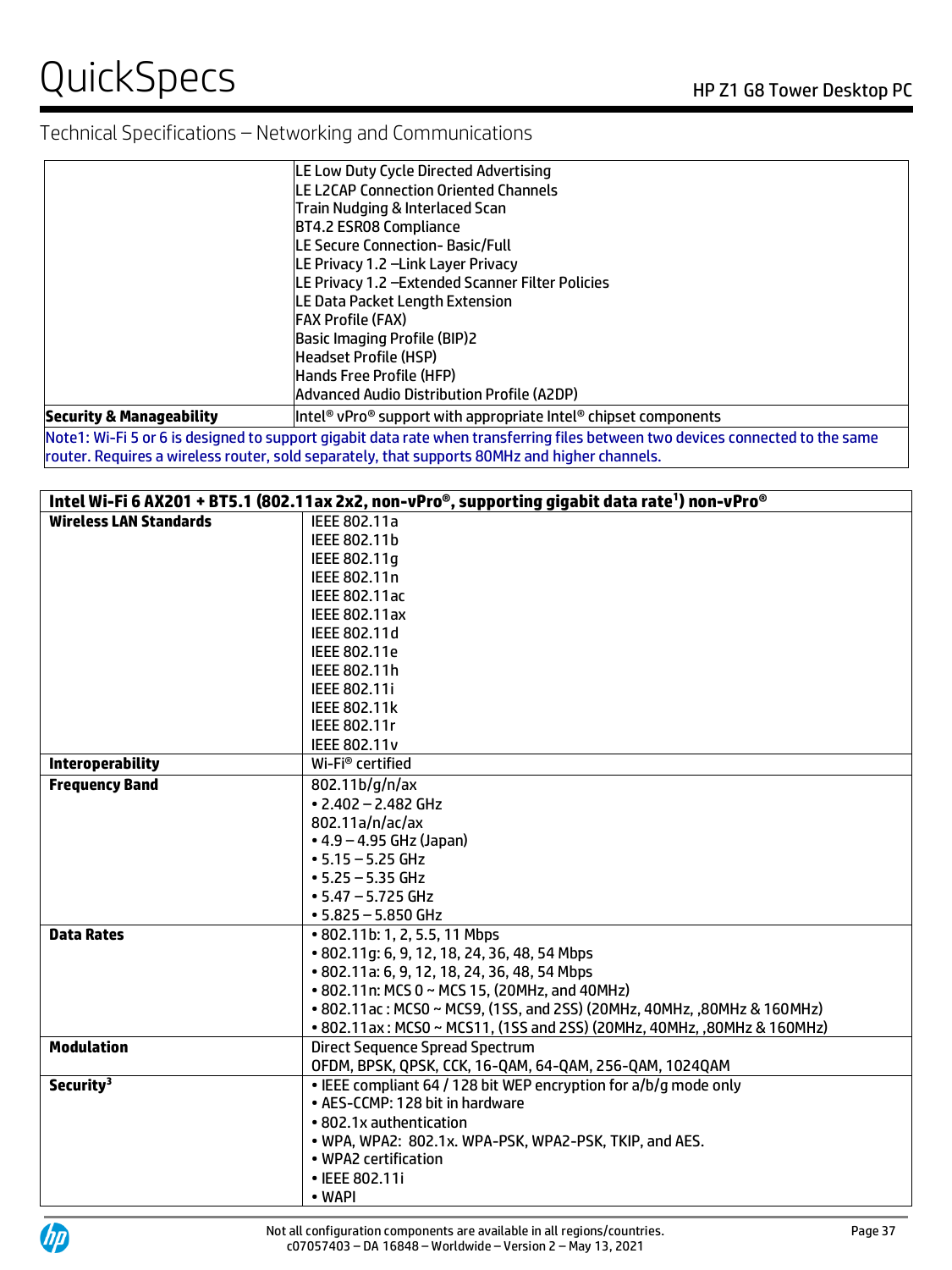| <b>Network Architecture</b>                                                                 | Ad-hoc (Peer to Peer)               |                                                                                    |
|---------------------------------------------------------------------------------------------|-------------------------------------|------------------------------------------------------------------------------------|
| <b>Models</b>                                                                               |                                     | Infrastructure (Access Point Required)                                             |
| <b>Roaming</b>                                                                              |                                     | IEEE 802.11 compliant roaming between access points                                |
| Output Power <sup>2</sup>                                                                   | • 802.11b: +17dBm minimum           |                                                                                    |
|                                                                                             | • 802.11g: +16dBm minimum           |                                                                                    |
|                                                                                             | • 802.11a: +17dBm minimum           |                                                                                    |
|                                                                                             |                                     | • 802.11n HT20(2.4GHz): +14dBm minimum                                             |
|                                                                                             |                                     | • 802.11n HT40(2.4GHz): +13dBm minimum                                             |
|                                                                                             |                                     | • 802.11n HT20(5GHz): +14dBm minimum                                               |
|                                                                                             |                                     | • 802.11n HT40(5GHz): +13dBm minimum                                               |
|                                                                                             |                                     | • 802.11ac VHT80(5GHz): +10dBm minimum                                             |
|                                                                                             |                                     | • 802.11ac VHT160(5GHz): +10dBm minimum                                            |
|                                                                                             |                                     | • 802.11ax HE40(2.4GHz): +12dBm minimum                                            |
|                                                                                             |                                     | • 802.11ax HE80(5GHz): +10dBm minimum                                              |
|                                                                                             |                                     | • 802.11ax HE160(5GHz): +10dBm minimum                                             |
| <b>Power Consumption</b>                                                                    | • Transmit mode 2.0 W               |                                                                                    |
|                                                                                             | • Receive mode 1.6 W                |                                                                                    |
|                                                                                             |                                     | · Idle mode (PSP) 180 mW (WLAN Associated)                                         |
|                                                                                             |                                     | · Idle mode 50 mW (WLAN unassociated)                                              |
|                                                                                             | • Connected Standby:10mW            |                                                                                    |
|                                                                                             | · Radio disabled 8 mW               |                                                                                    |
| <b>Power Management</b>                                                                     |                                     | ACPI and PCI Express compliant power management                                    |
|                                                                                             |                                     | 802.11 compliant power saving mode                                                 |
| <b>Receiver Sensitivity<sup>3</sup></b>                                                     |                                     | •802.11b, 1Mbps: -93.5dBm maximum                                                  |
|                                                                                             |                                     | •802.11b, 11Mbps: -84dBm maximum                                                   |
|                                                                                             |                                     | · 802.11a/g, 6Mbps: -86dBm maximum                                                 |
|                                                                                             |                                     | • 802.11a/g, 54Mbps: -72dBm maximum                                                |
|                                                                                             |                                     | • 802.11n, MCS07: -67dBm maximum                                                   |
|                                                                                             |                                     | • 802.11n, MCS15: -64dBm maximum                                                   |
|                                                                                             |                                     | • 802.11ac, MCS0(VHT80): -84dBm maximum                                            |
|                                                                                             |                                     | • 802.11ac, MCS9(VHT80): -59dBm maximum                                            |
|                                                                                             |                                     | • 802.11ac, MCS9(VHT160): -58.5dBm maximum                                         |
|                                                                                             |                                     | •802.11ax, MCS11(HE40): -57dBm maximum                                             |
|                                                                                             |                                     | •802.11ax, MCS11(HE80): -54dBm maximum                                             |
|                                                                                             |                                     | •802.11ax, MCS11(HE160): -53.5dBm maximum                                          |
| Antenna type                                                                                |                                     | High efficiency antenna with spatial diversity, mounted in the display enclosure   |
|                                                                                             |                                     | Two embedded dual band 2.4/5 GHz antennas are provided to the card to support WLAN |
|                                                                                             |                                     | MIMO communications and Bluetooth communications                                   |
| <b>Form Factor</b>                                                                          |                                     | PCI-Express M.2 MiniCard with CNVi Interface                                       |
| <b>Dimensions</b>                                                                           | 1. Type 2230: 2.3 x 22.0 x 30.0 mm  |                                                                                    |
|                                                                                             | 2. Type 1216: 1.67 x 12.0 x 16.0 mm |                                                                                    |
| Weight                                                                                      | 1. Type 2230: 2.8q                  |                                                                                    |
|                                                                                             | 2. Type 126: 1.3g                   |                                                                                    |
| <b>Operating Voltage</b>                                                                    | $3.3v + (-9%)$                      |                                                                                    |
| <b>Temperature</b>                                                                          | <b>Operating</b>                    | 14° to 158° F (-10° to 70° C)                                                      |
|                                                                                             | Non-operating                       | $-40^{\circ}$ to 176 $^{\circ}$ F (-40 $^{\circ}$ to 80 $^{\circ}$ C)              |
| <b>Humidity</b>                                                                             | <b>Operating</b>                    | 10% to 90% (non-condensing)                                                        |
|                                                                                             | Non-operating                       | 5% to 95% (non-condensing)                                                         |
| <b>Altitude</b>                                                                             | <b>Operating</b>                    | 0 to 10,000 ft (3,048 m)                                                           |
|                                                                                             | Non-operating                       | 0 to 50,000 ft (15,240 m)                                                          |
| <b>LED Activity</b>                                                                         |                                     | LED Amber - Radio OFF; LED Off - Radio ON                                          |
| $\,$ HP Integrated Module with Bluetooth $^{\circ}$ 4.0/4.1/4.2/5.0/5.1 Wireless Technology |                                     |                                                                                    |

**Bluetooth<sup>®</sup> Specification** 4.0/4.1/4.2/5.0/5.1 Compliant

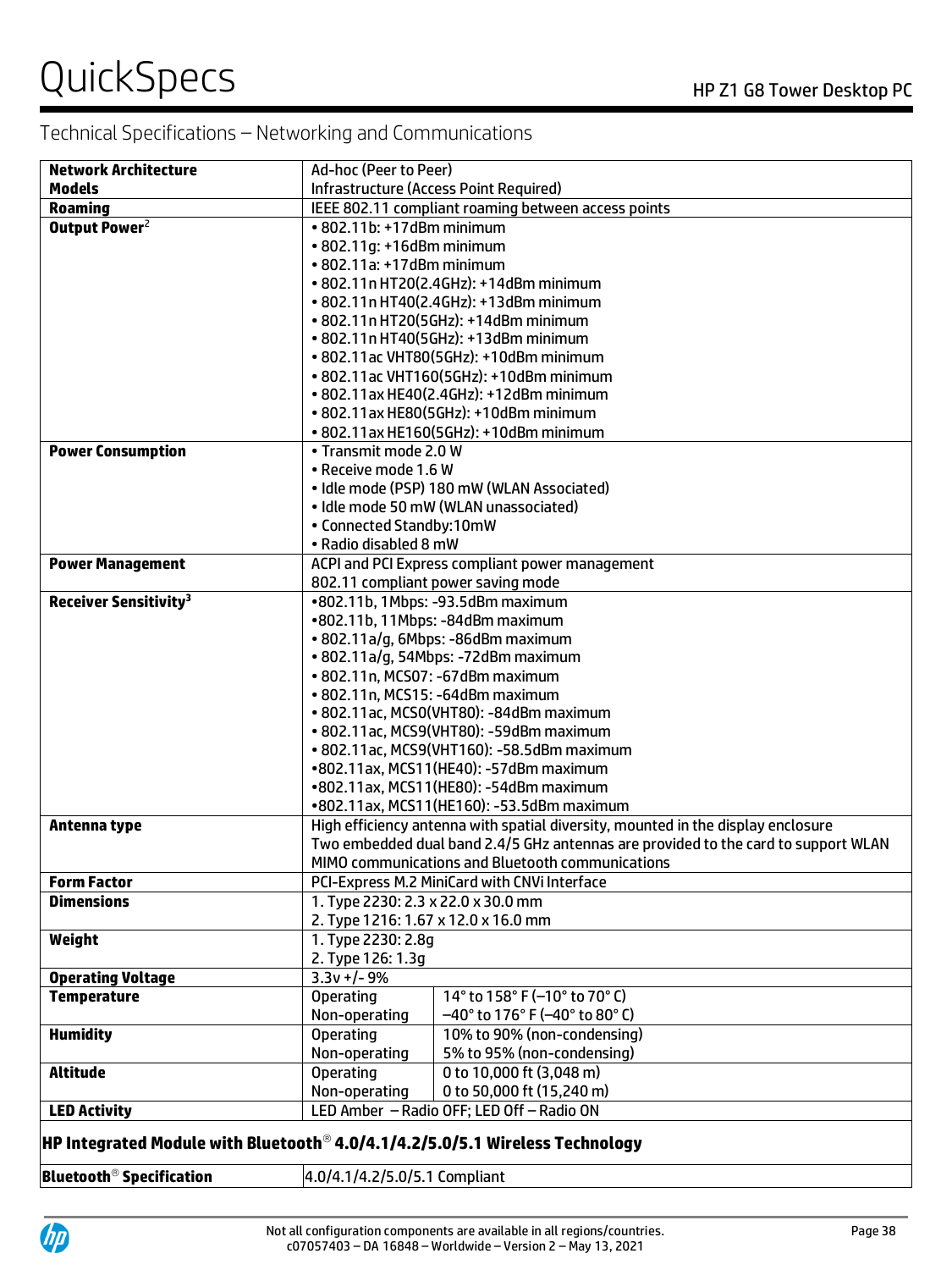| <b>Frequency Band</b>                                            | 2402 to 2480 MHz                                                                                                                                                                                                                                                                                                                                                                                                                                                                                                                                                                               |  |
|------------------------------------------------------------------|------------------------------------------------------------------------------------------------------------------------------------------------------------------------------------------------------------------------------------------------------------------------------------------------------------------------------------------------------------------------------------------------------------------------------------------------------------------------------------------------------------------------------------------------------------------------------------------------|--|
| Number of Available Channels                                     | Legacy: 0~79 (1 MHz/CH)<br>BLE: 0~39 (2 MHz/CH)                                                                                                                                                                                                                                                                                                                                                                                                                                                                                                                                                |  |
| <b>Data Rates and Throughput</b>                                 | Legacy: 3 Mbps data rate; throughput up to 2.17 Mbps                                                                                                                                                                                                                                                                                                                                                                                                                                                                                                                                           |  |
|                                                                  | BLE: 1 Mbps data rate; throughput up to 0.2 Mbps                                                                                                                                                                                                                                                                                                                                                                                                                                                                                                                                               |  |
|                                                                  | Legacy: Synchronous Connection Oriented links up to 3, 64 kbps, voice channels.<br>Legacy : Asynchronous Connection Less links 2178.1 kbps/177.1 kbps asymmetric (3-DH5)<br>or 864 kbps symmetric (3-EV5)                                                                                                                                                                                                                                                                                                                                                                                      |  |
| <b>Transmit Power</b>                                            | The Bluetooth® component shall operate as a Class II Bluetooth® device with a maximum<br>transmit power of +9.5 dBm for BR and EDR.                                                                                                                                                                                                                                                                                                                                                                                                                                                            |  |
| <b>Power Consumption</b>                                         | Peak (Tx) 330 mW<br>Peak (Rx) 230 mW<br>Selective Suspend 17 mW                                                                                                                                                                                                                                                                                                                                                                                                                                                                                                                                |  |
| <b>Bluetooth<sup>®</sup> Software Supported</b><br>Link Topology | Microsoft Windows Bluetooth® Software                                                                                                                                                                                                                                                                                                                                                                                                                                                                                                                                                          |  |
| <b>Power Management</b>                                          | Microsoft Windows ACPI, and USB Bus Support                                                                                                                                                                                                                                                                                                                                                                                                                                                                                                                                                    |  |
| <b>Certifications</b>                                            | FCC (47 CFR) Part 15C, Section 15.247 & 15.249                                                                                                                                                                                                                                                                                                                                                                                                                                                                                                                                                 |  |
| <b>Power Management Certifications</b>                           | ETS 300 328, ETS 300 826<br>Low Voltage Directive IEC950<br>UL, CSA, and CE Mark                                                                                                                                                                                                                                                                                                                                                                                                                                                                                                               |  |
| <b>Bluetooth Profiles Supported</b>                              | BT4.1-ESR 5/6/7 Compliance<br>LE Link Layer Ping<br><b>LE Dual Mode</b><br>LE Link Layer<br>LE Low Duty Cycle Directed Advertising<br>LE L2CAP Connection Oriented Channels<br>Train Nudging & Interlaced Scan<br><b>BT4.2 ESR08 Compliance</b><br>LE Secure Connection- Basic/Full<br>LE Privacy 1.2 -Link Layer Privacy<br>LE Privacy 1.2 - Extended Scanner Filter Policies<br>LE Data Packet Length Extension<br><b>FAX Profile (FAX)</b><br><b>Basic Imaging Profile (BIP)2</b><br><b>Headset Profile (HSP)</b><br>Hands Free Profile (HFP)<br>Advanced Audio Distribution Profile (A2DP) |  |

1: Wi-Fi 5 or 6 is designed to support gigabit data rate when transferring files between two devices connected to the same router. Requires a wireless router, sold separately, that supports 80MHz and higher channels.

| Realtek RTL8852AE 802.11ax 2x2 Wi-Fi 6+ BT5.2 (802.11ax 2x2, supporting gigabit data rate <sup>1</sup> ) |                      |
|----------------------------------------------------------------------------------------------------------|----------------------|
| <b>Wireless LAN Standards</b>                                                                            | IEEE 802.11a         |
|                                                                                                          | IEEE 802.11b         |
|                                                                                                          | IEEE 802.11q         |
|                                                                                                          | IEEE 802.11n         |
|                                                                                                          | IEEE 802.11ac        |
|                                                                                                          | <b>IEEE 802.11ax</b> |
|                                                                                                          | IEEE 802.11d         |
|                                                                                                          | IEEE 802.11e         |
|                                                                                                          | IEEE 802.11h         |
|                                                                                                          | <b>IEEE 802.11i</b>  |
|                                                                                                          | <b>IEEE 802.11k</b>  |

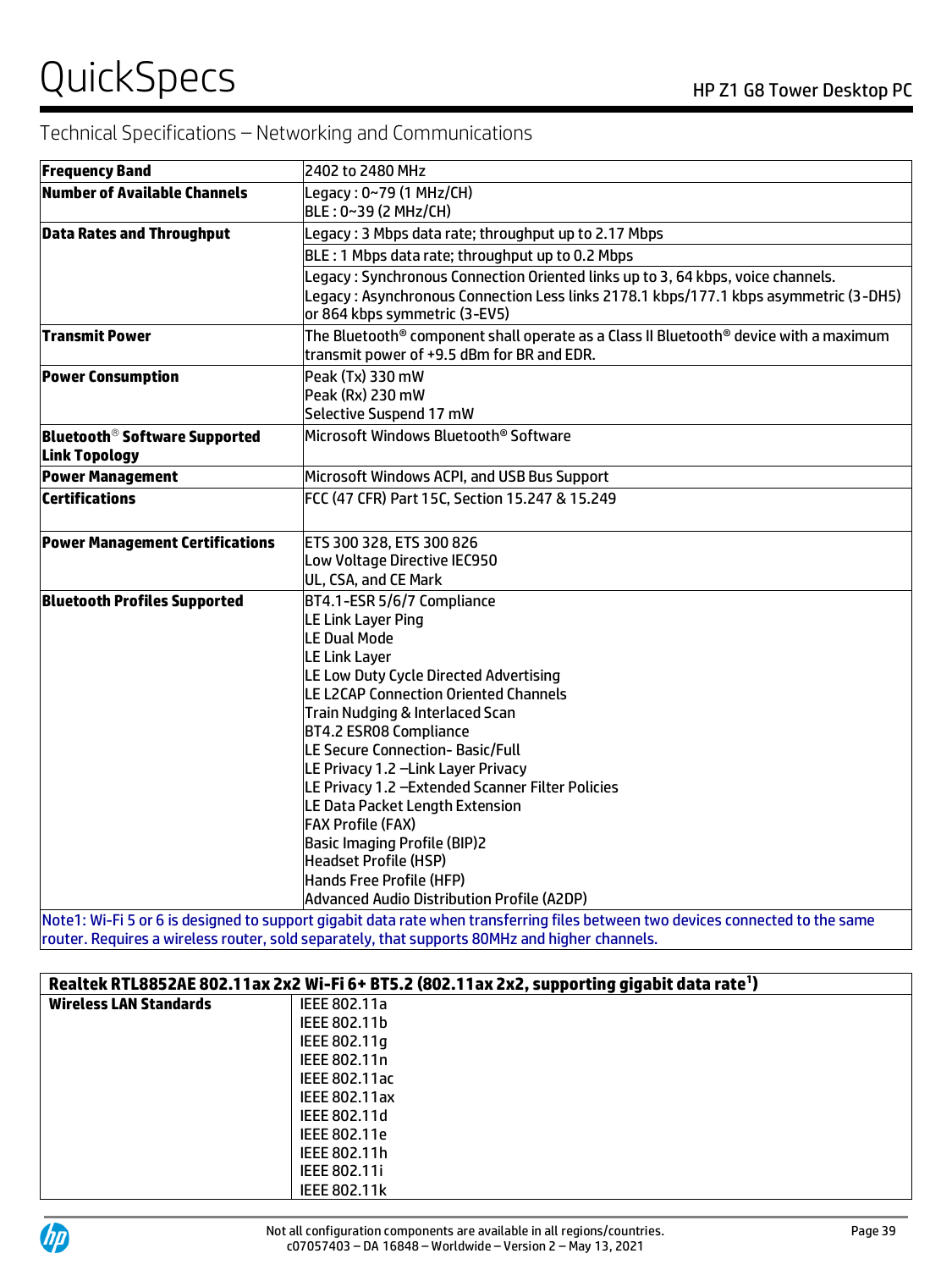|                                         | IEEE 802.11r                                                                       |
|-----------------------------------------|------------------------------------------------------------------------------------|
|                                         | <b>IEEE 802.11v</b>                                                                |
| <b>Interoperability</b>                 | Wi-Fi <sup>®</sup> certified modules                                               |
| <b>Frequency Band</b>                   | 802.11b/g/n/ax                                                                     |
|                                         | $\cdot$ 2.402 - 2.482 GHz                                                          |
|                                         | 802.11a/n/ac/ax                                                                    |
|                                         | $\bullet$ 4.9 – 4.95 GHz (Japan)                                                   |
|                                         | $• 5.15 - 5.25$ GHz                                                                |
|                                         | $• 5.25 - 5.35$ GHz                                                                |
|                                         | $\cdot$ 5.47 - 5.725 GHz                                                           |
|                                         | $• 5.825 - 5.850$ GHz                                                              |
| <b>Data Rates</b>                       | • 802.11b: 1, 2, 5.5, 11 Mbps                                                      |
|                                         | • 802.11g: 6, 9, 12, 18, 24, 36, 48, 54 Mbps                                       |
|                                         | • 802.11a: 6, 9, 12, 18, 24, 36, 48, 54 Mbps                                       |
|                                         | • 802.11n: MCS 0 ~ MCS 15, (20MHz, and 40MHz)                                      |
|                                         | • 802.11 ac: MCS0 ~ MCS9, (1SS, and 2SS) (20MHz, 40MHz & 80MHz)                    |
|                                         | • 802.11ax: MCS0 ~ MCS11, (1SS and 2SS) (20MHz, 40MHz, ,80MHz)                     |
| <b>Modulation</b>                       | Direct Sequence Spread Spectrum                                                    |
|                                         | BPSK, QPSK, CCK, 16-QAM, 64-QAM, 256-QAM, 1024QAM                                  |
| Security <sup>3</sup>                   | . IEEE and WiFi certified 64 / 128 bit WEP encryption for a/b/g mode only          |
|                                         | • AES-CCMP: 128 bit in hardware                                                    |
|                                         | • 802.1x authentication                                                            |
|                                         | . WPA, WPA2: 802.1x. WPA-PSK, WPA2-PSK, TKIP, and AES.                             |
|                                         | • WPA2 certification                                                               |
|                                         | • WPA3 certification                                                               |
|                                         | • IEEE 802.11i                                                                     |
|                                         | • WAPI                                                                             |
| <b>Network Architecture</b>             | Ad-hoc (Peer to Peer)                                                              |
| <b>Models</b>                           | Infrastructure (Access Point Required)                                             |
| <b>Roaming</b>                          | IEEE 802.11 compliant roaming between access points                                |
| Output Power <sup>2</sup>               | • 802.11b: +18.5dBm minimum                                                        |
|                                         | $\cdot$ 802.11q: +17.5dBm minimum                                                  |
|                                         | $\cdot$ 802.11a: $\cdot$ 18.5dBm minimum                                           |
|                                         | • 802.11n HT20(2.4GHz): +15.5dBm minimum                                           |
|                                         | • 802.11n HT40(2.4GHz): +14.5dBm minimum                                           |
|                                         | • 802.11n HT20(5GHz): +15.5dBm minimum                                             |
|                                         | • 802.11n HT40(5GHz): +14.5dBm minimum                                             |
|                                         | • 802.11 ac VHT80(5GHz): +11.5dBm minimum                                          |
|                                         | • 802.11 ax HE40(2.4GHz): +10dBm minimum                                           |
|                                         | • 802.11 ax HE80(5GHz): +10dBm minimum                                             |
| <b>Power Consumption</b>                | • Transmit mode: 2.5 W                                                             |
|                                         | • Receive mode:2 W                                                                 |
|                                         | · Idle mode (PSP) 180 mW (WLAN Associated)                                         |
|                                         | • Idle mode: 50 mW (WLAN unassociated)<br>• Connected Standby/Modern Standby: 10mW |
|                                         | • Radio disabled: 8 mW                                                             |
| <b>Power Management</b>                 | ACPI and PCI Express compliant power management                                    |
|                                         |                                                                                    |
| <b>Receiver Sensitivity<sup>3</sup></b> | 802.11 compliant power saving mode<br>· 802.11b, 1Mbps: -93.5dBm maximum           |
|                                         |                                                                                    |
|                                         | · 802.11b, 11Mbps: -84dBm maximum                                                  |
|                                         | · 802.11a/g, 6Mbps: -86dBm maximum                                                 |
|                                         | · 802.11a/g, 54Mbps: -72dBm maximum                                                |
|                                         | • 802.11n, MCS07: -67dBm maximum                                                   |
|                                         | • 802.11n, MCS15: -64dBm maximum                                                   |
|                                         | • 802.11ac, MCS0: -84dBm maximum                                                   |

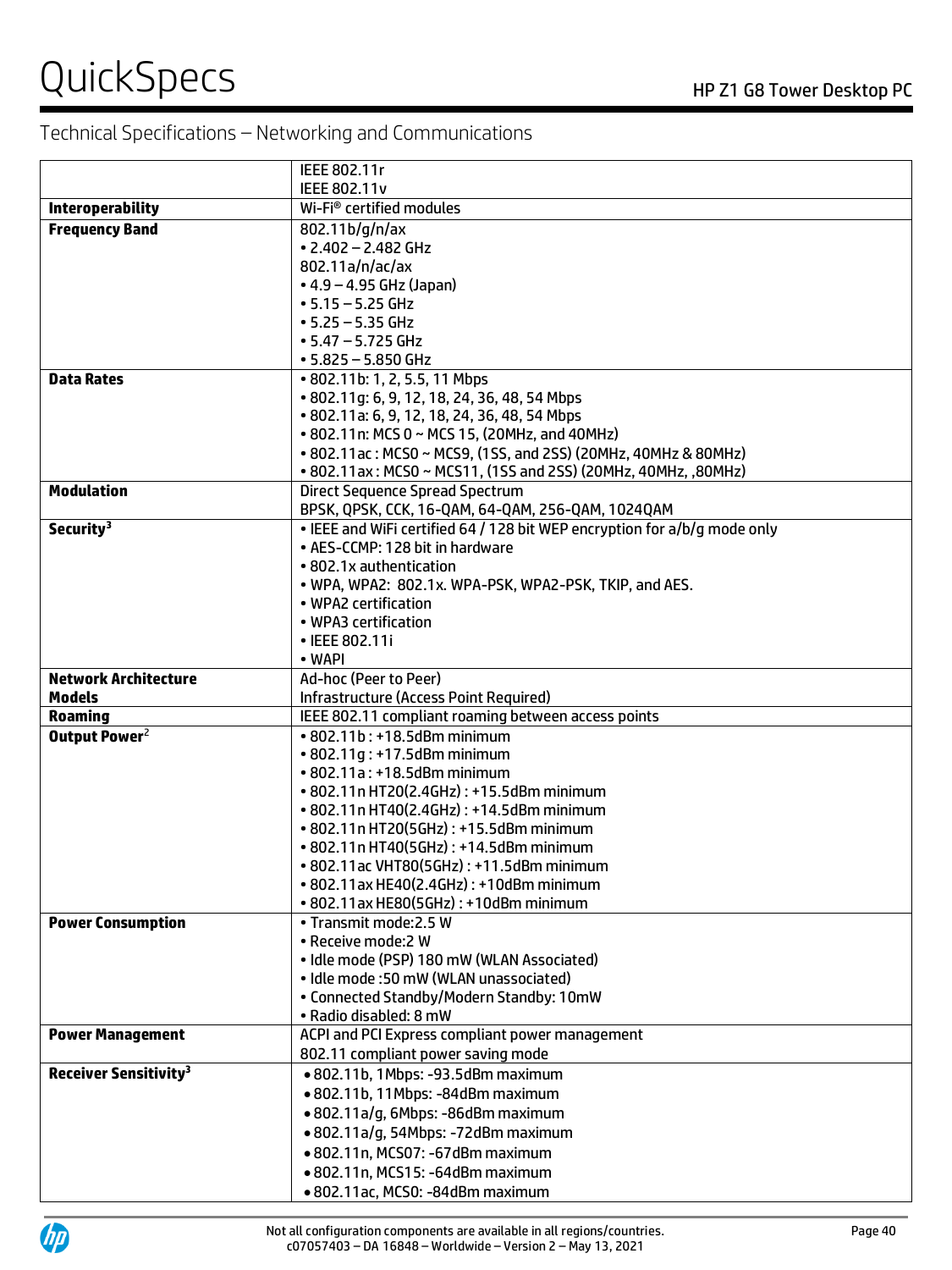|                                                                                         | • 802.11ac, MCS9: -59dBm maximum                                                      |                                                                                         |  |  |
|-----------------------------------------------------------------------------------------|---------------------------------------------------------------------------------------|-----------------------------------------------------------------------------------------|--|--|
|                                                                                         | • 802.11ax, MCS11(HE40): -57dBm maximum                                               |                                                                                         |  |  |
|                                                                                         | • 802.11ax, MCS11(HE80): -54dBm maximum                                               |                                                                                         |  |  |
| Antenna type                                                                            | High efficiency antenna with spatial diversity, mounted in the display enclosure      |                                                                                         |  |  |
|                                                                                         |                                                                                       | Two embedded dual band 2.4/5 GHz antennas are provided to the card to support WLAN      |  |  |
|                                                                                         |                                                                                       | MIMO communications and Bluetooth communications                                        |  |  |
| <b>Form Factor</b>                                                                      | PCI-Express M.2 MiniCard                                                              |                                                                                         |  |  |
| <b>Dimensions</b>                                                                       | 1. Type 2230: 2.3 x 22.0 x 30.0 mm                                                    |                                                                                         |  |  |
|                                                                                         | 2. Type 1216: 1.67 x 12.0 x 16.0 mm                                                   |                                                                                         |  |  |
| Weight                                                                                  | 1. Type 2230: 2.8g                                                                    |                                                                                         |  |  |
|                                                                                         | 2. Type 126: 1.3g                                                                     |                                                                                         |  |  |
| <b>Operating Voltage</b>                                                                | $3.3v + -9%$                                                                          |                                                                                         |  |  |
| <b>Temperature</b>                                                                      | <b>Operating</b>                                                                      | 14° to 158° F (-10° to 70° C)                                                           |  |  |
|                                                                                         | Non-operating                                                                         | -40° to 176° F (-40° to 80° C)                                                          |  |  |
| <b>Humidity</b>                                                                         | <b>Operating</b>                                                                      | 10% to 90% (non-condensing)                                                             |  |  |
|                                                                                         | Non-operating                                                                         | 5% to 95% (non-condensing)                                                              |  |  |
| <b>Altitude</b>                                                                         | <b>Operating</b>                                                                      | 0 to 10,000 ft (3,048 m)                                                                |  |  |
|                                                                                         | Non-operating                                                                         | 0 to 50,000 ft (15,240 m)                                                               |  |  |
| <b>LED Activity</b>                                                                     |                                                                                       | LED Amber - Radio OFF; LED OFF - Radio ON                                               |  |  |
| $\,$ HP Integrated Module with Bluetooth $^{\circ}$ 4.0/4.1/4.2/5.0 Wireless Technology |                                                                                       |                                                                                         |  |  |
| <b>Bluetooth<sup>®</sup> Specification</b>                                              |                                                                                       | 4.0/4.1/4.2/5.0 Compliant                                                               |  |  |
| <b>Frequency Band</b>                                                                   | 2402 to 2480 MHz                                                                      |                                                                                         |  |  |
| Number of Available Channels                                                            | Legacy: 0~79 (1 MHz/CH)                                                               |                                                                                         |  |  |
|                                                                                         | BLE: 0~39 (2 MHz/CH)                                                                  |                                                                                         |  |  |
| <b>Data Rates and Throughput</b>                                                        | Legacy: 3 Mbps data rate; throughput up to 2.17 Mbps                                  |                                                                                         |  |  |
|                                                                                         | BLE: 1 Mbps data rate; throughput up to 0.2 Mbps                                      |                                                                                         |  |  |
|                                                                                         | Legacy: Synchronous Connection Oriented links up to 3, 64 kbps, voice channels        |                                                                                         |  |  |
|                                                                                         |                                                                                       | Legacy: Asynchronous Connection Less links 2178.1 kbps/177.1 kbps asymmetric (3-DH5) or |  |  |
|                                                                                         | 864 kbps symmetric (3-EV5)                                                            |                                                                                         |  |  |
| Transmit Power                                                                          | The Bluetooth® component shall operate as a Class II Bluetooth® device with a maximum |                                                                                         |  |  |
|                                                                                         |                                                                                       | transmit power of +4 dBm for BR and EDR.                                                |  |  |
| <b>Power Consumption</b>                                                                |                                                                                       |                                                                                         |  |  |
|                                                                                         | Peak (Tx) 330 mW<br>Peak (Rx) 230 mW                                                  |                                                                                         |  |  |
|                                                                                         | Selective Suspend 17 mW                                                               |                                                                                         |  |  |
|                                                                                         |                                                                                       | Microsoft Windows Bluetooth® Software                                                   |  |  |
| <b>Bluetooth<sup>®</sup> Software Supported</b><br><b>Link Topology</b>                 |                                                                                       |                                                                                         |  |  |
|                                                                                         |                                                                                       |                                                                                         |  |  |
| <b>Power Management</b>                                                                 |                                                                                       | Microsoft Windows ACPI, and USB Bus Support                                             |  |  |
| <b>Certifications</b>                                                                   |                                                                                       | FCC (47 CFR) Part 15C, Section 15.247 & 15.249                                          |  |  |
|                                                                                         |                                                                                       |                                                                                         |  |  |
| <b>Power Management Certifications</b>                                                  | ETS 300 328, ETS 300 826                                                              |                                                                                         |  |  |
|                                                                                         | Low Voltage Directive IEC950                                                          |                                                                                         |  |  |
|                                                                                         | UL, CSA, and CE Mark                                                                  |                                                                                         |  |  |
| <b>Bluetooth Profiles Supported</b>                                                     | BT4.1-ESR 5/6/7 Compliance                                                            |                                                                                         |  |  |
|                                                                                         | LE Link Layer Ping                                                                    |                                                                                         |  |  |
|                                                                                         | LE Dual Mode                                                                          |                                                                                         |  |  |
|                                                                                         | LE Link Layer                                                                         |                                                                                         |  |  |
|                                                                                         |                                                                                       | LE Low Duty Cycle Directed Advertising                                                  |  |  |
|                                                                                         |                                                                                       | LE L2CAP Connection Oriented Channels                                                   |  |  |
|                                                                                         | Train Nudging & Interlaced Scan                                                       |                                                                                         |  |  |
|                                                                                         | BT4.2 ESR08 Compliance                                                                |                                                                                         |  |  |
|                                                                                         | LE Secure Connection- Basic/Full                                                      |                                                                                         |  |  |

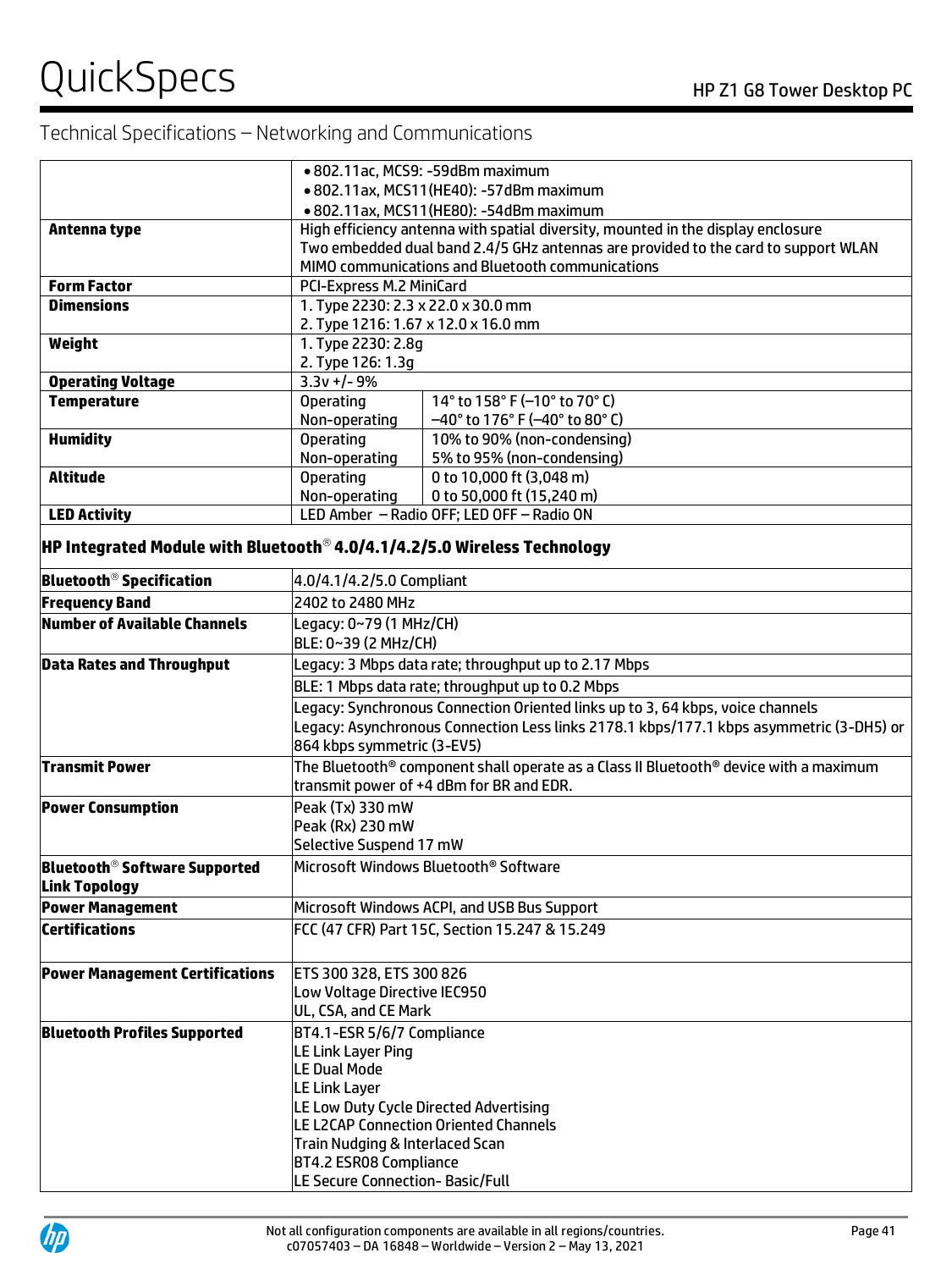# QuickSpecs HP Z1 G8 Tower Desktop PC

# Technical Specifications – Networking and Communications

| LE Privacy 1.2 - Link Layer Privacy                                                                                                   |
|---------------------------------------------------------------------------------------------------------------------------------------|
| LE Privacy 1.2 - Extended Scanner Filter Policies                                                                                     |
| LE Data Packet Length Extension                                                                                                       |
| <b>FAX Profile (FAX)</b>                                                                                                              |
| <b>Basic Imaging Profile (BIP)2</b>                                                                                                   |
| Headset Profile (HSP)                                                                                                                 |
| Hands Free Profile (HFP)                                                                                                              |
| Advanced Audio Distribution Profile (A2DP)                                                                                            |
| 11.4.50  11.45  12.45  12.45  12.5  12.5  12.5  12.5  12.5  12.5  12.5  12.45  12.45  12.45  12.5  12.5  12.5  12.5  12.5  12.5  12.5 |

Note1: Wi-Fi 5 or 6 is designed to support gigabit data rate when transferring files between two devices connected to the same router. Requires a wireless router, sold separately, that supports 80MHz and higher channels.

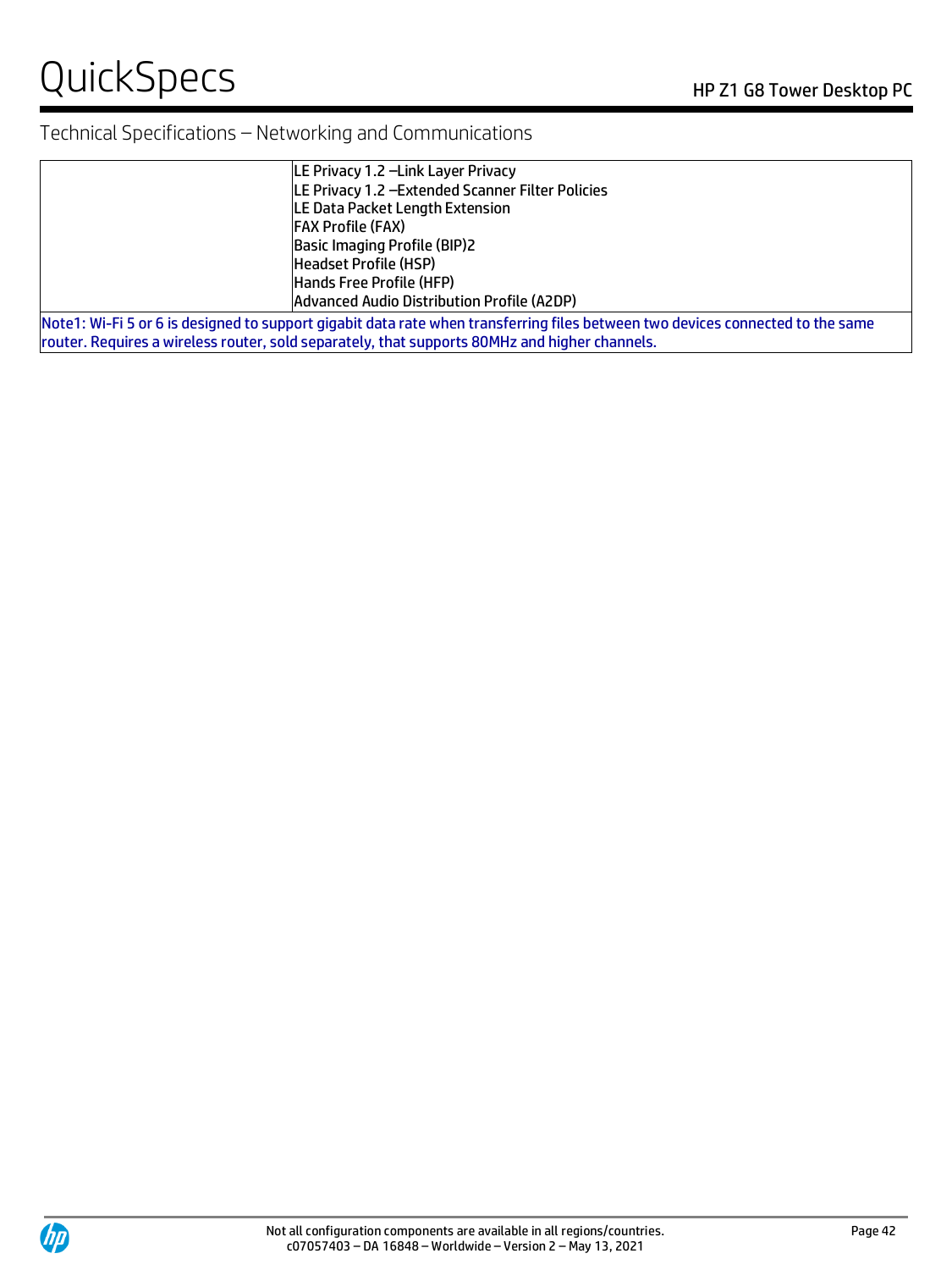# QuickSpecs
Band Company of the Company of the Company of the Company of the Company of the Company of the Company of the Company of the Company of the Company of the Company of the Company of the Company of the Company of

Technical Specifications – Input/Output Devices

# **I/O DEVICES**

| <b>HP Wired Desktop 320K Keyboard</b> |                                              |                                                                         |  |  |
|---------------------------------------|----------------------------------------------|-------------------------------------------------------------------------|--|--|
| <b>Physical Characteristics</b>       | <b>Keys</b>                                  | 104, 105, 107, 109 layout (depending on country)                        |  |  |
|                                       | Dimensions $(L \times W \times H)$           | 16.77 x 4.36 x 0.65 in (426.2 x 110.9 x 16.7 mm)                        |  |  |
|                                       | Weight                                       | 14.57 oz (413g)                                                         |  |  |
|                                       | Cable length                                 | 6 ft. (1.8 m)                                                           |  |  |
| <b>Electrical</b>                     | Operating voltage                            | 5V                                                                      |  |  |
|                                       | Power consumption                            | $50mA - 100mA$                                                          |  |  |
|                                       | System interface                             | <b>USB</b>                                                              |  |  |
| <b>Mechanical</b>                     | <b>Keycaps</b>                               | Low-profile design                                                      |  |  |
|                                       | Switch actuation                             | 60±10g nominal peak force with tactile feedback                         |  |  |
|                                       | Switch life                                  | 10 million keystrokes (Life tester)                                     |  |  |
|                                       | Switch type                                  | Plunger                                                                 |  |  |
| <b>Environmental</b>                  |                                              |                                                                         |  |  |
|                                       | Operating temperature                        | 50° to 122° F (10° to 50° C)                                            |  |  |
|                                       | Non-operating temperature                    | -22° to 149° F (-30° to 65° C)                                          |  |  |
|                                       | <b>Operating humidity</b>                    | 10% to 90% (non-condensing at ambient)                                  |  |  |
|                                       | Non-operating humidity                       | 0% to 90% (non-condensing at ambient)                                   |  |  |
| <b>Approvals</b>                      |                                              | FCC, ICES, CULus, CE, GS, EAC, Ukraine, India BIS, KCC, RCM, BSMI, VCCI |  |  |
| <b>Ergonomic compliance</b>           | <b>TUVGS</b>                                 |                                                                         |  |  |
| <b>Kit contents</b>                   | Keyboard, QSP, Warranty Card, Product Notice |                                                                         |  |  |

| <b>HP USB Premium Keyboard</b>  |                                              |                                                      |  |  |
|---------------------------------|----------------------------------------------|------------------------------------------------------|--|--|
| <b>Physical Characteristics</b> | <b>Keys</b>                                  | 104, 105 layout (depending upon country)             |  |  |
|                                 | <b>Dimensions</b><br>$(L \times W \times H)$ | 17.04 x 5.55 x 0.52 in (433 x 141 x 13.2 mm)         |  |  |
|                                 | Weight                                       | $1.54$ lb. (698q)                                    |  |  |
| <b>Electrical</b>               | Operating voltage                            | 5 VDC, $+/-5%$                                       |  |  |
|                                 | Power consumption                            | 35mA (All LED on)                                    |  |  |
|                                 | System interface                             | USB Type A plug connector                            |  |  |
|                                 | <b>ESD</b>                                   | Contact Discharge: 8 KV Air Discharge: 15 KV         |  |  |
|                                 | EMI-RFI                                      | Conforms to FCC rules for a Class B computing device |  |  |
|                                 | Microsoft <sup>®</sup> PC 99 - 2001          | <b>Functionally compliant</b>                        |  |  |
| <b>Mechanical</b>               | <b>Keycaps</b>                               | Low-profile design                                   |  |  |
|                                 | Switch actuation                             | 60±10q nominal peak force with tactile feedback      |  |  |

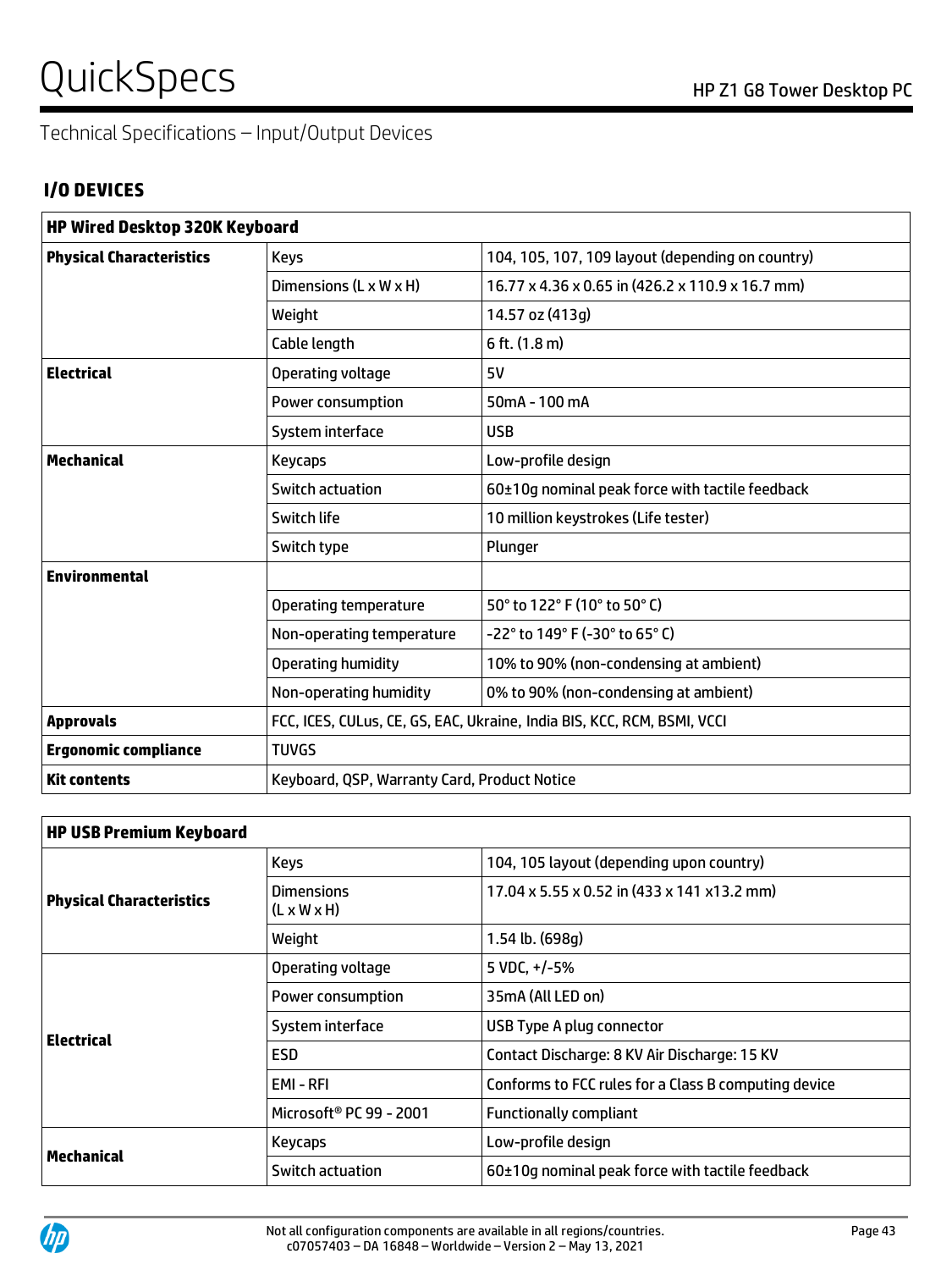# QuickSpecs Notes Alternative Contract the Contract of the Z1 G8 Tower Desktop PC

# Technical Specifications – Input/Output Devices

| Switch life                                                    | 10 million keystrokes (Life tester)         |  |  |
|----------------------------------------------------------------|---------------------------------------------|--|--|
| Switch type                                                    | Contamination-resistant switch membrane     |  |  |
| Key-leveling mechanisms                                        | For all double-wide and greater-length keys |  |  |
| Cable length                                                   | 6 ft. (1.8 m)                               |  |  |
| Microsoft PC 99 - 2001                                         | Mechanically compliant                      |  |  |
| <b>Acoustics</b>                                               | 43-dBA maximum sound pressure level         |  |  |
| Operating temperature                                          | 50° to 122° F (10° to 50° C)                |  |  |
| Non-operating temperature                                      | -22° to 140° F (-30° to 60° C)              |  |  |
| Operating humidity                                             | 10% to 90% (non-condensing at ambient)      |  |  |
| Non-operating humidity                                         | 20% to 80% (non-condensing at ambient)      |  |  |
| Operating shock                                                | 40 g, six surfaces                          |  |  |
| Non-operating shock                                            | 80 g, six surfaces                          |  |  |
| Operating vibration                                            | 2-g peak acceleration                       |  |  |
| Non-operating vibration                                        | 4-g peak acceleration                       |  |  |
| Drop (out of box)                                              | 26 in (66 cm) on carpet, six-drop sequence  |  |  |
| Drop (in box)<br>30 in (76.2 cm) on concrete, 16-drop sequence |                                             |  |  |
| UL, FCC, CE Mark, TUV GS, VCCI, BSMI, RCM, KCC                 |                                             |  |  |
| <b>TUVGS</b>                                                   |                                             |  |  |
| Keyboard, QSP                                                  |                                             |  |  |
| <b>Product Notice</b>                                          |                                             |  |  |
|                                                                |                                             |  |  |

# **HP Wired Desktop 320M Mouse Dimensions** (H x L x W)  $4.08 \times 2.49 \times 1.39$  in (103.8 x 63.4 x 35.5 mm) **Weight** 2.67 oz (75.8 g) **Mechanical Connector** Connector **USB** Resolution 1000 DPI Sensor Optical Red Sensor **Tracking speed** Tracking acceleration **8G(max), 1G=9.8m/s2** Cable length  $\vert$  6 ft. (1.8 m) Color Jack Black **Regulatory approvals**<br> **Regulatory approvals**<br>
Compliant VCCI

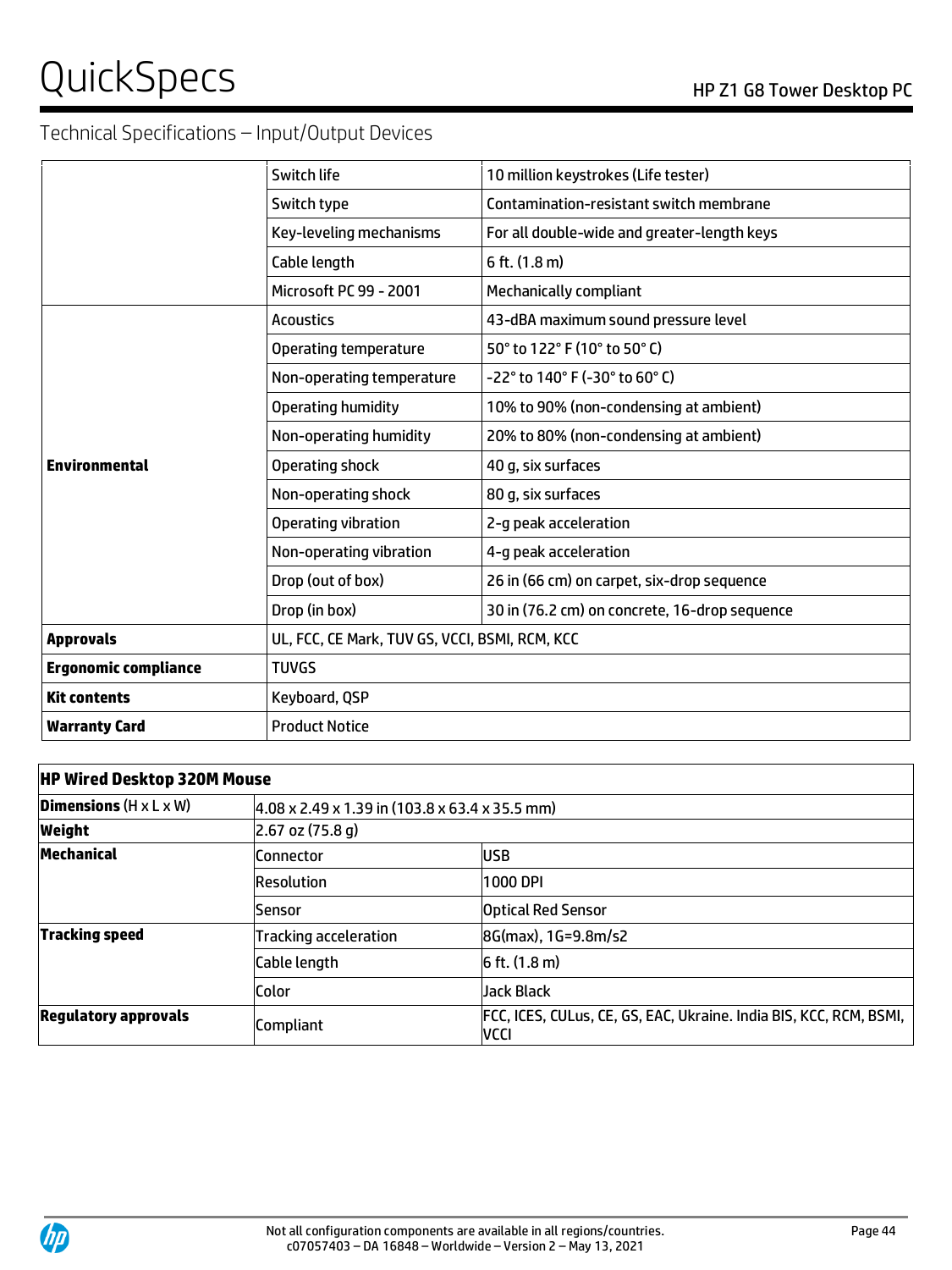# Technical Specifications – Input/Output Devices

| <b>HP USB Premium Mouse</b>               |                              |                                                |  |  |
|-------------------------------------------|------------------------------|------------------------------------------------|--|--|
| <b>Dimensions</b> $(H \times L \times W)$ |                              | 4.21 x 2.64 x 1.52 in (107 x 67 x 38.7 mmm)    |  |  |
| Weight                                    | $0.19$ lb (90g)              |                                                |  |  |
| Environmental                             | Operating temperature        | l50° to 122°F (10° to 50° C)                   |  |  |
|                                           | Non-operating temperature    | -22° to 140°F (-30° to 60° C)                  |  |  |
|                                           | <b>Operating humidity</b>    | 10% to 90% (non-condensing at ambient)         |  |  |
|                                           | Non-operating humidity       | 20% to 80% (non-condensing at ambient)         |  |  |
|                                           | Operating shock              | 50 g, 6 surfaces                               |  |  |
|                                           | Non-operating shock          | 80 g, 6 surfaces                               |  |  |
|                                           | Operating vibration          | 2 g peak acceleration                          |  |  |
|                                           | Non-operating vibration      | 4 g peak acceleration                          |  |  |
| <b>Electrical</b>                         | Operating voltage            | 5 VDC, +/-5%                                   |  |  |
|                                           | Power consumption            | 12mA                                           |  |  |
| <b>Mechanical</b>                         | Connector                    | <b>USB 2.0</b>                                 |  |  |
|                                           | Type                         | 3D mouse (3 keys and wheel)                    |  |  |
|                                           | Resolution                   | 800, 1200, 1600 DPI                            |  |  |
|                                           | Sensor                       | Pixart PAN3606DL                               |  |  |
| <b>Tracking speed</b>                     | <b>Tracking acceleration</b> | 8G(max), 1G=9.8m/s2                            |  |  |
|                                           | Cable length                 | 6 ft. (1.8 m)                                  |  |  |
|                                           | Color                        | <b>Jack Black</b>                              |  |  |
| <b>Regulatory approvals</b>               | Compliant                    | UL, FCC, CE Mark, TUV GS, VCCI, BSMI, RCM, KCC |  |  |

| <b>HP USB Mouse</b>                       |                 |                                                |  |  |
|-------------------------------------------|-----------------|------------------------------------------------|--|--|
| <b>Dimensions</b> $(H \times L \times W)$ |                 | 37mm x 115mm x 62.9mm                          |  |  |
| Weight                                    | $90 + 10g/- 5g$ |                                                |  |  |
| <b>Color</b>                              | <b>Black</b>    |                                                |  |  |
| <b>Connector</b>                          | <b>USB</b>      |                                                |  |  |
|                                           | Resolution      | 800 DPI sensitivity                            |  |  |
| Mechanical                                | <b>Buttons</b>  | Two primary buttons and clickable scroll wheel |  |  |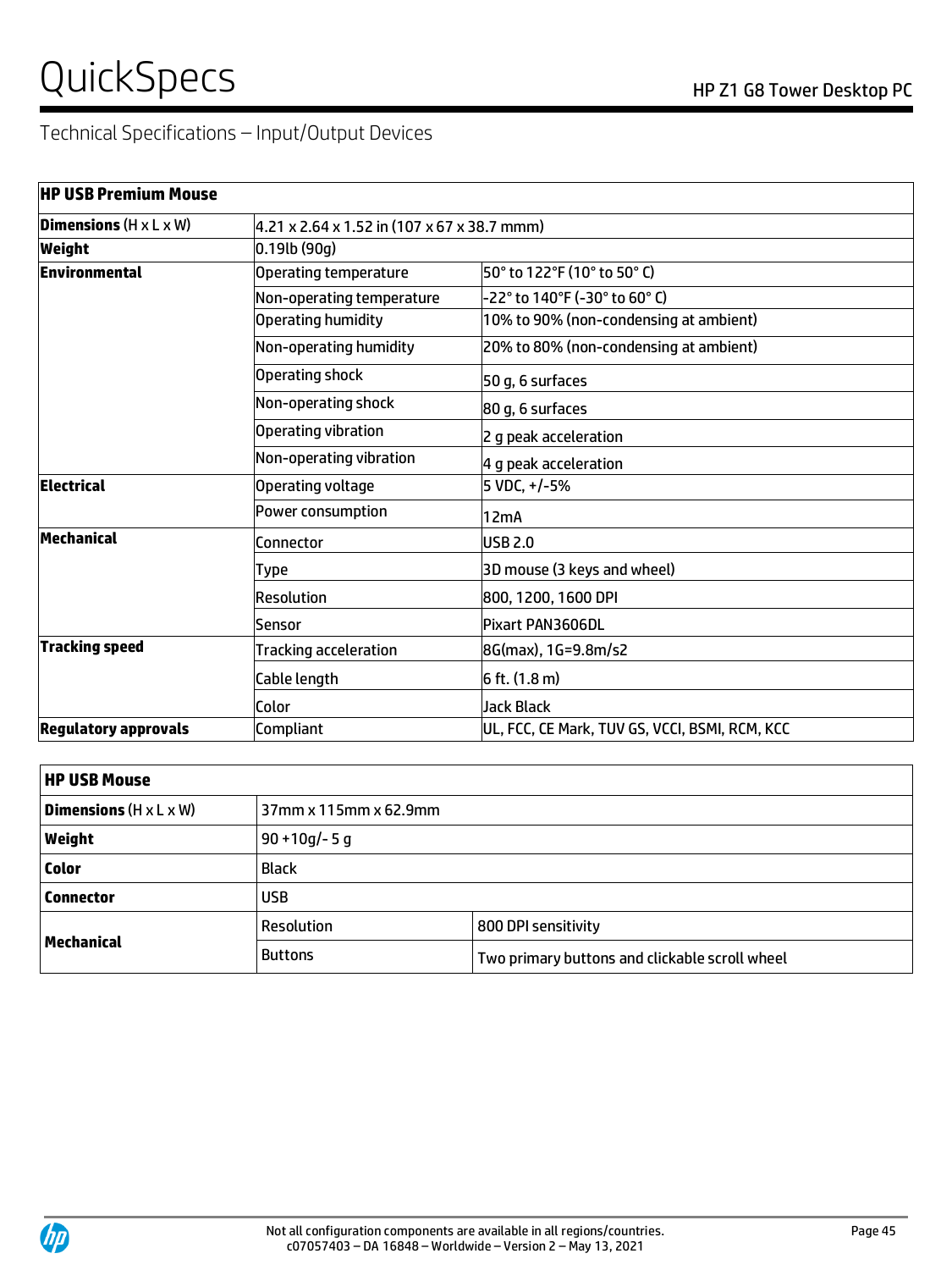Technical Specifications – Audio/Multimedia

### **AUDIO/MULTIMEDIA**

| <b>Type</b>                    | Integrated                                                                                                                                                                  |
|--------------------------------|-----------------------------------------------------------------------------------------------------------------------------------------------------------------------------|
| <b>HD Stereo Codec</b>         | Realtek ALC3205                                                                                                                                                             |
| Audio I/O Ports                | Front: Headset connector supports a CTIA and OMTP style headset and is re-taskable as a Line-in,<br>Line-out, Microphone-in or Headphone-out port                           |
| Internal Speaker Amplifier     | 2W class D mono amplifier for the internal speaker only. External speakers must be powered                                                                                  |
| <b>Multi-streaming Capable</b> | Playback multi-streaming can be enabled in the audio control panel to allow independent audio<br>streams to be sent to/from the front and rear jacks or integrated speaker. |
| Sampling                       | Independent sampling rates for DAC's and ADC's; supports resolutions from 16 to 24-bit; 44.1 kHz<br>to 192 kHz for DAC and 44.1 kHz to 192 kHz for ADC                      |
| <b>Wavetable Syntheses</b>     | Yes - Uses OS soft wavetable                                                                                                                                                |
| Analog Audio                   | Yes                                                                                                                                                                         |
| # of Channels on Line-Out      | Stereo (Left & Right channels)                                                                                                                                              |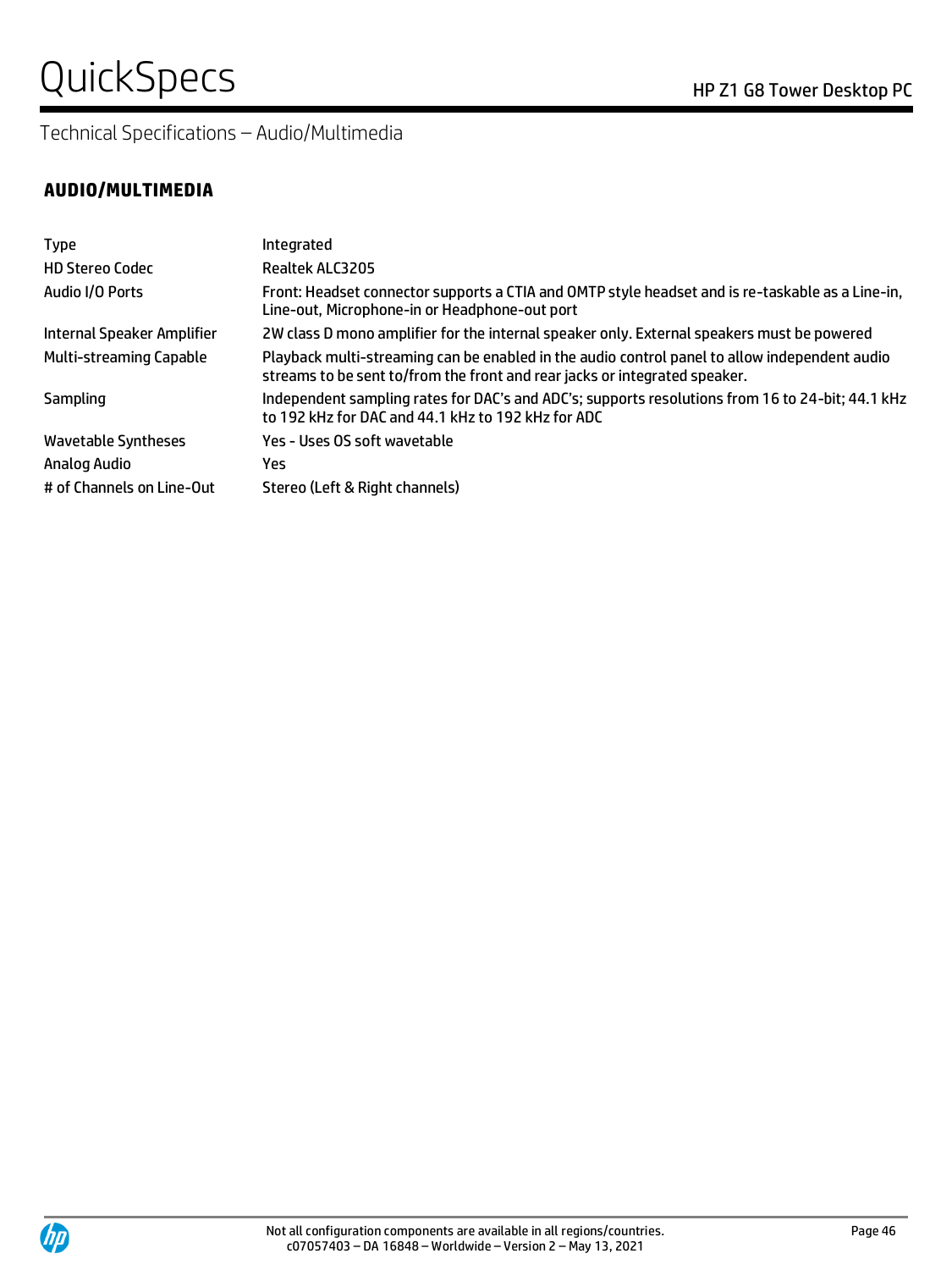# QuickSpecs Notes Alternative Contract the Contract of the Z1 G8 Tower Desktop PC

Technical Specifications – Power

#### **POWER**

**HP Z1 G8 Tower Desktop PC**

| <b>Unit Environment and Operating Conditions</b>                                   |                                                                                                                                                                                                                                                                                                                                                                                                                                                                                                                                             |  |  |  |
|------------------------------------------------------------------------------------|---------------------------------------------------------------------------------------------------------------------------------------------------------------------------------------------------------------------------------------------------------------------------------------------------------------------------------------------------------------------------------------------------------------------------------------------------------------------------------------------------------------------------------------------|--|--|--|
| <b>Temperature Range</b>                                                           | Operating: 5°C~35°C<br>Non-Operating: -40°C ~66°C                                                                                                                                                                                                                                                                                                                                                                                                                                                                                           |  |  |  |
| <b>Relative Humidity</b>                                                           | Operating 5% to 90% relative humidity at max inlet temperature<br>Non-Operating 5% to 90% relative humidity at max inlet temperature                                                                                                                                                                                                                                                                                                                                                                                                        |  |  |  |
| <b>Maximum Altitude</b><br>(unpressurized)                                         | Operating: 5000m<br>Non-operating: 50,000 ft. (15240 m)                                                                                                                                                                                                                                                                                                                                                                                                                                                                                     |  |  |  |
| <b>80 PLUS Platinum</b>                                                            | 550W active PFC / 80 PLUS Platinum<br>260W active PFC / 80 PLUS Platinum<br>90/92/89% efficient at 20/50/100% load (115V)<br>91/93/90% efficient at 20/50/100% load (230V)                                                                                                                                                                                                                                                                                                                                                                  |  |  |  |
| <b>Operating Voltage Range</b>                                                     | 90Vac~264Vac                                                                                                                                                                                                                                                                                                                                                                                                                                                                                                                                |  |  |  |
| <b>Rated Voltage Range</b>                                                         | 100Vac~240Vac                                                                                                                                                                                                                                                                                                                                                                                                                                                                                                                               |  |  |  |
| <b>Rated Line Frequency</b>                                                        | 50HZ~60HZ                                                                                                                                                                                                                                                                                                                                                                                                                                                                                                                                   |  |  |  |
| <b>Operating Line Frequency</b>                                                    | 47HZ~63HZ                                                                                                                                                                                                                                                                                                                                                                                                                                                                                                                                   |  |  |  |
| <b>Rated Input Current</b>                                                         |                                                                                                                                                                                                                                                                                                                                                                                                                                                                                                                                             |  |  |  |
| <b>Rated Input Current with</b><br><b>Energy Efficient* Power</b><br><b>Supply</b> | 260W Platinum ≤3.1A<br>350W Platinum ≤4A<br>550W Platinum ≤6.6A                                                                                                                                                                                                                                                                                                                                                                                                                                                                             |  |  |  |
| <b>DC Output</b>                                                                   | $+12V$                                                                                                                                                                                                                                                                                                                                                                                                                                                                                                                                      |  |  |  |
| <b>Current Leakage (NFPA 99:</b><br>2102)                                          | Less than 500 microamps of leakage current at 120 Vac with the ground wire disconnected, as<br>required for Non-patient Electrical Appliances and Equipment used in a patient care facility or that<br>contact patients in normal use. Per section 10.3.5.1.<br>Less than 100 microamps of leakage current at 120 Vac with the ground wire intact with normal<br>polarity, as required for Non-patient Electrical Appliances and Equipment used in a patient care<br>facility or that contact patients in normal use. Per section 10.3.5.1. |  |  |  |
| <b>Power Supply Fan</b>                                                            | 70mm variable speed                                                                                                                                                                                                                                                                                                                                                                                                                                                                                                                         |  |  |  |
| <b>Power cord length</b>                                                           | 6.0 ft. (1.83 m)                                                                                                                                                                                                                                                                                                                                                                                                                                                                                                                            |  |  |  |
| <b>External Power Adapter</b>                                                      | Internal power supply                                                                                                                                                                                                                                                                                                                                                                                                                                                                                                                       |  |  |  |
| <b>Dimensions</b>                                                                  | 165mm x 95mm x 73mm                                                                                                                                                                                                                                                                                                                                                                                                                                                                                                                         |  |  |  |
| <b>Total Cord Length</b>                                                           | 6.0 ft. (1.83 m)                                                                                                                                                                                                                                                                                                                                                                                                                                                                                                                            |  |  |  |
|                                                                                    | The power supply shall comply with harmonic input current requirements as detailed in EN61000-3-2 and JEIDA MITI standards.                                                                                                                                                                                                                                                                                                                                                                                                                 |  |  |  |

The harmonic input current requirements must be met under the following operating conditions:

Load Requirements: 50% and 100%

Input Voltage: 230Vac/50Hz.

For active power factor correction the power factor at 50% &100% loads shall be greater than 0.9 over the entire nominal input voltage range (100-127VAC and 200-240VAC).

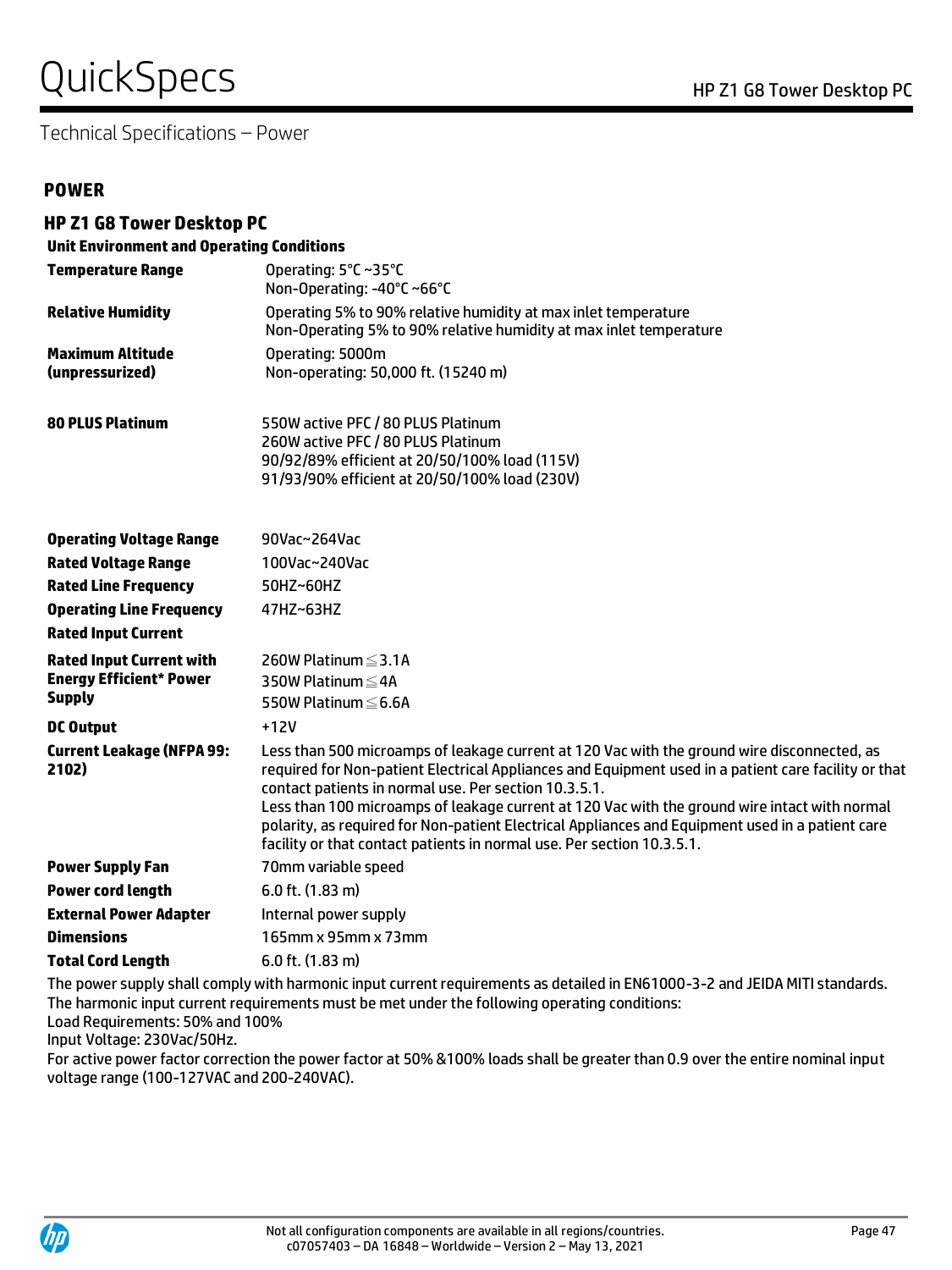# QuickSpecs
Band Company of the Company of the Company of the Company of the Company of the Company of the Company of the Company of the Company of the Company of the Company of the Company of the Company of the Company of

Technical Specifications – Power

| <b>Condition</b>         | <b>Standard Efficiency</b> | 82/85/82% | 85/88/85% | 87/90/87% | 90/92/89% | <b>Input Voltage</b> |
|--------------------------|----------------------------|-----------|-----------|-----------|-----------|----------------------|
| ll10% of Rated<br>llLoad |                            | 75%       | 81%       | 84%       | 86%       | 115Vac/60HZ          |
| 20% of Rated<br>llLoad   |                            | 82%       | 85%       | 87%       | 90%       | 115Vac/60HZ          |
| <b>150% of Rated</b>     |                            | 85%       | 88%       | 90%       | 92%       | 115Vac/60HZ          |
| llLoad                   | PF>0.9                     | PF>0.9    | PF>0.9    | PF>0.9    | PF > 0.95 |                      |
| 100% of Rated<br>llLoad  | 70%                        | 82%       | 85%       | 87%       | 89%       | 115Vac/60HZ          |
|                          | PF>0.9                     | PF>0.9    | PF>0.9    | PF>0.9    | PF>0.9    | 230Vac/50HZ          |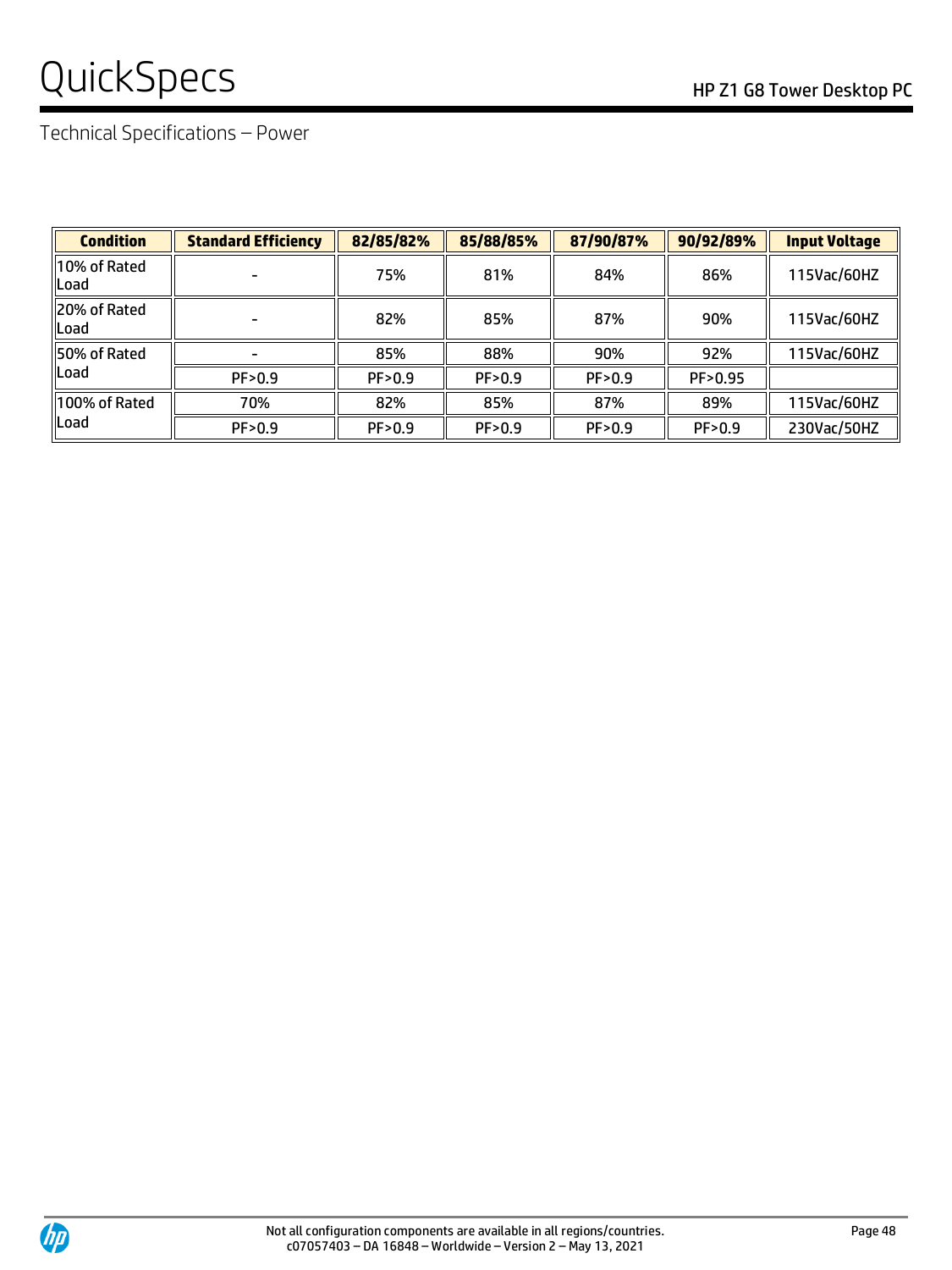Technical Specifications – Miscellaneous Features

## **WEIGHTS & DIMENSIONS**

| Chassis (W x D x H)                            | 6.61 x 12.13 x 14.57 in<br>168 x 308 x 370 mm                                                                     |
|------------------------------------------------|-------------------------------------------------------------------------------------------------------------------|
| <b>System Volume</b>                           | 1168 cu in<br>19.14 L                                                                                             |
| <b>System Weight</b>                           | 13.11 lb<br>5.95 kg                                                                                               |
| Max Supported Weight <br>(desktop orientation) | 77 lb<br>35 kg                                                                                                    |
| <b>Stand Dimensions</b>                        | N/A                                                                                                               |
| Packaging (W x D x H)                          | 11.77 x 18.82 x 20.35 in<br>299 x 478 x 517 mm                                                                    |
| <b>Shipping Weight</b>                         | 11.34 kg<br>l24.98 lb                                                                                             |
| Palletization Profile                          | 8 units per layer<br>4 layers ax<br>32 units per pallet<br>$1200 \times 1000 \times 2203$ mm (include the pallet) |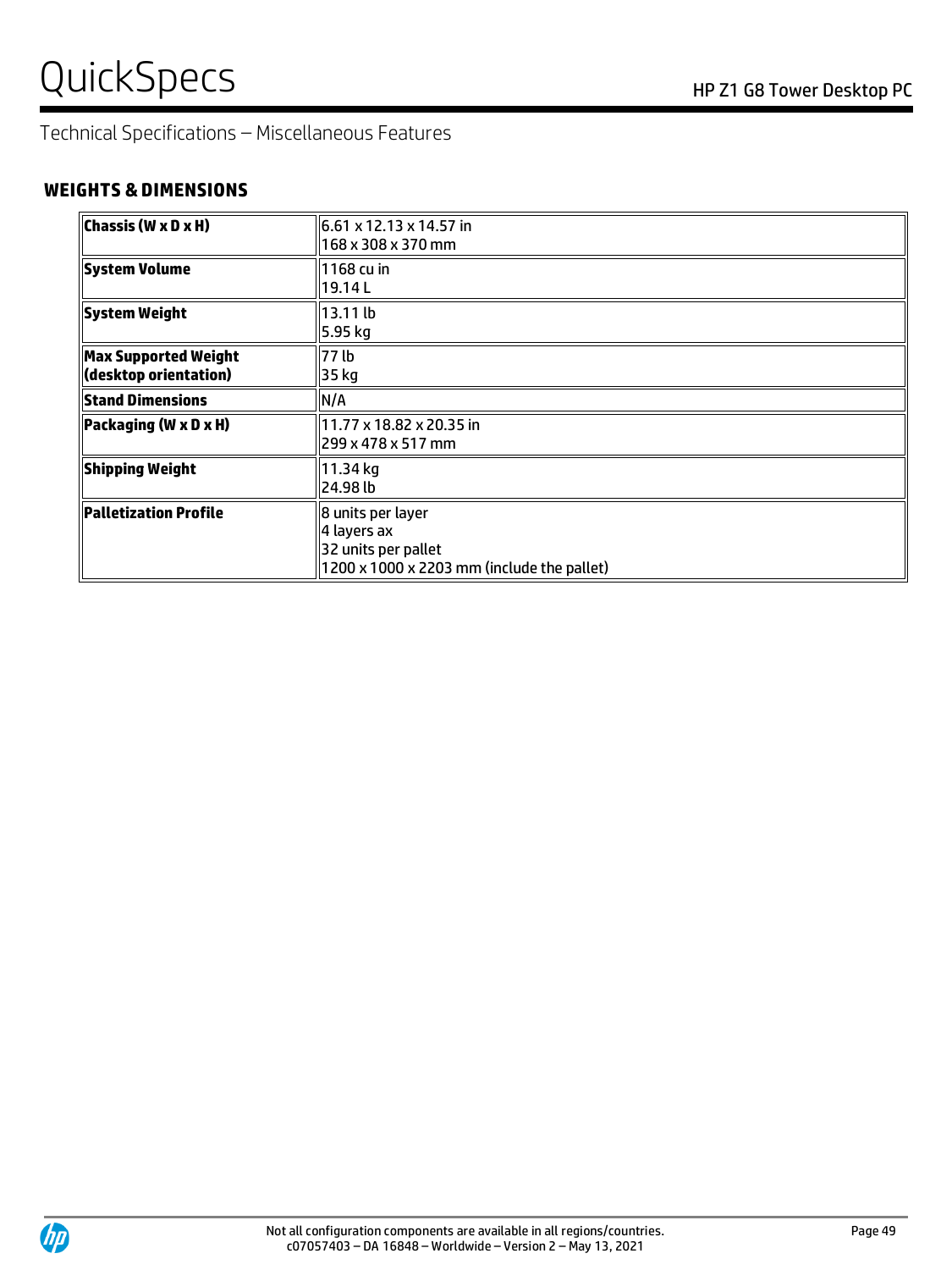# Technical Specifications – Miscellaneous Features

## **Management Features**

- Advanced Configuration and Power Management Interface (ACPI). Allows the system to wake from a low power mode. Controls system power consumption, making it possible to place individual cards and peripherals in a low-power or powered-off state without affecting other elements of the system.
- Intel® Wired for Management support; industry wide initiative to make Intel® architecture based PCs, servers and mobile computers more inherently manageable out-of-the-box and over the network
- Dual State Power Button; acts as both an on/off button and a suspend-to-sleep button

# **Serviceability Features**

- Dual colored power LED on front of computer to indicate either normal or fault condition
- Diagnostic LED Explanation Table:
	- $\circ$  Power LED will blink red 2 to 5 times, then blink white 2 or more times, then repeat (with beep tones for each blink initially):
		- 2 red + 2 white User must provide file for BIOS recovery (USB storage typically)
		- 2 red + 3 white User must enter a key sequence to proceed with recovery by policy
		- 2 red + 4 white BIOS recovery is in progress
		- 3 red + 2 white Memory could not be initialized
		- 3 red + 3 white Graphics adaptor could not be found
		- $3$  red + 4 white Power supply failure / not connected
		- 3 red + 5 white Processor not installed
		- 3 red + 6 white Current processor does not support an enabled feature
		- 4 red + 2 white Processor has exceeded its temperature threshold / system thermal shutdown
		- 4 red + 3 white System internal temperature has exceeded its threshold
		- 5 red + 2 white System controller firmware is not valid
		- 5 red + 3 white System controller detected BIOS is not executing
		- 5 red + 4 white BIOS could not complete initialization / PCA failure
		- 5 red + 5 white System controller rebooted the system after a health or recovery timer triggered
- HP PC Hardware Diagnostics UEFI:
	- $\circ$  This utility enables hardware level testing outside the operating system on many components. The diagnostics can be invoked by pressing F2 at POST, and is available as a download from HP Support
- System/Emergency ROM
- Flash ROM
- CMOS Battery Holder for easy replacement
- 1 Aux Power LED on System PCA
- Processor ZIF Socket for easy Upgrade
- Over-Temp Warning on Screen (Requires IM Agents)
- DIMM Connectors for easy Upgrade
- Clear CMOS Button
- NIC LEDs (integrated) (Green & Amber)
- Dual Color Power and HD LED To Indicate Normal Operations and Fault Conditions
- Color coordinated cables and connectors
- Tool-less Hood Removal
- Front power switch
- System memory can be upgraded without removing the system board or any internal components
- Tool-less Hard Drive, CD & Diskette Removal (For MT, SFF, and DM only)
- Green Pull Tabs, and Quick Release Latches for easy Identification

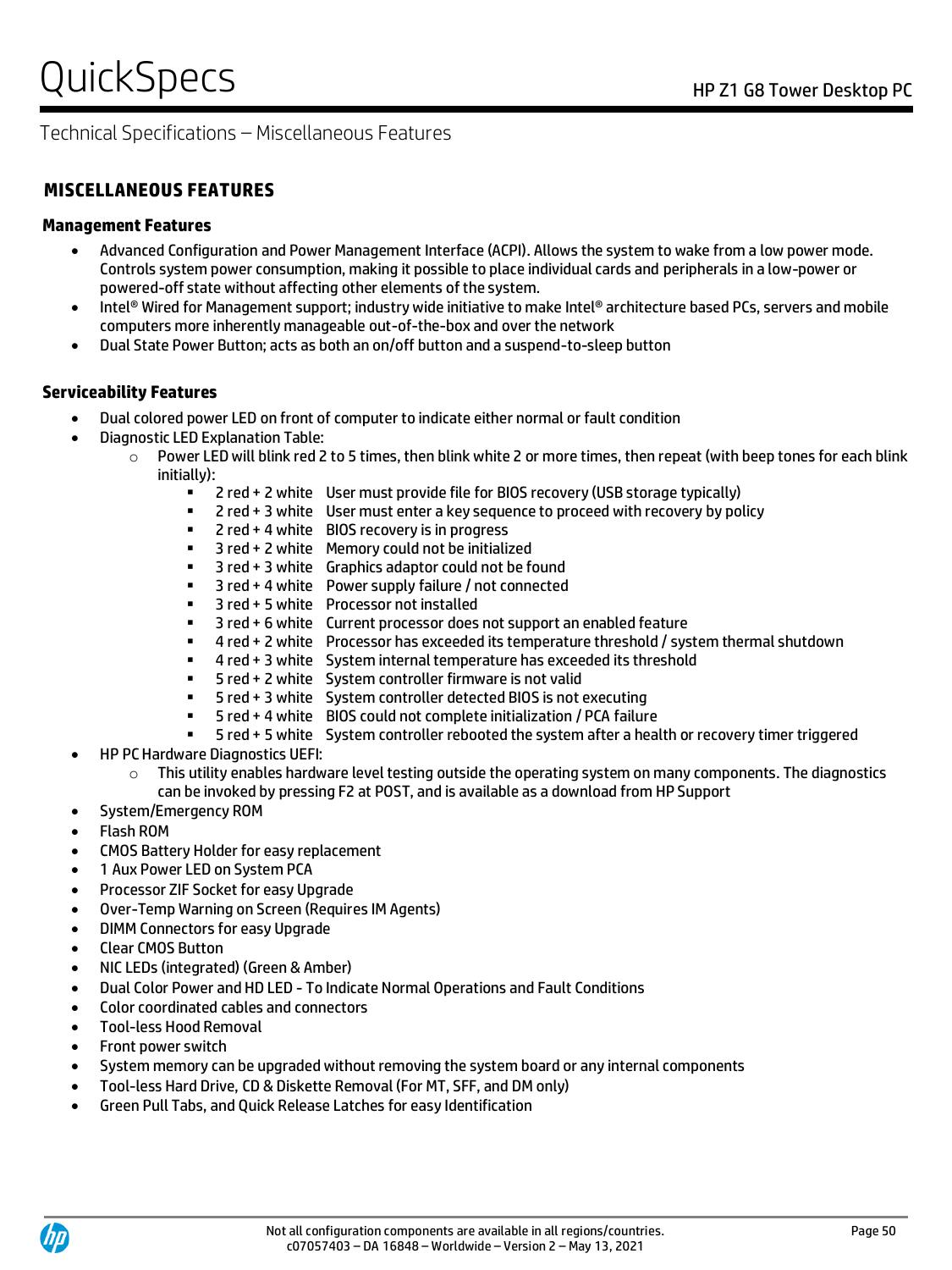# Technical Specifications – Miscellaneous Features

| <b>Additional Features</b>                                                             | <b>Description</b>                                                                                                                                                                                                                                                                        |
|----------------------------------------------------------------------------------------|-------------------------------------------------------------------------------------------------------------------------------------------------------------------------------------------------------------------------------------------------------------------------------------------|
| <b>Drive Lock</b>                                                                      | Implementation of the industry standard ATA Security feature set. When enabled, it<br>prevents software access to user data on the drive until one or two user-defined<br>passwords are provided.                                                                                         |
| <b>Boot Sectors Protection</b>                                                         | MBR and GPT sectors of the hard drive are critical to booting the operating system. By<br>saving the MBR or GPT data (depending on the how the OS was installed), the BIOS will<br>be able to monitor for changes and allow the user to override them with the backup<br>copy at boot-up. |
| <b>Drive Protection System</b>                                                         | DPS Access through F10 Setup during Boot (for SATA hard drive only)                                                                                                                                                                                                                       |
|                                                                                        | A diagnostic hard drive self-test. It scans critical physical components and every<br>sector of the hard drive for physical faults and then reports any faults to the user                                                                                                                |
|                                                                                        | Running independently of the operating system, it can be accessed through a<br>Windows-based diagnostics utility or through the computer's setup procedure. It<br>produces an evaluation on whether the hard drive is the source of the problem and<br>needs to be replaced               |
|                                                                                        | The system expands on the Self-Monitoring, Analysis, and Reporting Technology<br>(SMART), a continuously running systems diagnostic that alerts the user to certain<br>types of failures                                                                                                  |
| <b>SMART Technology (Self-Monitoring,</b><br><b>Analysis and Reporting Technology)</b> | Allows hard drives to monitor their own health and to raise flags if imminent failures<br>were predicted                                                                                                                                                                                  |
| <b>SMART I - Drive Failure Prediction</b>                                              | Predicts failures before they occur. Tracks fault prediction and failure indication<br>parameters such as re-allocated sector count, spin retry count, calibration retry count                                                                                                            |
| <b>SMART II - Off-Line Data Collection</b>                                             | By avoiding actual hard drive failures, SMART hard drives act as "insurance" against<br>unplanned user downtime and potential data loss from hard drive failure                                                                                                                           |
| <b>SMART III - Off-Line Read Scanning with</b><br><b>Defect Reallocation</b>           | <b>IOEDC: I/O Error Detection Circuitry</b>                                                                                                                                                                                                                                               |
|                                                                                        | SMART IV - End-to-End CRC for hard drives Detects errors in Read/Write buffers on HDD cache RAM                                                                                                                                                                                           |

**SMART IV - End-to-End CRC for hard drives** Detects errors in Read/Write buffers on HDD cache RAM

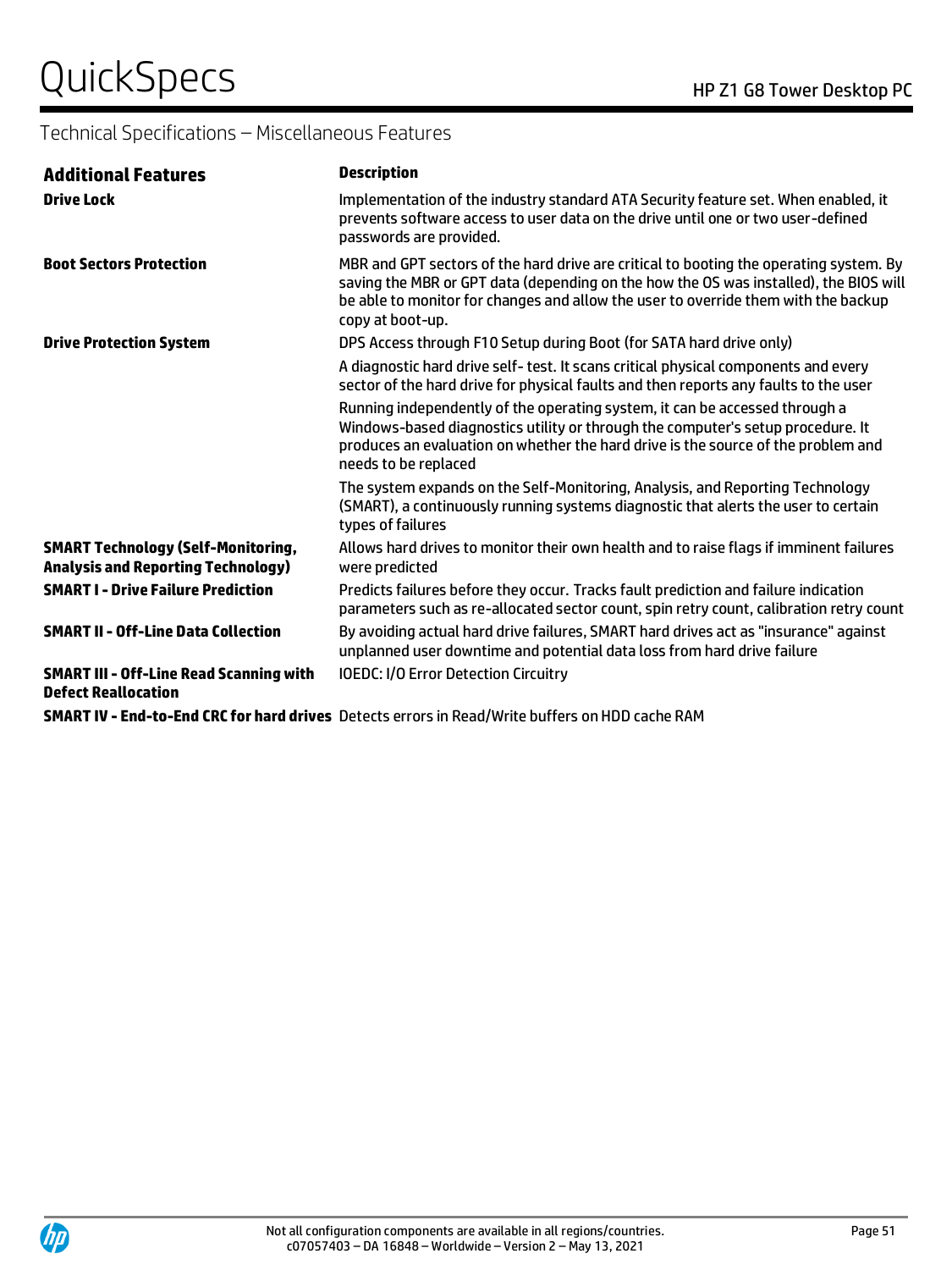# Technical Specifications – After Market Options

### **AFTER MARKET OPTIONS**

| <b>Graphics Solutions</b>                                           | <b>Part Number</b> |
|---------------------------------------------------------------------|--------------------|
| AMD <sup>®</sup> Radeon <sup>™</sup> R7 430 2GB 2 Display Port Card | <b>5JW82AA</b>     |
| AMD® Radeon™ R7 430 2GB DP+VGA Card                                 | 5JW81AA            |
|                                                                     |                    |
| <b>Data Storage Drives</b>                                          | <b>Part Number</b> |
| HP PCIe NVME TLC M.2 256GB SS                                       | 1CA51AA            |
| HP PCIe NVME TLC M.2 512GB SSD                                      | <b>X8U75AA</b>     |
| HP PCIe Gen 4 NVME TLC M.2 512GB SSD                                | <b>TBD</b>         |
| HP PCIe Gen 4 NVME TLC M.2 1TB SSD                                  | <b>TBD</b>         |
| HP 500GB 7200PRM SATA 3.5" Hard Drive                               | <b>QK554AA</b>     |
| HP 1TB 7200rpm SATA 3.5" Hard Drive                                 | <b>QK555AA</b>     |
| HP DVD-Writer 9.5mm ODD                                             | 1CA53AA            |
|                                                                     |                    |
| <b>Input Devices</b>                                                | <b>Part Number</b> |
| HP Desktop Wired 320K Keyboard                                      | 9SR37AA            |
| HP 125 Wired Keyboard                                               | 266C9AA            |
| HP 225 Antimicrobial Wired Mouse and Keyboard Combo                 | 286K3AA            |
| HP 225 Wired Mouse and Keyboard Combo                               | 286J4AA            |
| <b>HP 125 Wired Mouse</b>                                           | 265A9AA            |
| HP Wired Desktop 320K Keyboard                                      | 9SR37AA            |
| HP Wired Desktop 320M Mouse                                         | 9VA80AA            |
| HP Wired Desktop 320MK Mouse and Keyboard                           | 9SR36AA            |
| HP USB Business Slim CCID SmartCard Keyboard                        | Z9H48AA            |
| <b>HP USB Keyboard</b>                                              | QY776AA            |
| HP USB Keyboard and Mouse Healthcare Edition                        | <b>1VD81AA</b>     |
| HP USB Premium Keyboard                                             | <b>Z9N40AA</b>     |
| HP USB PS/2 Washable Keyboard & Mouse                               | <b>BU207AA</b>     |
| HP Wireless Business Slim Keyboard and Mouse                        | N3R88AA            |
| HP Wireless Premium Keyboard                                        | Z9N41AA            |
| HP PS/2 Business Slim Keyboard                                      | N3R86AA            |
| <b>HP USB Fingerprint Mouse</b>                                     | 4TS44AA            |
| <b>HP USB Premium Mouse</b>                                         | 1JR32AA            |
| HP PS/2 Mouse                                                       | QY775AA            |
| <b>HP Wireless Premium Mouse</b>                                    | 1JR31AA            |
|                                                                     |                    |
| <b>System Memory</b>                                                | <b>Part Number</b> |
| HP 4GB DDR4-3200 UDIMM                                              | 13L78AA            |
| HP 8GB DDR4-3200 UDIMM                                              | 13L76AA            |
| HP 16GB DDR4-3200 UDIMM                                             | 13L74AA            |

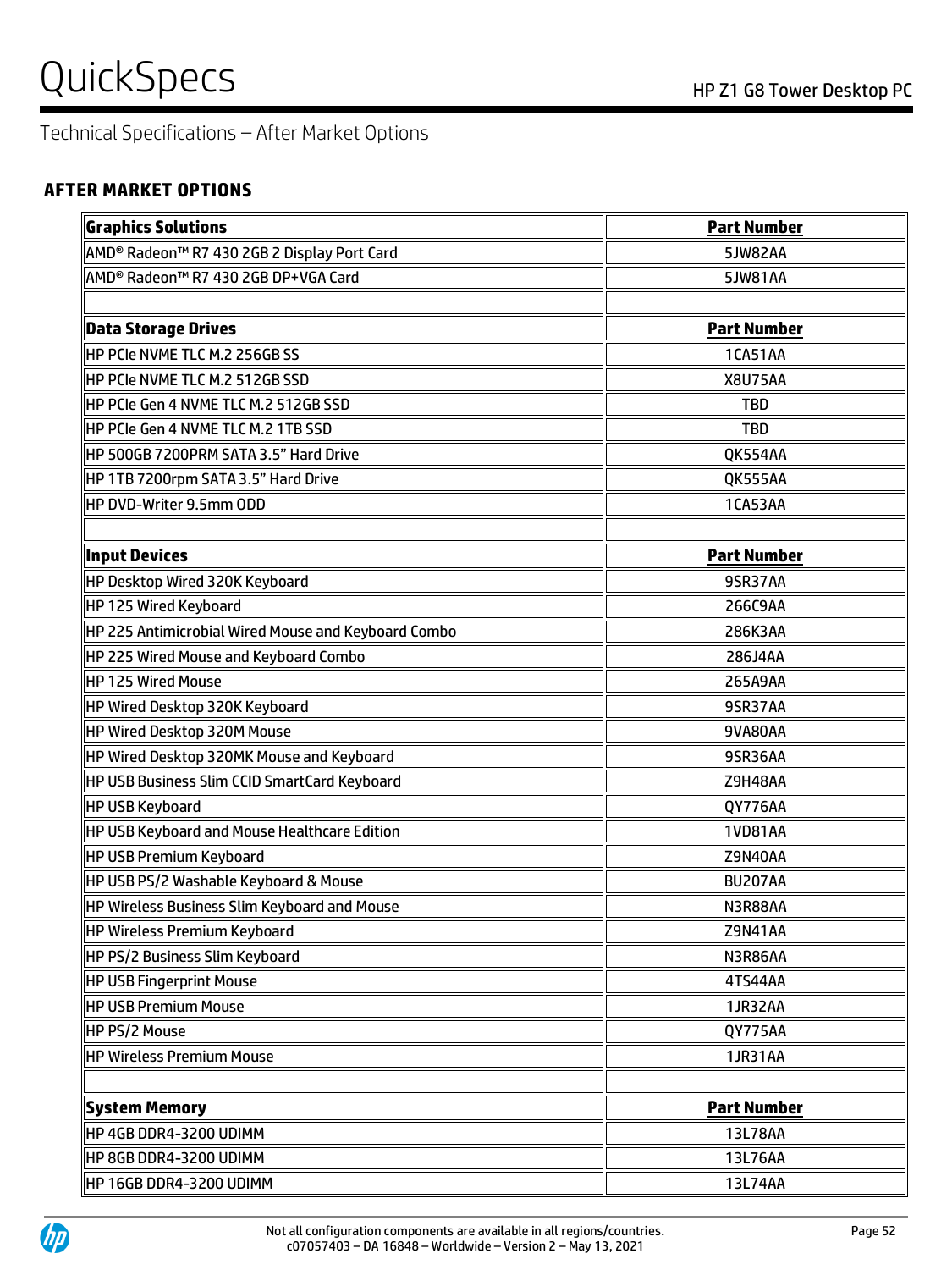# Technical Specifications – After Market Options

| HP32GBDDR4-3200 UDIMM                                                                                                                                                         | 13L72AA            |
|-------------------------------------------------------------------------------------------------------------------------------------------------------------------------------|--------------------|
|                                                                                                                                                                               |                    |
| Multimedia Devices                                                                                                                                                            | <b>Part Number</b> |
| <b>HP Business Headset v2</b>                                                                                                                                                 | <b>T4E61AA</b>     |
| HP S101 Speaker Bar                                                                                                                                                           | 5UU40AA            |
|                                                                                                                                                                               |                    |
| <b>Security Devices</b>                                                                                                                                                       | <b>Part Number</b> |
| <b>HP Business PC Security Lock v3 Kit</b>                                                                                                                                    | 3XJ17AA            |
|                                                                                                                                                                               |                    |
| <b>I/O Devices</b>                                                                                                                                                            | <b>Part Number</b> |
| HP DisplayPort Port Flex IO v2                                                                                                                                                | 13L54AA            |
| <b>HP HDMI Port Flex IO v2</b>                                                                                                                                                | 13L55AA            |
| HP Type-C <sup>®</sup> USB 3.1 Gen2 Port Flex IO v2                                                                                                                           | 13L59AA            |
| HP VGA Port Flex IO v2                                                                                                                                                        | 13L53AA            |
| HP Serial Port Flex IO v2                                                                                                                                                     | 13L56AA            |
| <b>HP PCIe x1 Parallel Port Card</b>                                                                                                                                          | N1M40AA            |
| HP Serial/PS/2 Adapter Kit (in PCIe slot)                                                                                                                                     | <b>1VD82AA</b>     |
| <b>HP USB to Serial Port Adapter</b>                                                                                                                                          | <b>J7B60AA</b>     |
| <b>HP USB-C to Display Port Adapter</b>                                                                                                                                       | N9K78AA            |
| <b>HP USBC to HDMI Adapter</b>                                                                                                                                                | 4SH07AA            |
| <b>HP HDMI Standard Cable Kit</b>                                                                                                                                             | <b>T6F94AA</b>     |
| <b>HP DisplayPort Cable Kit</b>                                                                                                                                               | <b>VN567AA</b>     |
| HP DisplayPort To VGA Adapter                                                                                                                                                 | <b>AS615AA</b>     |
| HP DisplayPort To DVI-D Adapter                                                                                                                                               | FH973AA            |
| <b>HP DisplayPort to HDMI Adapter</b>                                                                                                                                         | 2JA63AA            |
| NOTE: For more detail on HP I/O Devices please refer to the HP FLEX IO Option Cards<br>QuickSpecs. URL is:<br>http://h20195.www2.hp.com/v2/GetDocument.aspx?docname=c06042607 |                    |
| <b>Communication Devices</b>                                                                                                                                                  | <b>Part Number</b> |
| Intel I225V Single Port 2.5GbE PCIe NIC*                                                                                                                                      | 406L9AA            |
| *Will be available in Q3,2021                                                                                                                                                 |                    |